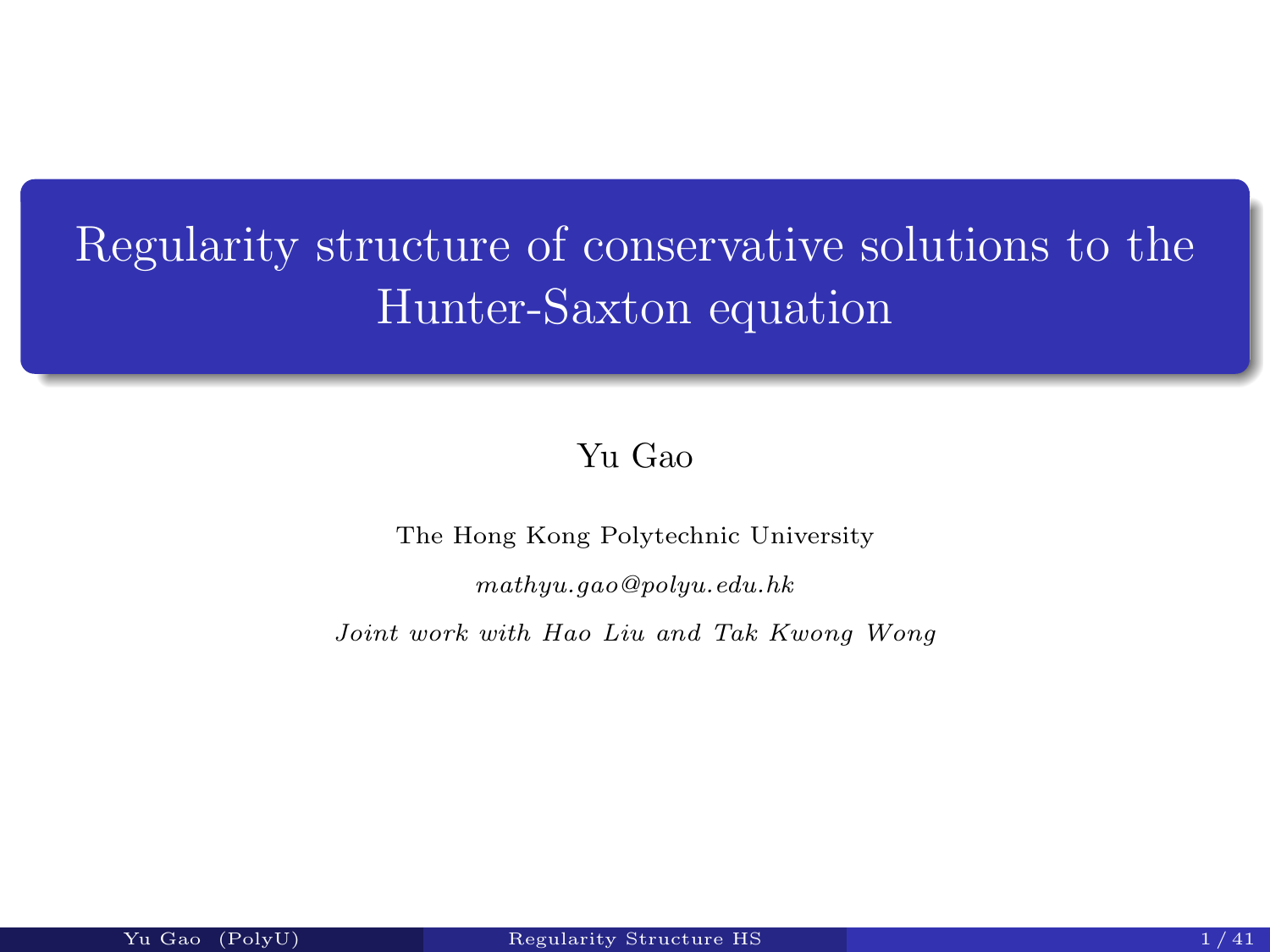# Outline

#### <sup>1</sup> The Hunter-Saxton equation

#### <sup>2</sup> Generalized framework

- Flow map
- generalized framework
- <sup>3</sup> Lagrangian coordinates for general initial data [Different chara](#page-2-0)cteristics
- [Structure of co](#page-16-0)nservative solutions
	- [Properties of solutions](#page-19-0)

#### <sup>5</sup> [Existence and uniqu](#page-38-0)eness

- [Existence of](#page-38-0) conservative solutions
- [Uniqueness o](#page-45-0)f conservative solutions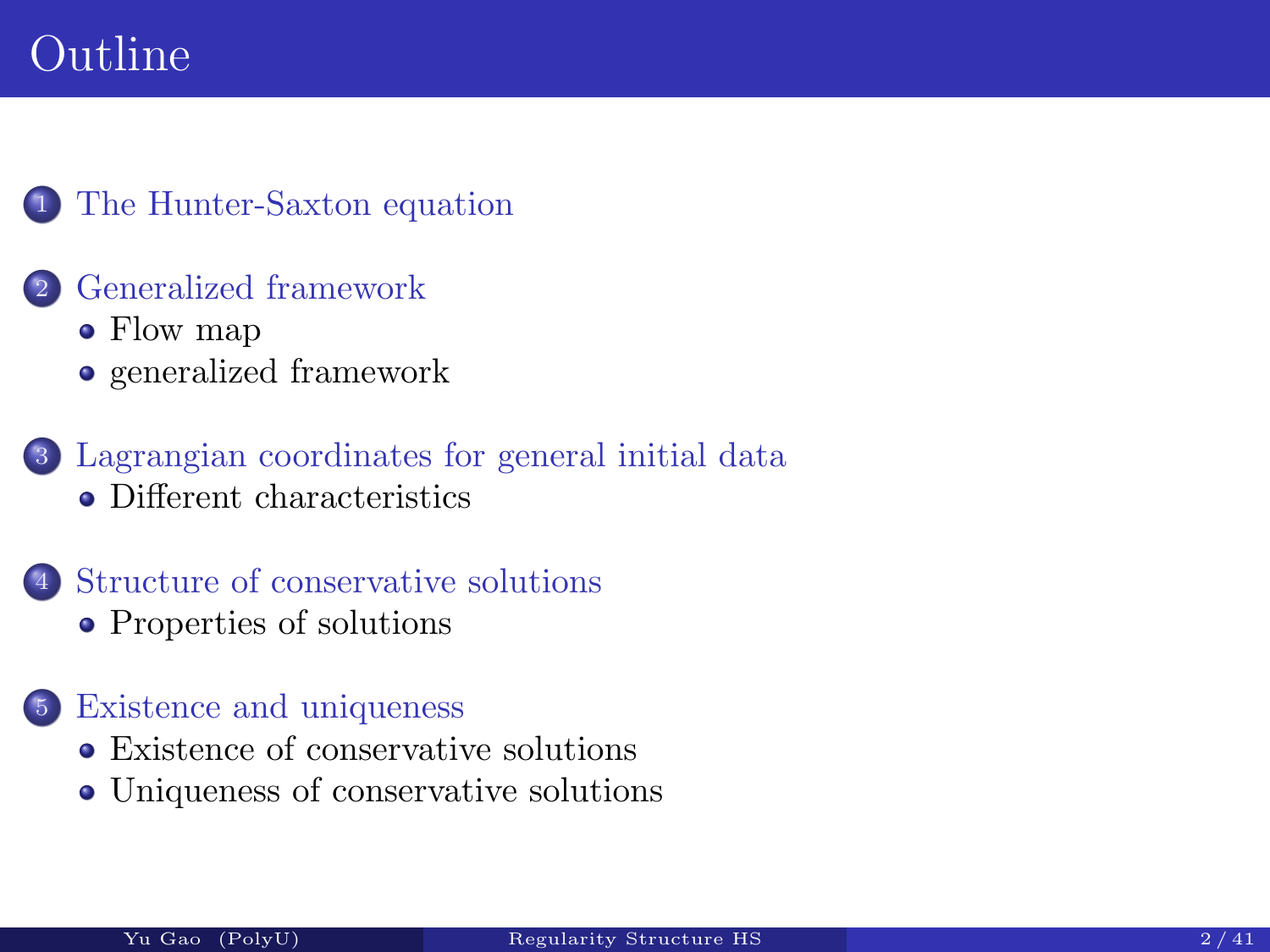<span id="page-2-0"></span>The Hunter-Saxton equation for  $(x, t) \in \mathbb{R} \times \mathbb{R}$  (J. K. Hunter and R. Saxton, SIAM J. Appl. Math., 51(6), 1991):

$$
u_t + uu_x = \frac{1}{2} \int_{-\infty}^x u_y^2(y, t) \, dy,
$$

or

$$
u_t + uu_x = \frac{1}{4} \left( \int_{-\infty}^x u_y^2(y, t) dy - \int_x^\infty u_y^2(y, t) dy \right).
$$

The HS equation describes the propagation of waves in a massive director field of a nematic liquid crystal.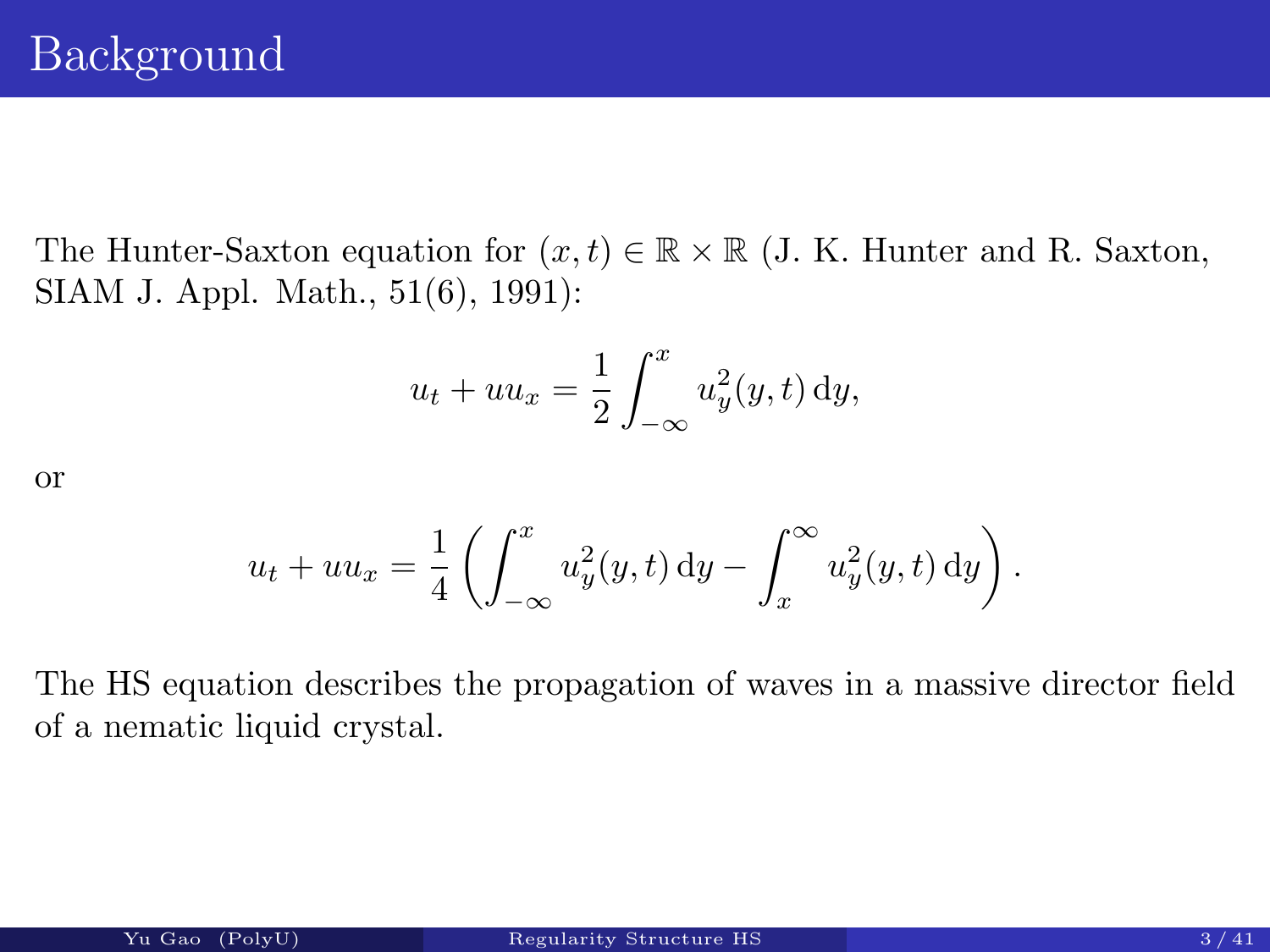Take derivative of x:

$$
u_{xt} + uu_{xx} = -\frac{1}{2}u_x^2.
$$

(Flow map, Riccati type equation, finite time blow up)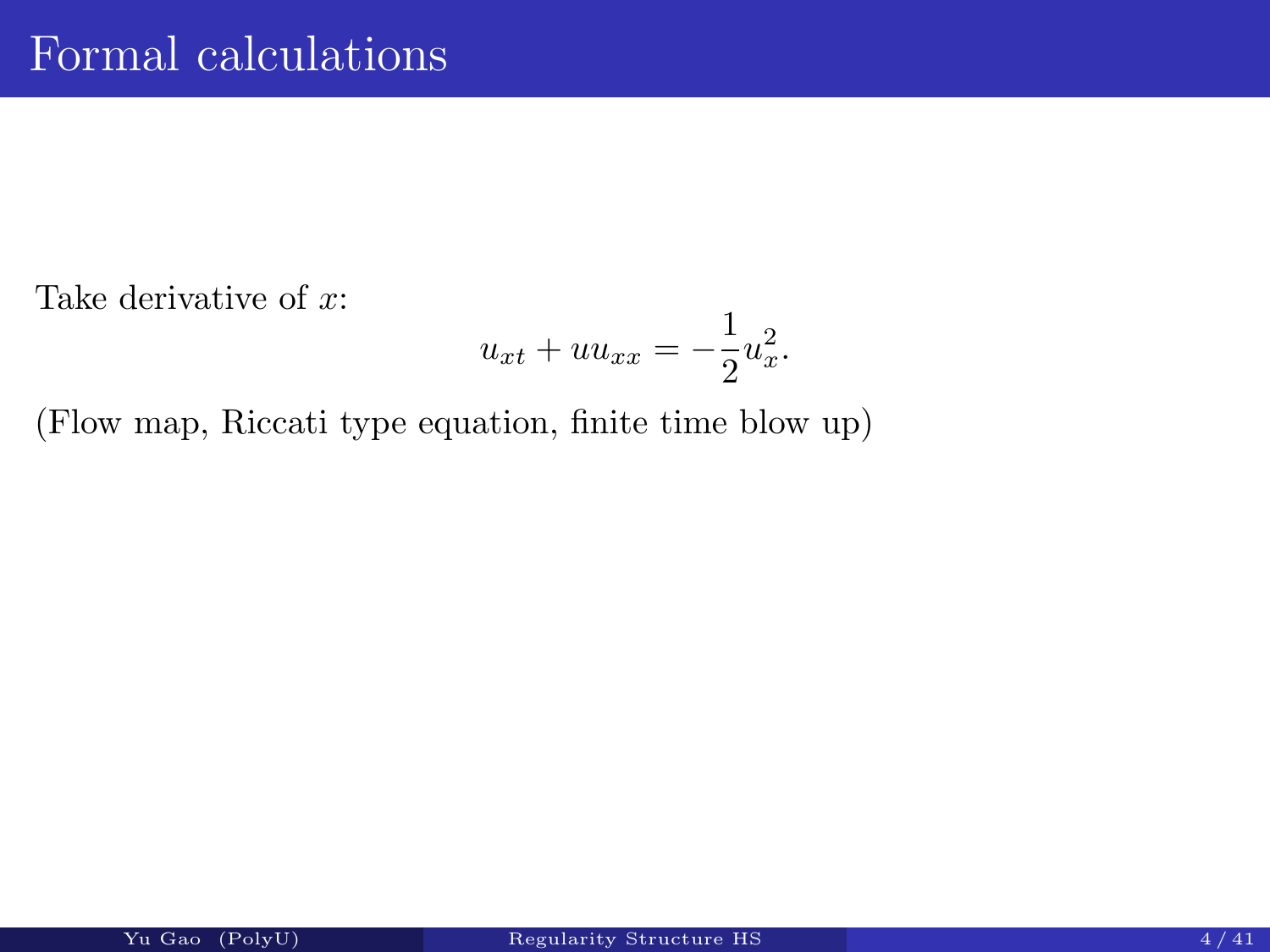Take derivative of x:

$$
u_{xt} + uu_{xx} = -\frac{1}{2}u_x^2.
$$

(Flow map, Riccati type equation, finite time blow up)

Energy conservation:

$$
(u_x^2)_t + (uu_x^2)_x = 0.
$$

 $(\Vert u_x(\cdot, t) \Vert_{L^2} \text{ is conserved})$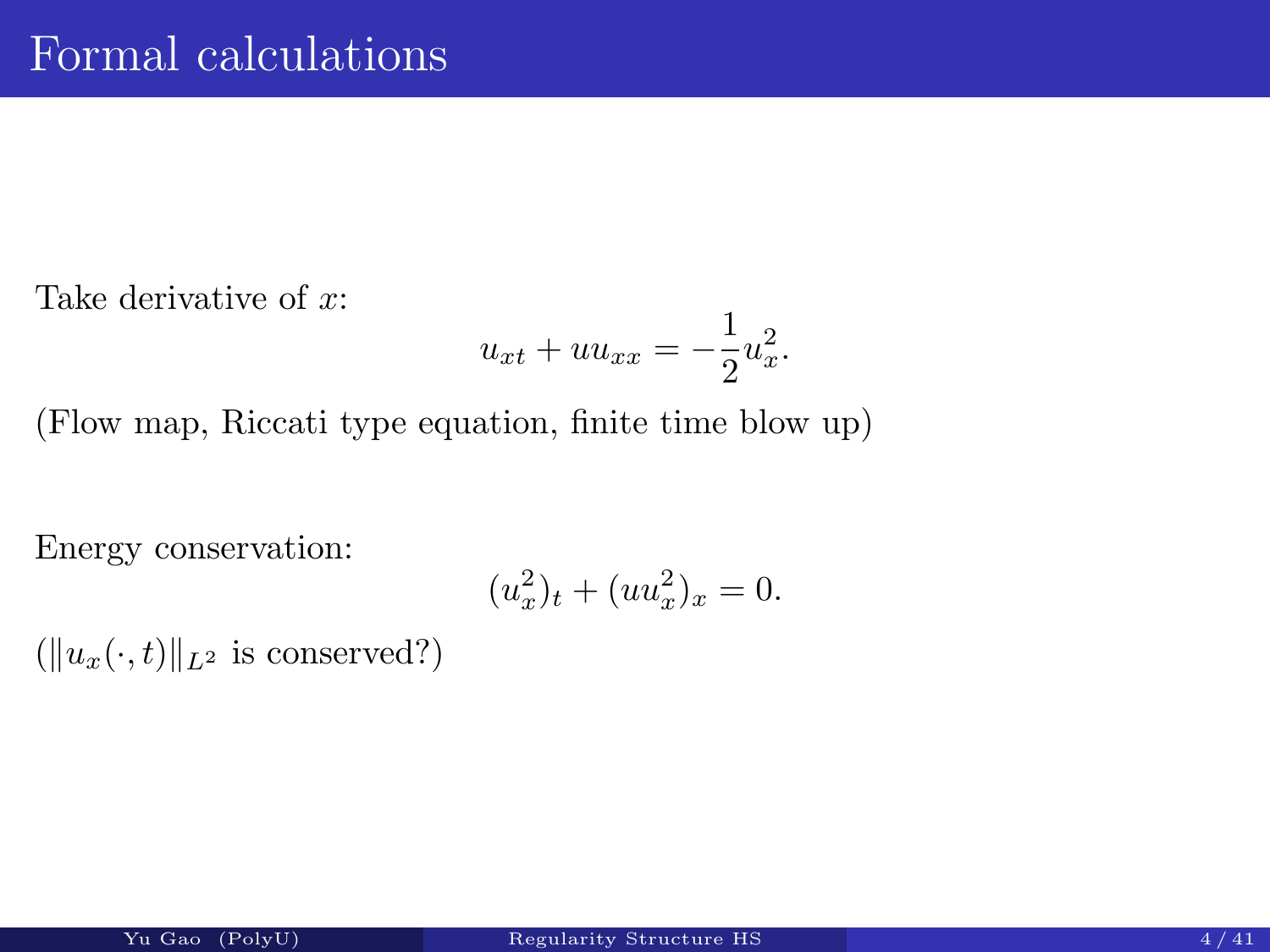Take second order derivative of x:

$$
u_{xxt} + 2u_x u_{xx} + uu_{xxx} = 0.
$$

Set  $m := u_{xx}$ . Then

$$
m_t + 2mu_x + m_x u = 0, \quad m = u_{xx}.
$$

It resembles the Camassa-Holm equation:

$$
m_t + 2mu_x + m_x u = 0, \quad m = u - u_{xx}.
$$

(Integrable systems)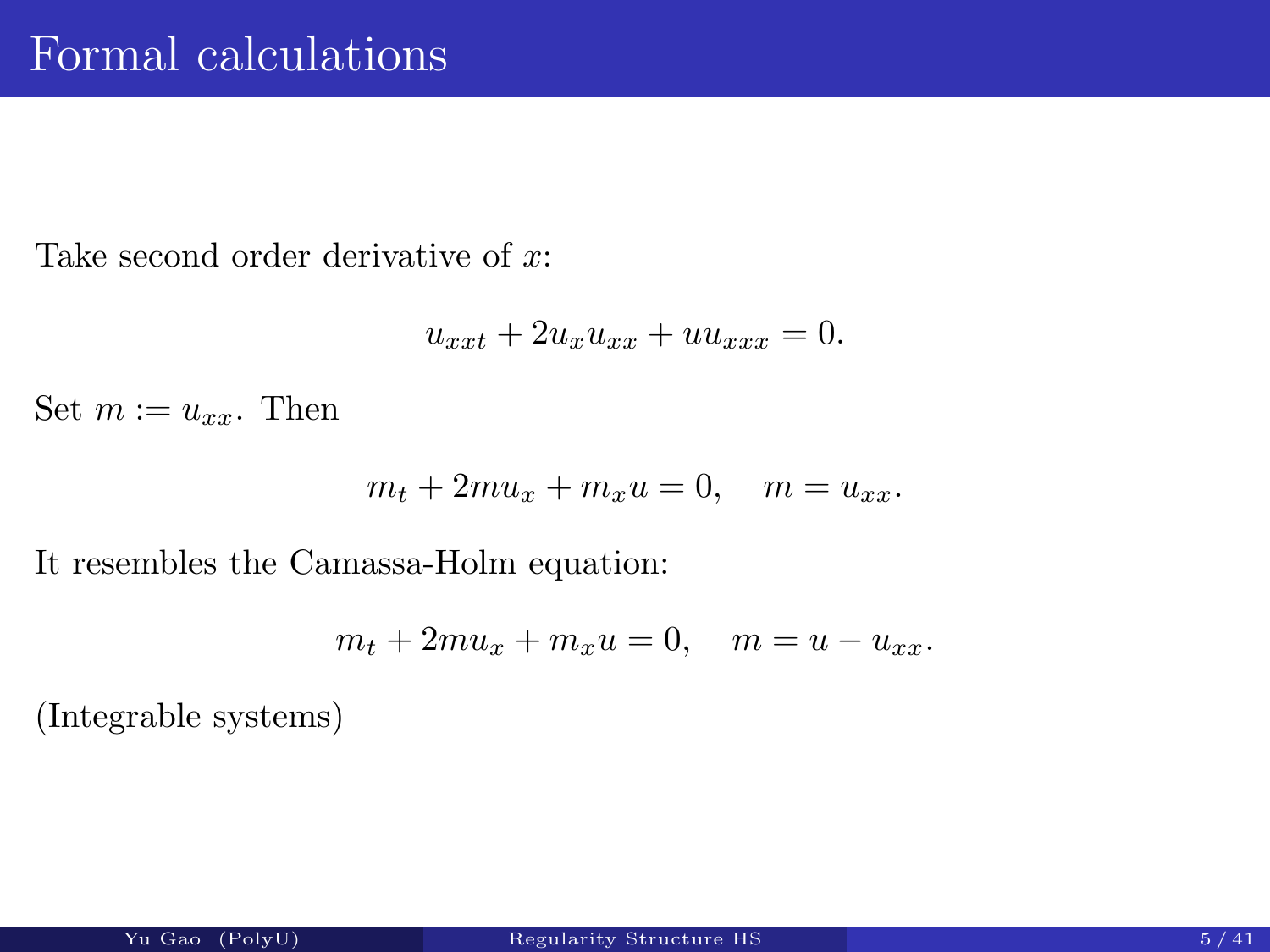# Outline

#### <sup>1</sup> The Hunter-Saxton equation

- <span id="page-6-0"></span><sup>2</sup> Generalized framework • Flow map generalized framework
- <sup>3</sup> [Lagrangian coord](#page-2-0)inates for general initial data
- <sup>4</sup> [Structure of co](#page-16-0)nservative solutions
- <sup>5</sup> [Existence](#page-19-0) [and](#page-19-0) [uniqueness](#page-19-0)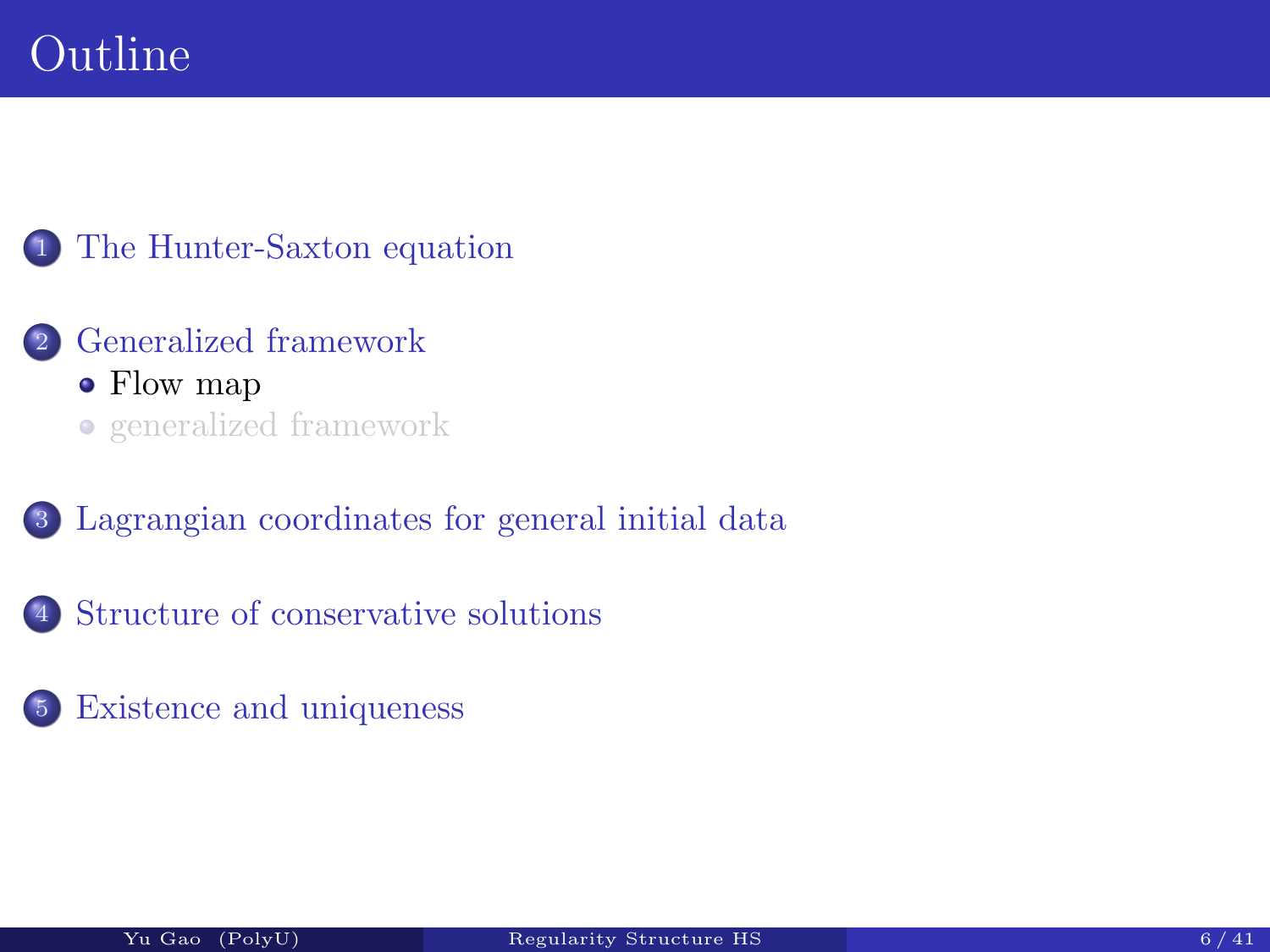### Flow map

Let initial datum  $\bar{u}$  be smooth and  $\bar{u}_x \in L^2(\mathbb{R})$ . Consider flow map:

$$
\frac{\partial}{\partial t}X(\xi,t) = u(X(\xi,t),t), \quad X(\xi,0) = \xi.
$$

Then

$$
\frac{\partial^2}{\partial t^2} X(\xi, t) = \frac{1}{2} \int_{-\infty}^{X(\xi, t)} u_x^2(y, t) \, dy = \frac{1}{2} \int_{-\infty}^{\xi} \bar{u}_x^2(y) \, dy.
$$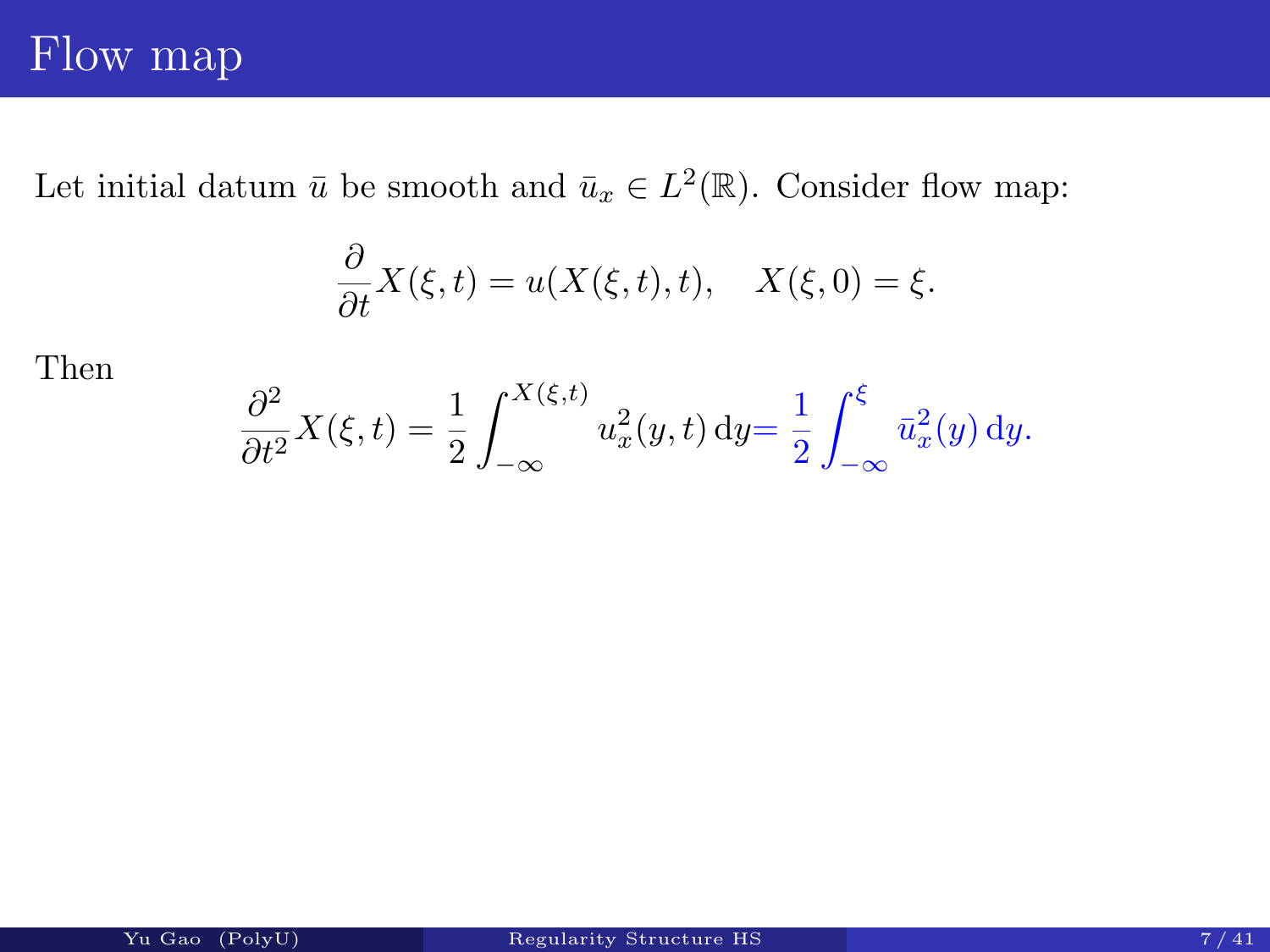### Flow map

Let initial datum  $\bar{u}$  be smooth and  $\bar{u}_x \in L^2(\mathbb{R})$ . Consider flow map:

$$
\frac{\partial}{\partial t}X(\xi,t) = u(X(\xi,t),t), \quad X(\xi,0) = \xi.
$$

Then

$$
\frac{\partial^2}{\partial t^2} X(\xi, t) = \frac{1}{2} \int_{-\infty}^{X(\xi, t)} u_x^2(y, t) \, dy = \frac{1}{2} \int_{-\infty}^{\xi} \bar{u}_x^2(y) \, dy.
$$

 $\Rightarrow$  Global characteristics:

$$
X(\xi, t) = \xi + \bar{u}(\xi)t + \frac{t^2}{4} \int_{-\infty}^{\xi} \bar{u}_x^2(y) \, dy.
$$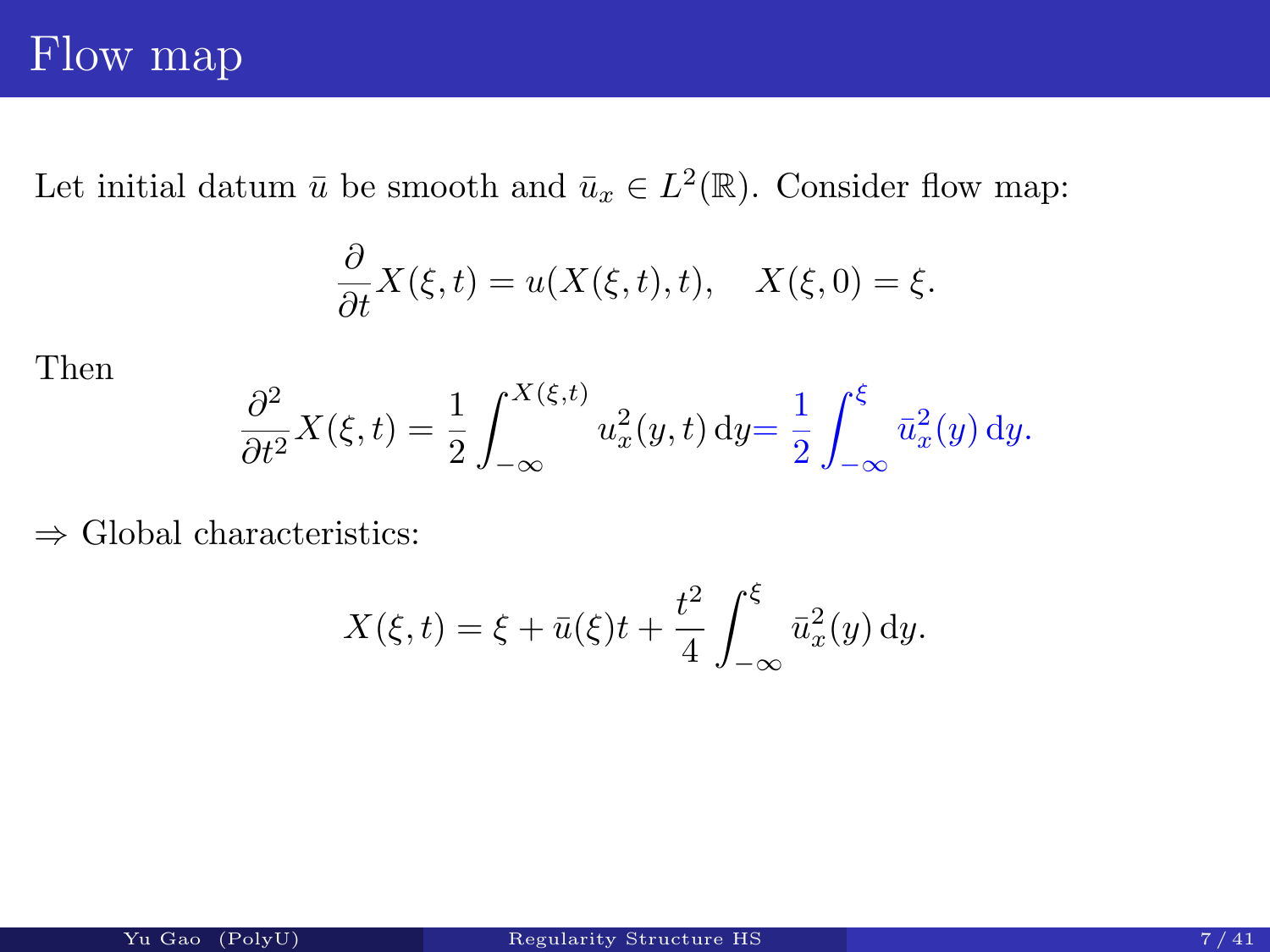### Flow map

Let initial datum  $\bar{u}$  be smooth and  $\bar{u}_x \in L^2(\mathbb{R})$ . Consider flow map:

$$
\frac{\partial}{\partial t}X(\xi,t) = u(X(\xi,t),t), \quad X(\xi,0) = \xi.
$$

Then

⇒

$$
\frac{\partial^2}{\partial t^2} X(\xi, t) = \frac{1}{2} \int_{-\infty}^{X(\xi, t)} u_x^2(y, t) \, dy = \frac{1}{2} \int_{-\infty}^{\xi} \bar{u}_x^2(y) \, dy.
$$

 $\Rightarrow$  Global characteristics:

$$
X(\xi, t) = \xi + \bar{u}(\xi)t + \frac{t^2}{4} \int_{-\infty}^{\xi} \bar{u}_x^2(y) \, dy.
$$

$$
X_{\xi}(\xi,t) = \left[1 + \frac{t}{2}\bar{u}_x(\xi)\right]^2 \ge 0.
$$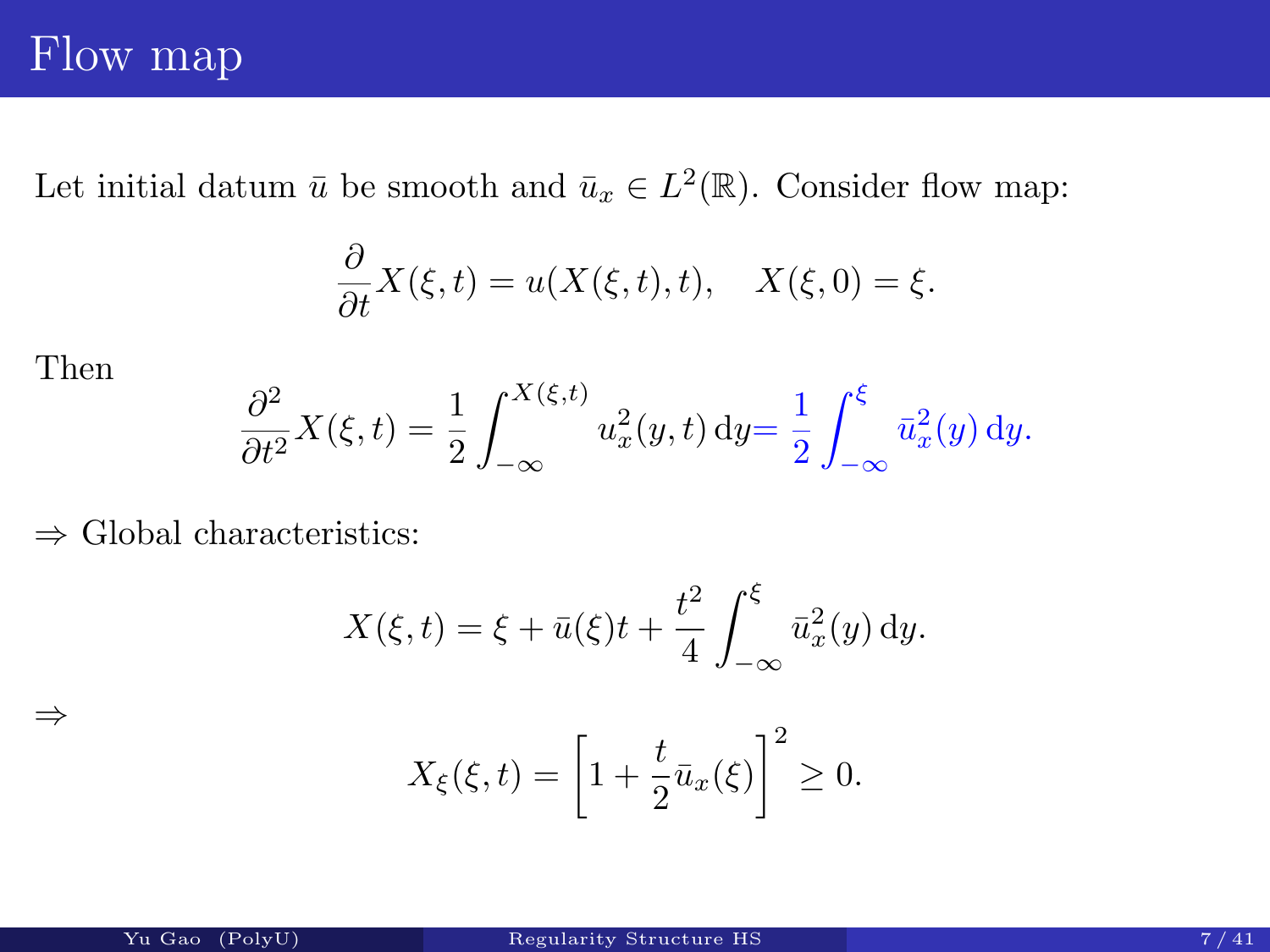### Finite time blow up

⇒

Recall:  $u_{xt} + uu_{xx} = -\frac{1}{2}$  $rac{1}{2}u_x^2$  $\frac{2}{x}$ , which implies

$$
\frac{d}{dt}u_x(X(\xi, t), t) = -\frac{1}{2}u_x^2(X(\xi, t), t).
$$

$$
u_x(X(\xi,t),t) = \frac{2\bar{u}_x(\xi)}{2 + t\bar{u}_x(\xi)}.
$$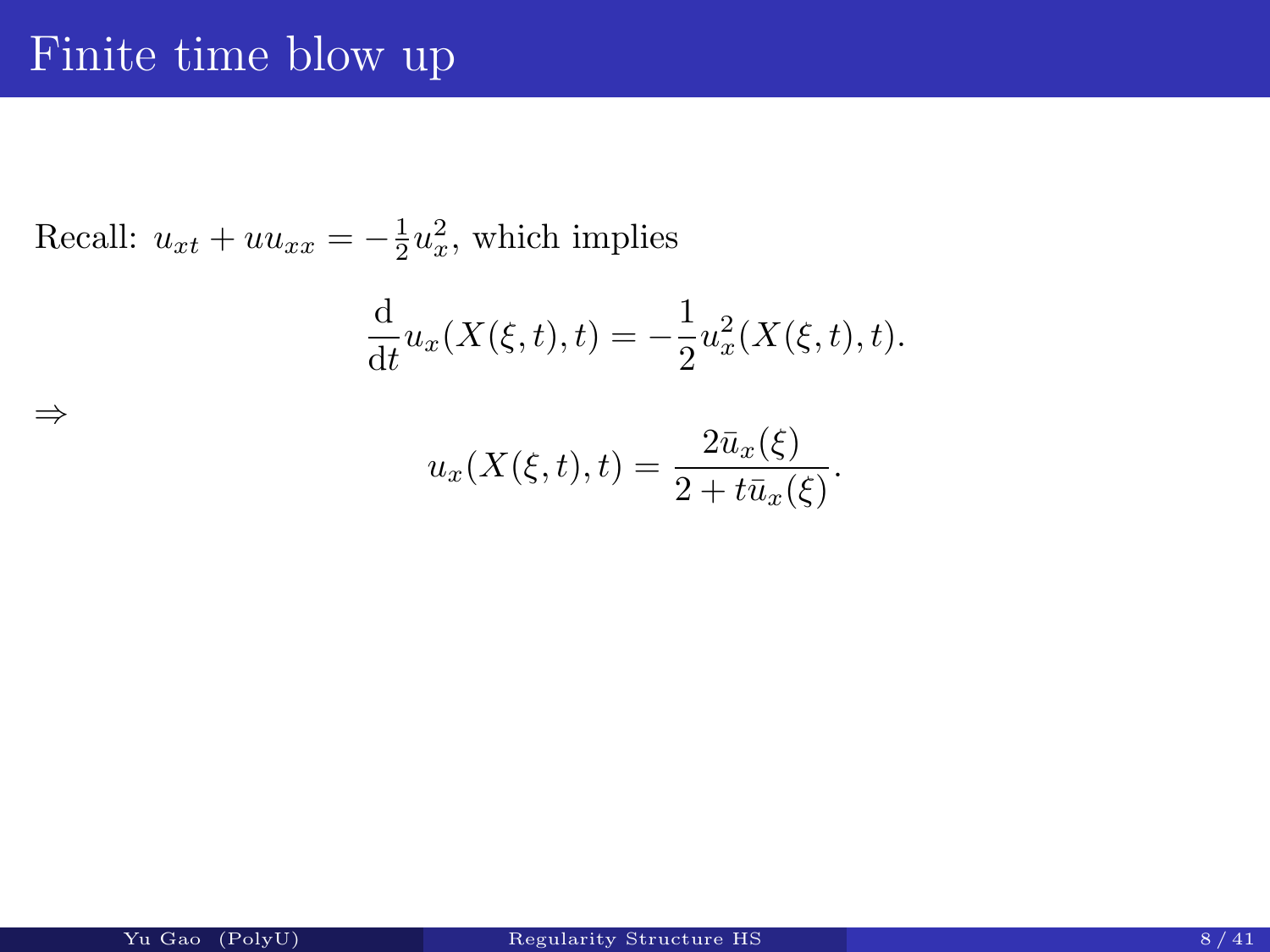### Finite time blow up

Recall:  $u_{xt} + uu_{xx} = -\frac{1}{2}$  $rac{1}{2}u_x^2$  $\frac{2}{x}$ , which implies

$$
\frac{d}{dt}u_x(X(\xi, t), t) = -\frac{1}{2}u_x^2(X(\xi, t), t).
$$

$$
u_x(X(\xi,t),t) = \frac{2\bar{u}_x(\xi)}{2+t\bar{u}_x(\xi)}.
$$

Hence, when  $\inf_{x \in \mathbb{R}} \bar{u}_x(x) < 0$ ,

⇒

$$
\inf_{x} u_x(x,t) \to -\infty \text{ as } t \to T_0 := -2/\inf_{x \in \mathbb{R}} \bar{u}_x(x)
$$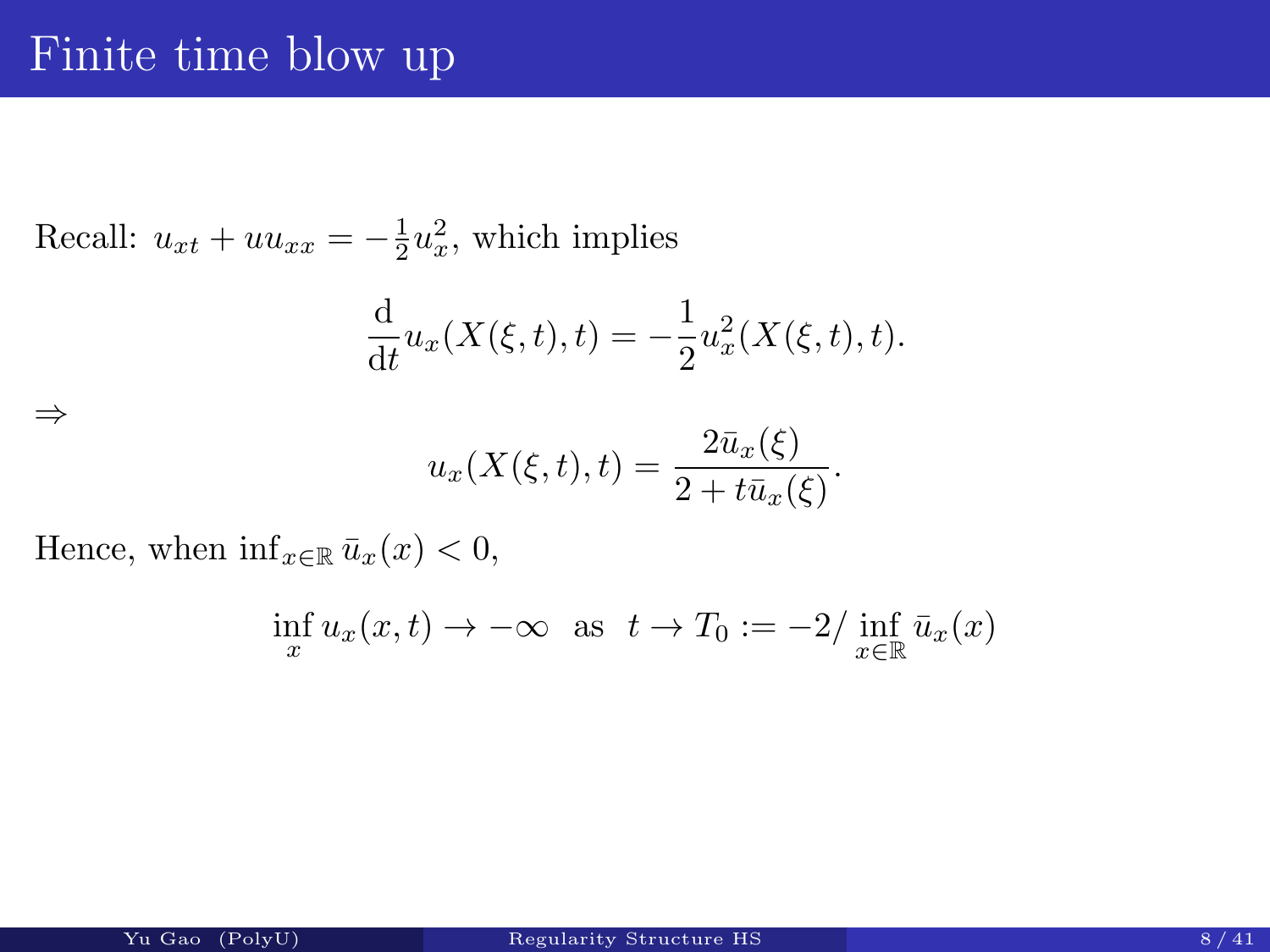### Finite time blow up

Recall:  $u_{xt} + uu_{xx} = -\frac{1}{2}$  $rac{1}{2}u_x^2$  $\frac{2}{x}$ , which implies

$$
\frac{d}{dt}u_x(X(\xi, t), t) = -\frac{1}{2}u_x^2(X(\xi, t), t).
$$

$$
u_x(X(\xi,t),t) = \frac{2\bar{u}_x(\xi)}{2 + t\bar{u}_x(\xi)}.
$$

Hence, when  $\inf_{x \in \mathbb{R}} \bar{u}_x(x) < 0$ ,

⇒

$$
\inf_{x} u_x(x,t) \to -\infty \text{ as } t \to T_0 := -2/\inf_{x \in \mathbb{R}} \bar{u}_x(x)
$$

Do we have conservation of  $||u_x(\cdot, t)||_{L^2}$ ?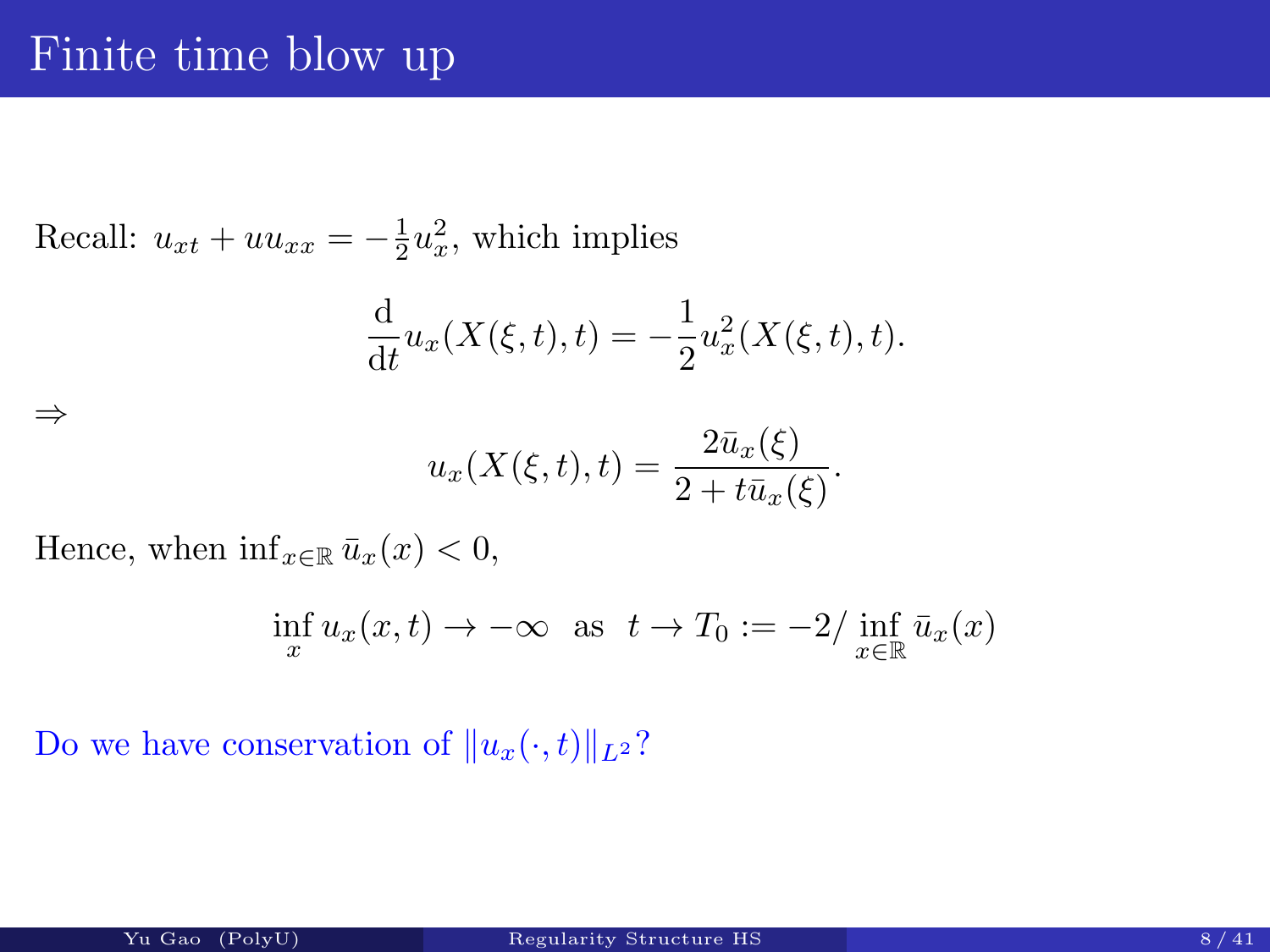# An example

#### Consider

$$
\bar{u}(x) = \begin{cases} 0, & x \le 0, \\ -x, & 0 < x < 1, \\ -1, & x \ge 1, \end{cases} \quad \bar{u}_x(x) = \begin{cases} 0, & x \le 0, \\ -1, & 0 < x < 1, \\ 0, & x \ge 1. \end{cases}
$$

For  $t \in [0, 2)$ , we have

$$
u(x,t) = \begin{cases} 0, & x \le 0, \\ -\frac{x}{1-t/2}, & 0 < x < (1-t/2)^2, \\ -\left(1-t/2\right), & x > (1-t/2)^2, \\ u_x(x,t) = \begin{cases} -\frac{1}{1-t/2}, & 0 < x < (1-t/2)^2, \\ 0, & \text{other } x, \end{cases} \quad \|u_x(\cdot,t)\|_{L^2} = 1. \end{cases}
$$

Conservative or dissipative after  $t = 2$ ?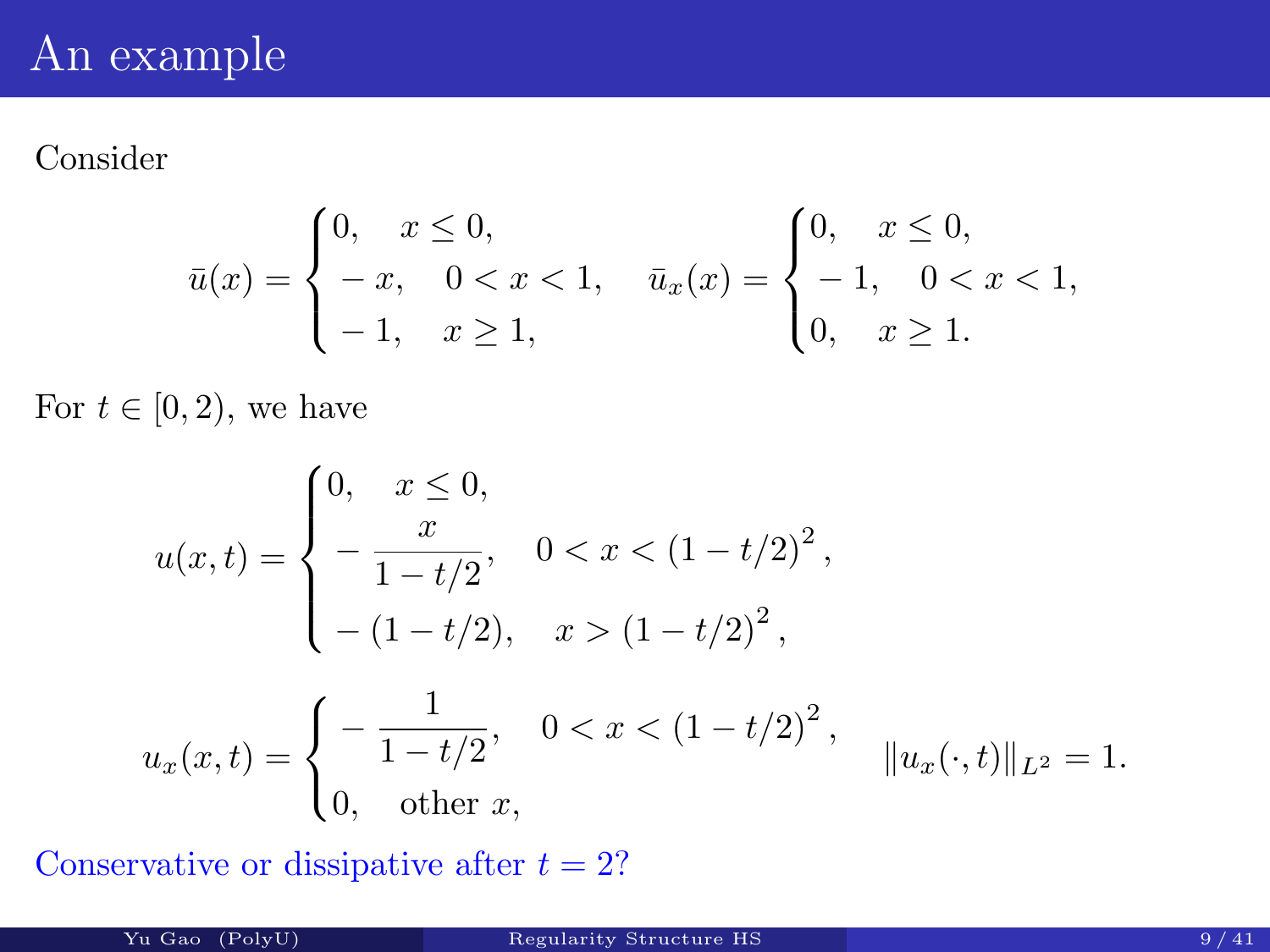# Energy "disappears"



$$
u(x,t) \xrightarrow{C_b(\mathbb{R})} 0
$$
,  $u_x^2(\cdot,t) dx \stackrel{*}{\rightharpoonup} \delta$  as  $t \to 2$ .

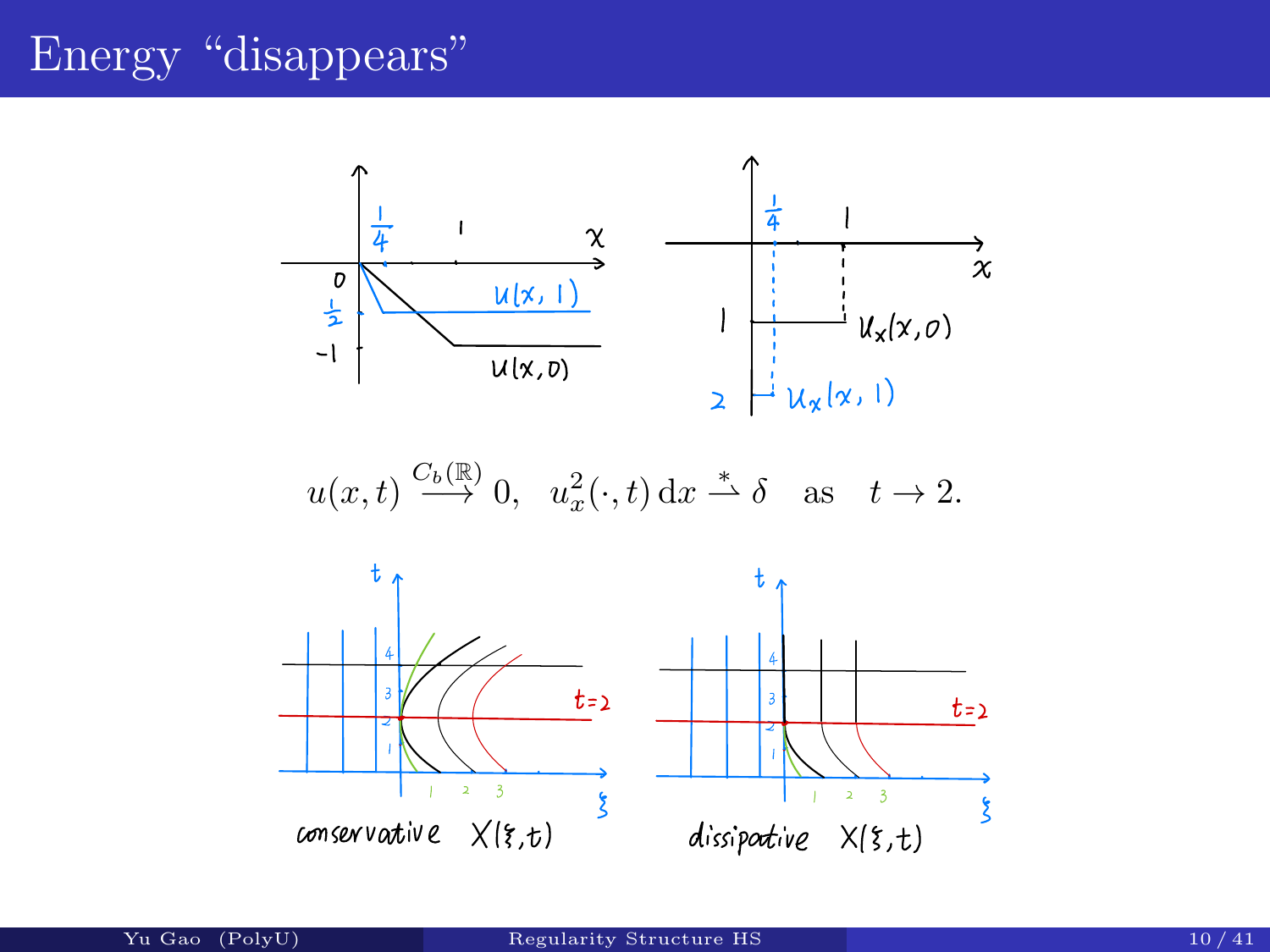# Conservative and dissipative solutions

#### Dissipative and conservative:

Hunter-Zheng (1995,  $\bar{u}_x \in BV(\mathbb{R}^+)$ , regularized method of characteristics; 1995, Zero-viscosity, dispersion limit (numerical), spatial initial datum as in the above example)

Zhang-Zheng (1998,  $0 \le \bar{u}_x \in L^p(\mathbb{R}^+), p > 2$ ; 1999,  $0 \le \bar{u}_x \in L^2(\mathbb{R}^+)$ ; 2000,  $\bar{u}_x \in L^2(\mathbb{R}^+)$ , methods of Young measures)

#### Dissipative:

Bressan-Constantin (2005, existence, uniqueness) Dafermos (2011, 2012, uniqueness), Cieślak-Jamróz (2016, uniqueness)

#### Conservative:

Bressan-Zhang-Zheng (2007, existence and uniqueness, general models) Bressan-Holden-Raynaud (2010, Lipschitz stability) Carrillo-Grunert-Holden (2019, Lipschitz stability) Grunert-Holden (2021, ArXiv, uniqueness)

 $\lambda$ -dissipative  $(\lambda \in [0,1])$ : Grunert-Tandy (2021, ArXiv, Lipschitz stability)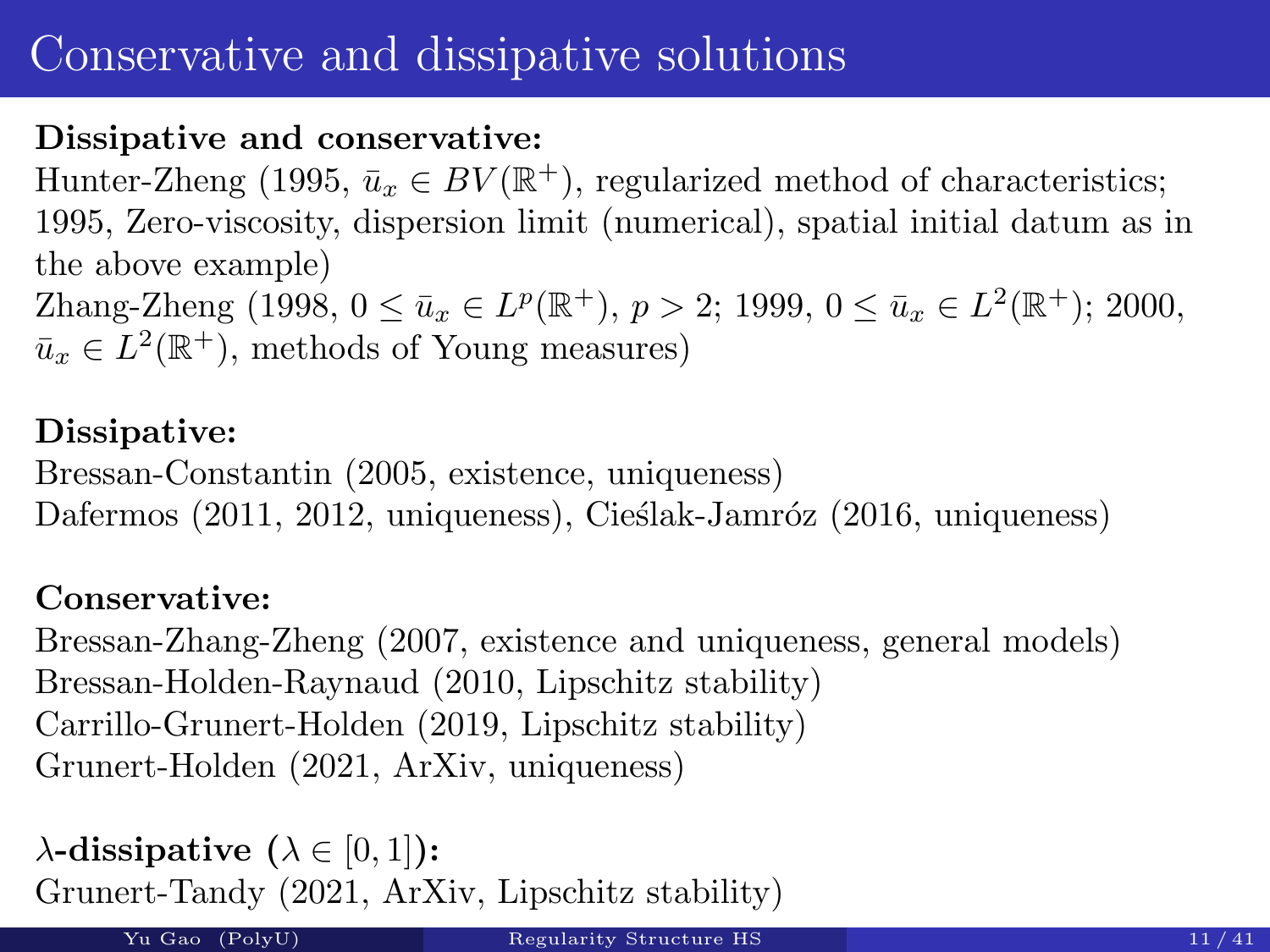# Outline

#### <sup>1</sup> The Hunter-Saxton equation

- <span id="page-16-0"></span><sup>2</sup> Generalized framework Flow map
	- generalized framework
- <sup>3</sup> [Lagrangian coord](#page-2-0)inates for general initial data
- <sup>4</sup> [Structure of co](#page-16-0)nservative solutions
- <sup>5</sup> [Existence](#page-19-0) [and](#page-19-0) [uniqueness](#page-19-0)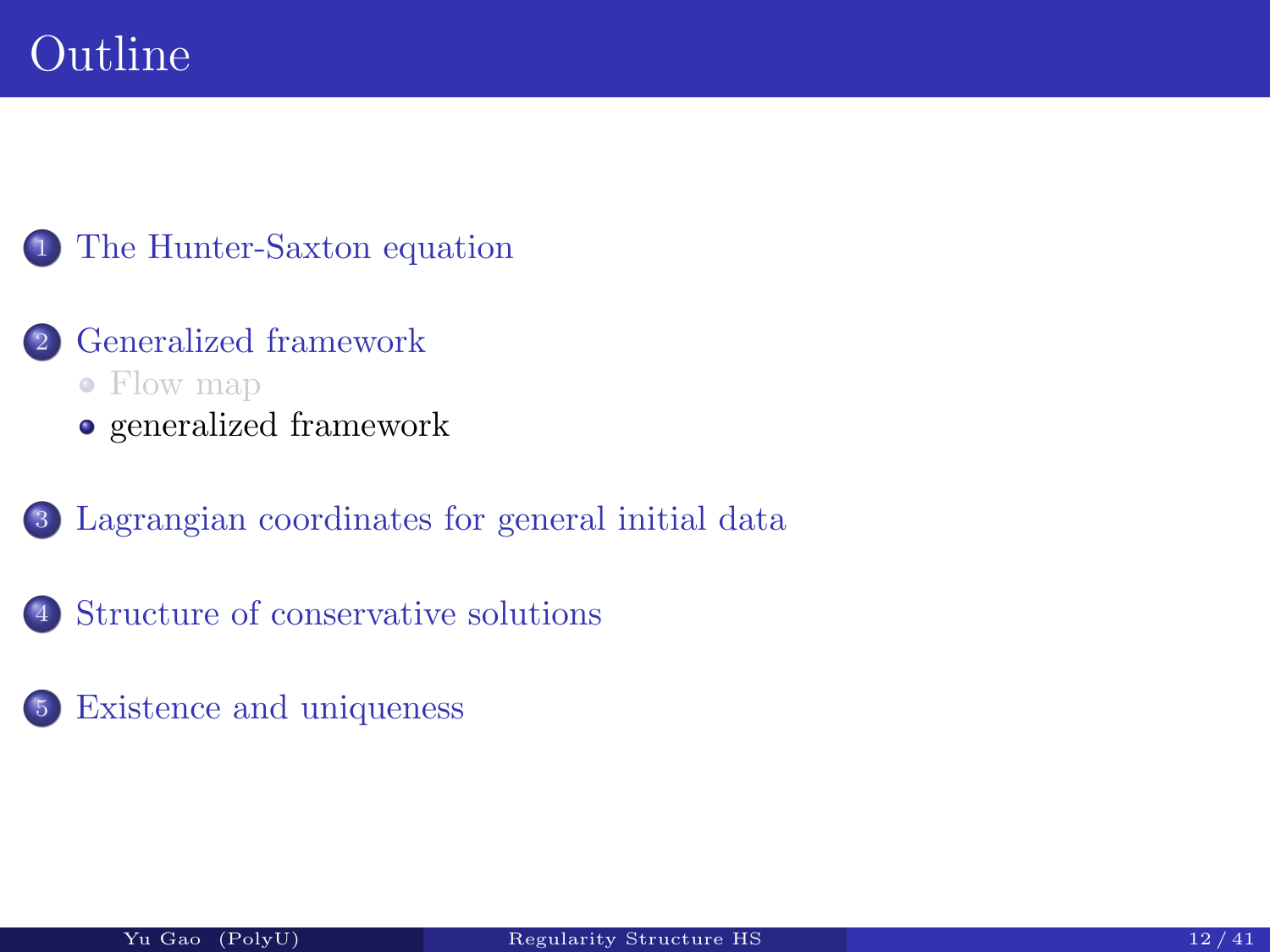# Energy measure and generalized framework

Space for conservative solutions:

#### Definition

Let  $\mathcal D$  be the set of pairs  $(u, \mu)$  satisfying

- (i)  $u \in C_b(\mathbb{R}), u_x \in L^2(\mathbb{R});$
- (ii)  $\mu \in \mathcal{M}_+(\mathbb{R});$
- (iii)  $d\mu_{ac} = u_x^2$  $\frac{2}{x} dx$ , where  $\mu_{ac}$  is the absolutely continuous part of measure  $\mu$ with respect to the Lebesgue measure  $\mathcal{L}$ .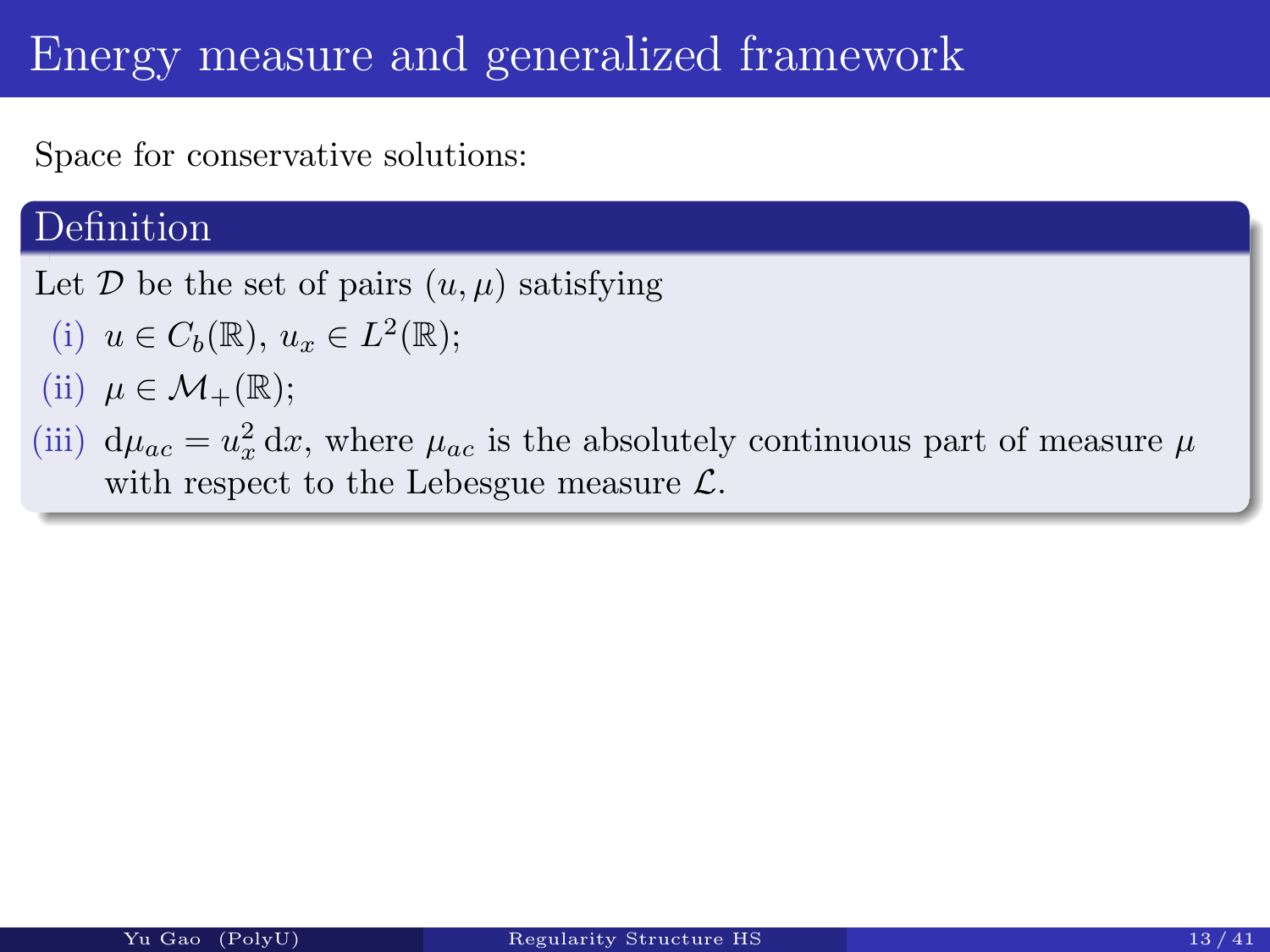# Energy measure and generalized framework

Space for conservative solutions:

#### Definition

Let D be the set of pairs  $(u, \mu)$  satisfying

- (i)  $u \in C_b(\mathbb{R}), u_x \in L^2(\mathbb{R});$
- (ii)  $\mu \in \mathcal{M}_+(\mathbb{R});$
- (iii)  $d\mu_{ac} = u_x^2$  $\frac{2}{x} dx$ , where  $\mu_{ac}$  is the absolutely continuous part of measure  $\mu$ with respect to the Lebesgue measure  $\mathcal{L}$ .

#### Generalized Framework:

$$
\begin{cases} u_t + uu_x = \frac{1}{2} \int_{-\infty}^x d\mu(t), \\ \mu_t + (u\mu)_x = 0, \\ d\mu_{ac}(t) = u_x^2(\cdot, t) dx. \end{cases}
$$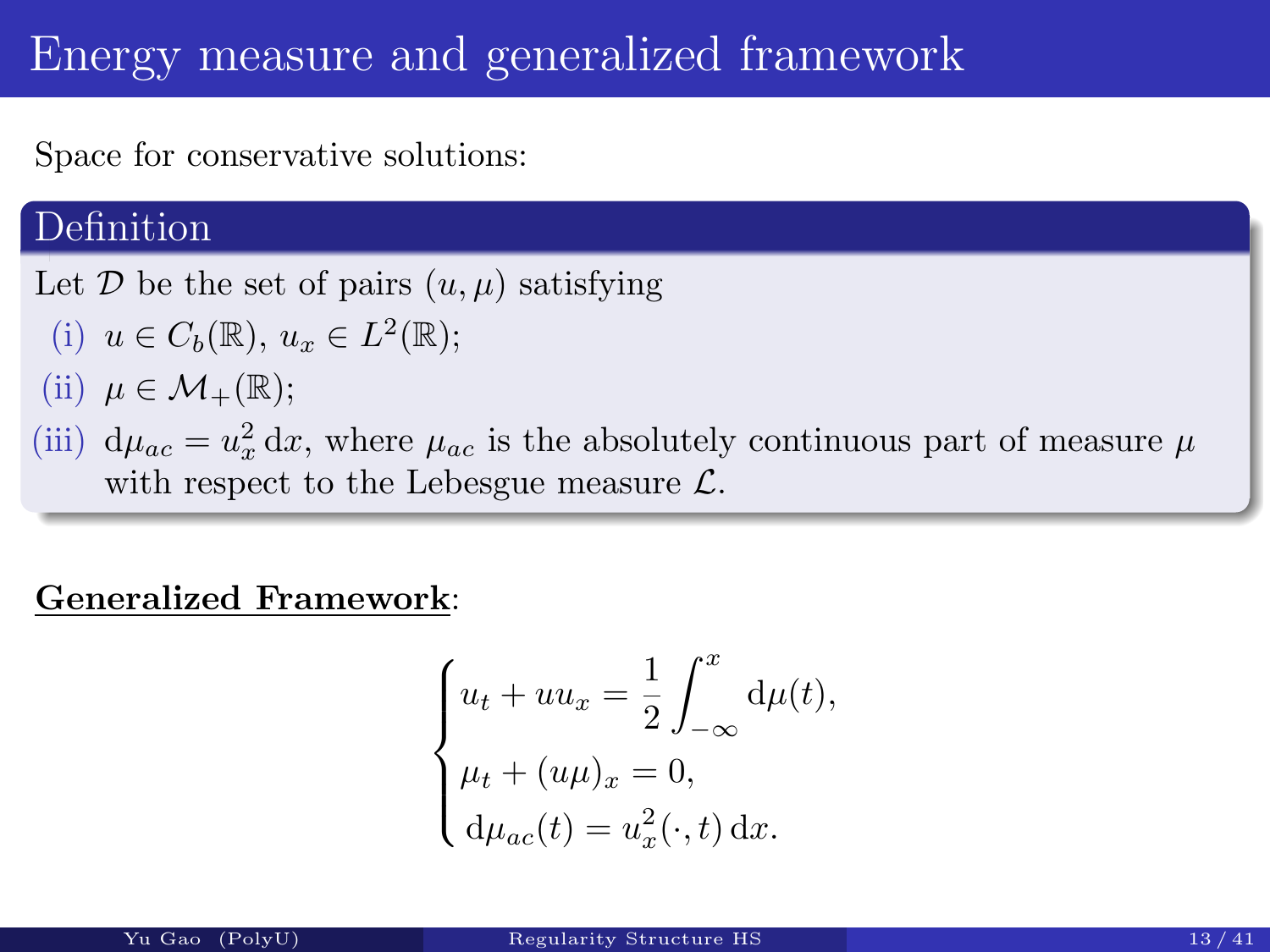- The Hunter-Saxton equation
- <span id="page-19-0"></span>Generalized framework
- Lagrangian coordinates for general initial data [Different chara](#page-2-0)cteristics
- [Structure of c](#page-6-0)onservative solutions
- [Existence](#page-19-0) [and](#page-19-0) uniqueness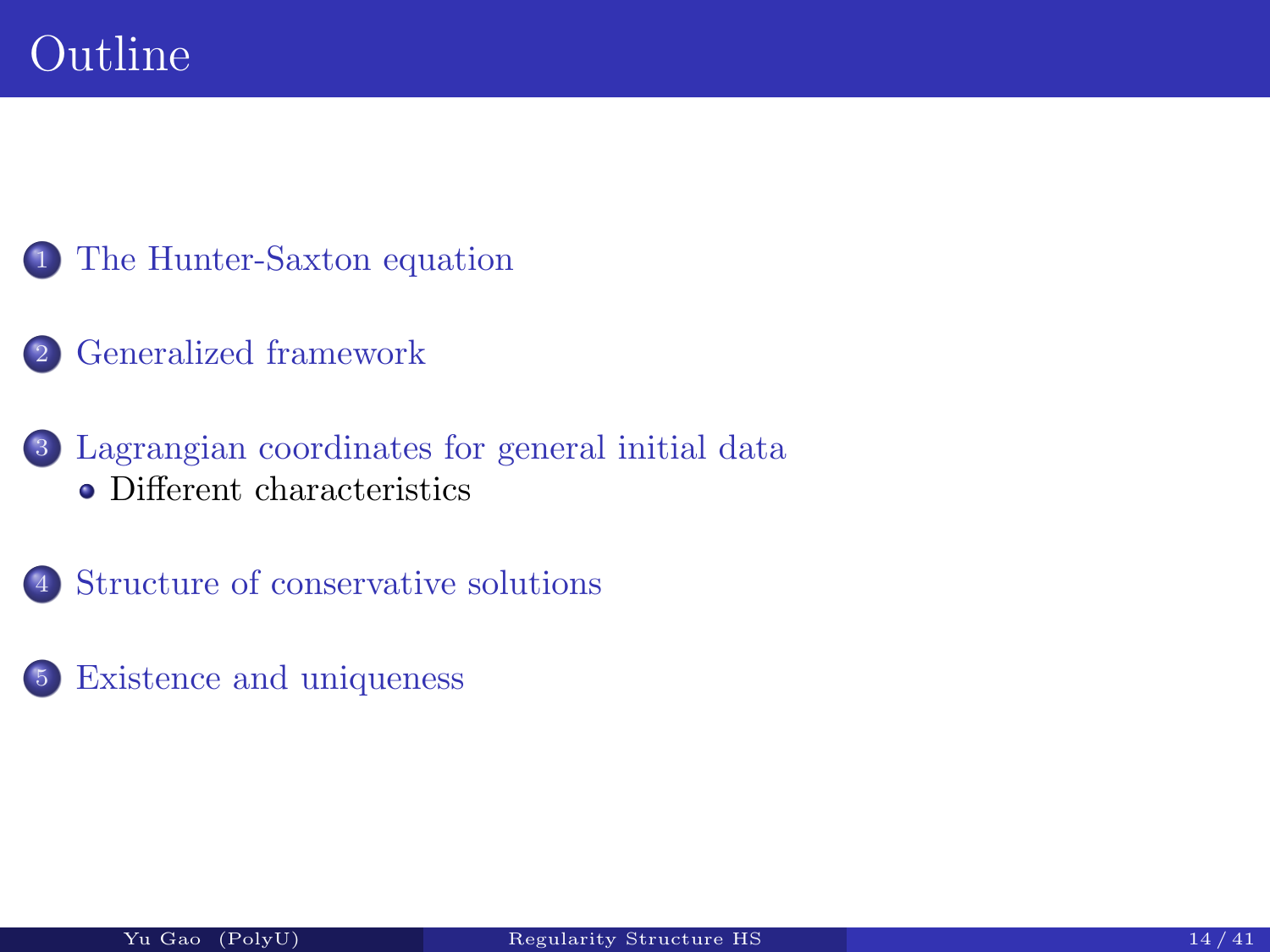Let  $(\bar{u}, \bar{\mu}) \in \mathcal{D}$  be an initial datum. When  $\bar{u}_x^2$  $\frac{2}{x} dx = d\bar{\mu}$ , the global flow map is

$$
X(\xi, t) = \xi + \bar{u}(\xi)t + \frac{t^2}{4} \int_{-\infty}^{\xi} \bar{u}_x^2(y) \, dy.
$$
 (1)

Consider an initial datum  $(\bar{u}, \bar{\mu}) \in \mathcal{D}$ . The flow map  $X(\xi, t)$  is no longer suitable when  $d\bar{\mu} \neq d\bar{\mu}_{ac}$ .

Problem: how to understand the cumulative energy distribution:

$$
\int_{-\infty}^x {\rm d}\bar\mu?
$$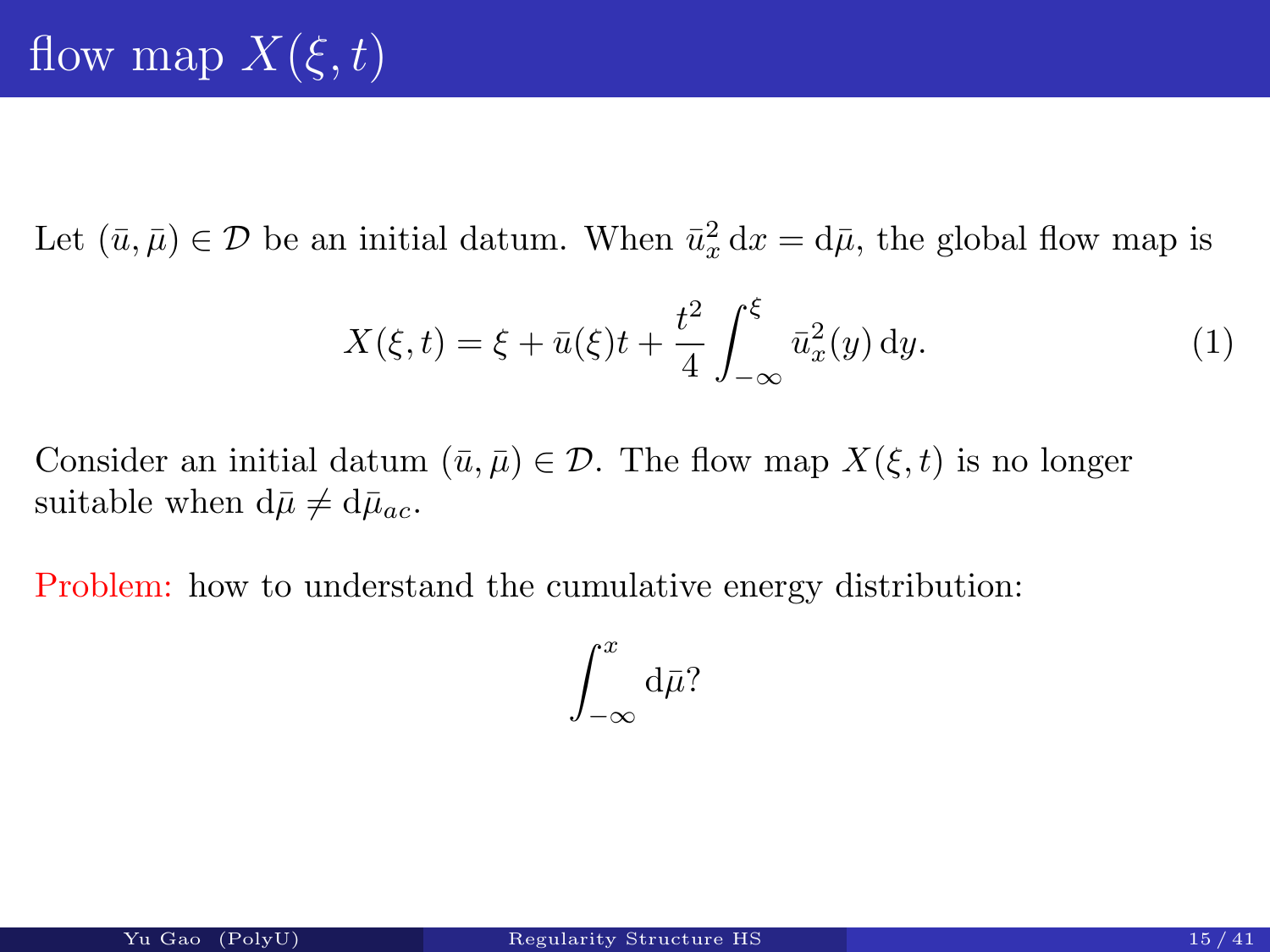### An example

Consider  $\bar{\mu} = \delta$ , and define

$$
\bar{x}(\alpha) + \bar{\mu}((-\infty, \bar{x}(\alpha))) \leq \alpha \leq \bar{x}(\alpha) + \bar{\mu}((-\infty, \bar{x}(\alpha))).
$$

Then, we have  $\bar{\mu} = \delta = \bar{x} \# f$  and

$$
\bar{x}(\alpha) = \begin{cases} \alpha, & \alpha < 0, \\ 0, & 0 \le \alpha \le 1, \\ \alpha - 1, & \alpha > 1, \end{cases} \qquad f(\alpha) = 1 - \bar{x}'(\alpha) = \begin{cases} 0, & \alpha < 0, \\ 1, & 0 \le \alpha \le 1, \\ 0, & \alpha > 1. \end{cases}
$$

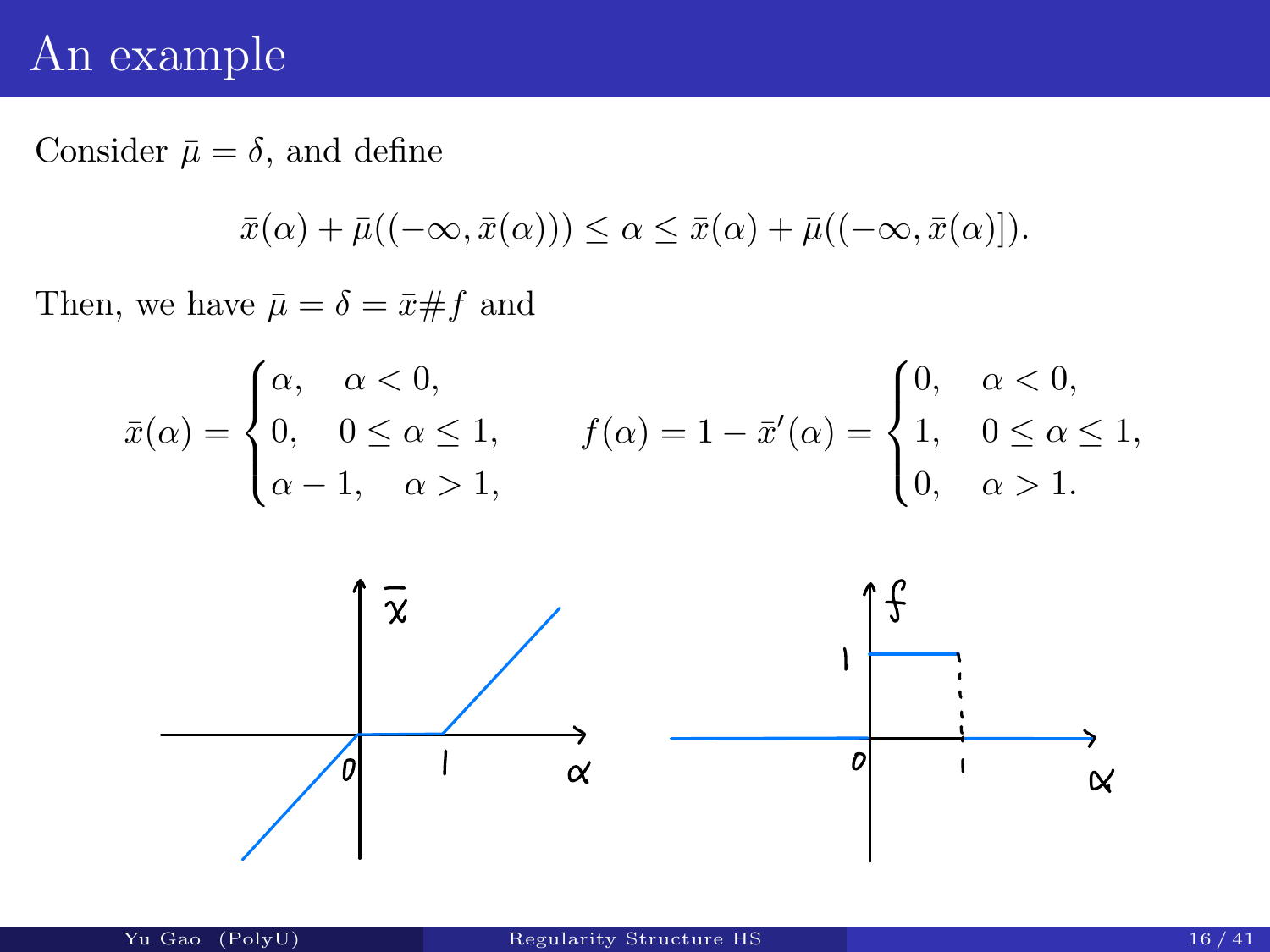# Energy density



$$
\int f(\alpha) = 1 - \overline{\chi}'(\alpha)
$$
  

$$
\overline{\mathcal{M}} = \overline{\chi} \# \oint
$$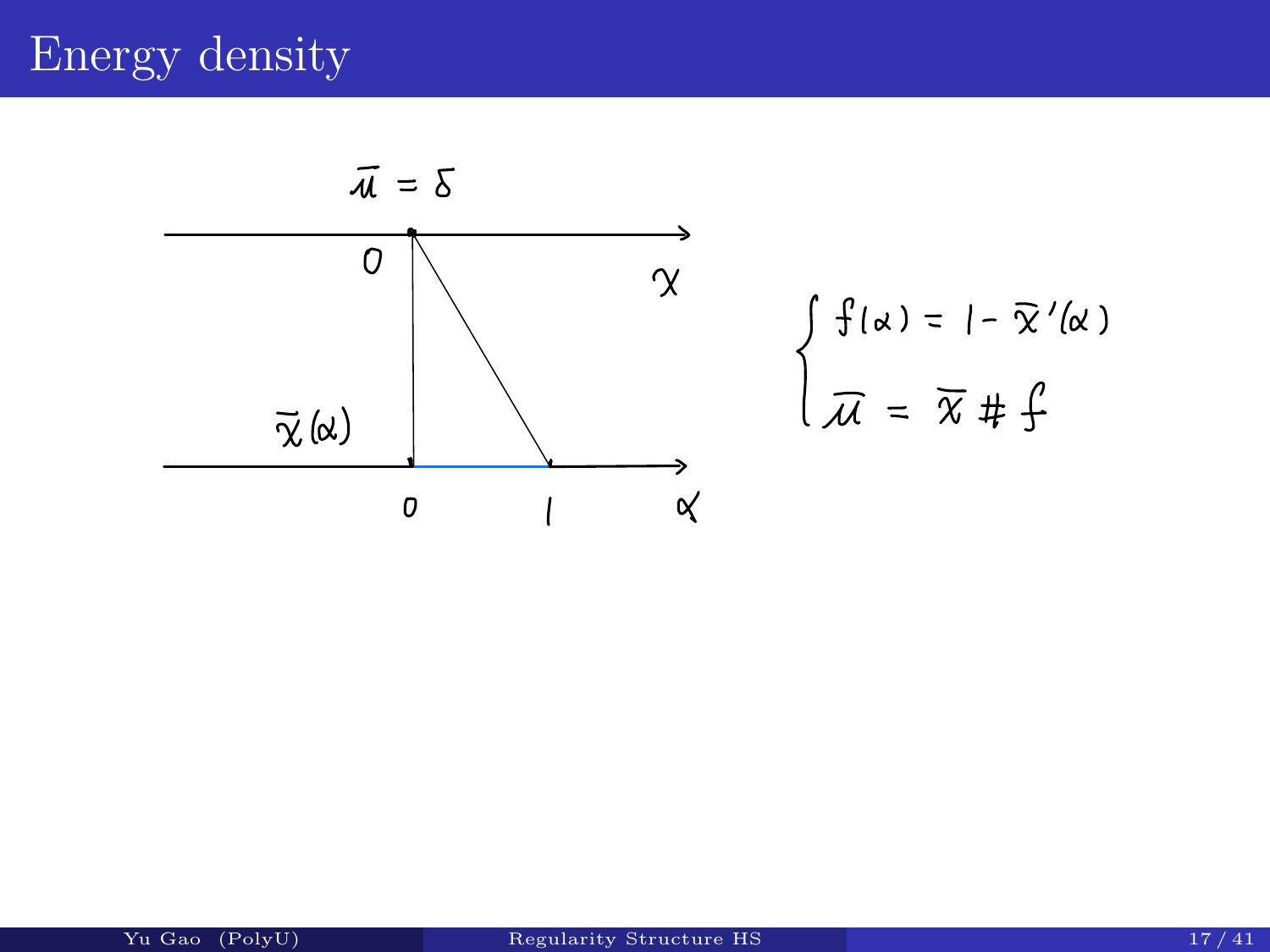

Function f: the energy density in the  $\alpha$ -variable

$$
\bar{\mu}((-\infty,\bar{x}(\alpha))) \leq \int_{(-\infty,\alpha)} f(\theta) d\theta = \alpha - \bar{x}(\alpha) \leq \bar{\mu}((-\infty,\bar{x}(\alpha))).
$$

The energy changes continuously from 0 to 1, which helps to understand  $\int_{-\infty}^{x} d\bar{\mu}$  in the  $\alpha$ -variable!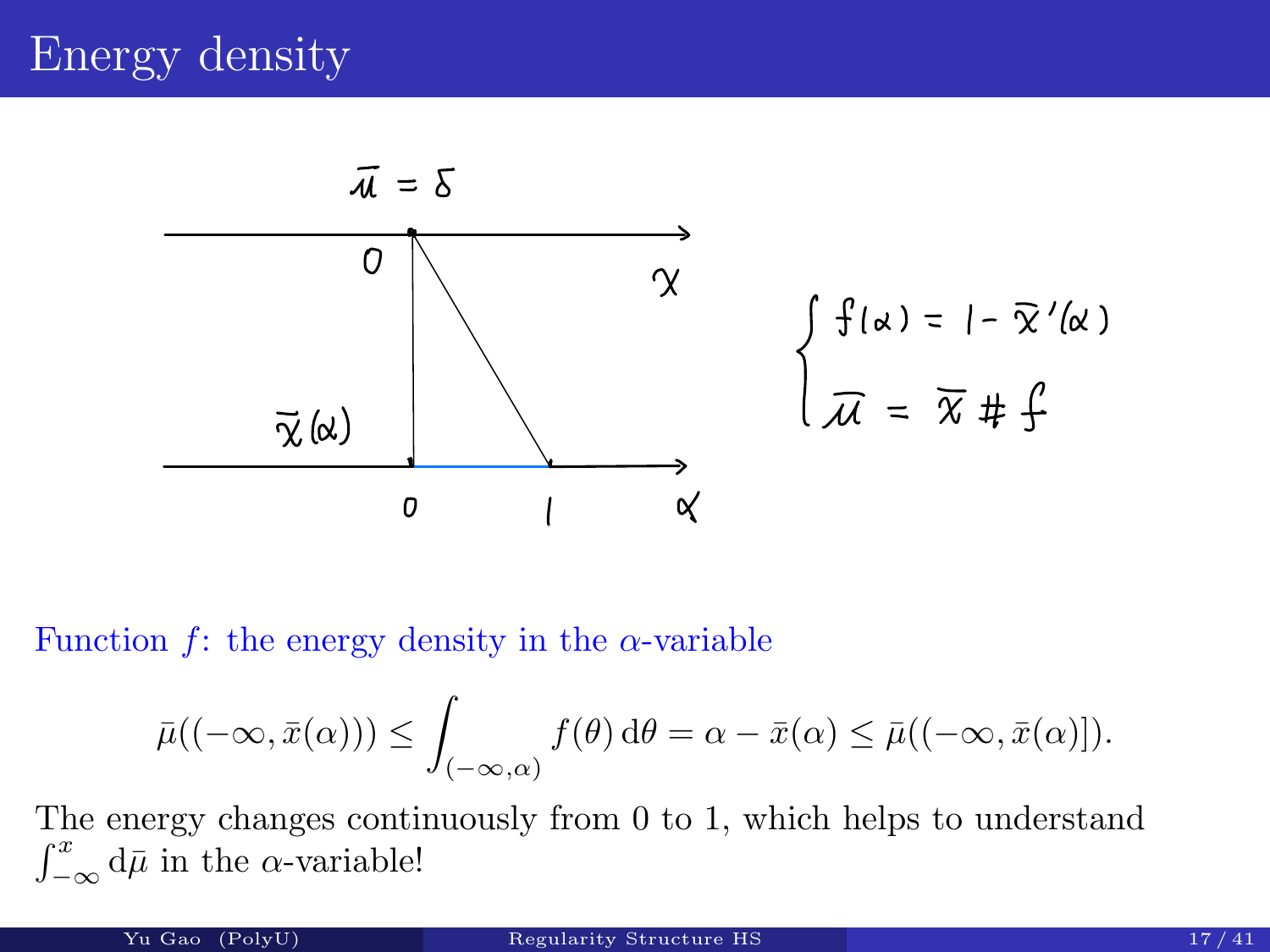# α-variable system

Let  $(\bar{u}, \bar{\mu}) \in \mathcal{D}$ . "Flatten" the singular part of  $\bar{\mu}$  by

$$
\bar{x}(\alpha) + \bar{\mu}((-\infty, \bar{x}(\alpha))) \leq \alpha \leq \bar{x}(\alpha) + \bar{\mu}((-\infty, \bar{x}(\alpha))).
$$

When  $\bar{\mu}$  is absolutely continuous:

$$
\bar{x}(\alpha) + \int_{-\infty}^{\bar{x}(\alpha)} d\bar{\mu} = \bar{x}(\alpha) + \int_{-\infty}^{\bar{x}(\alpha)} \bar{u}_x^2(y) dy = \alpha.
$$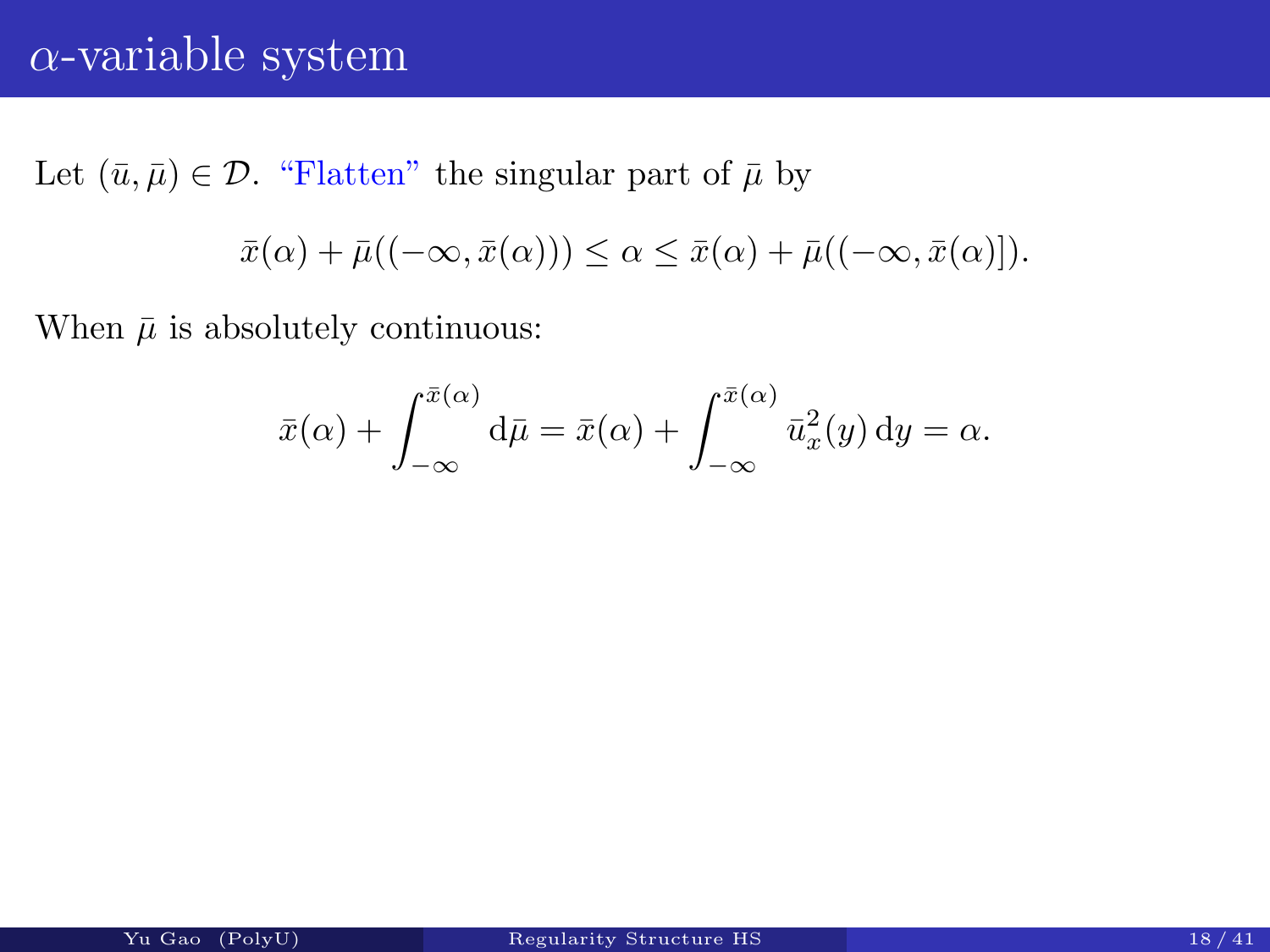### $\alpha$ -variable system

Let  $(\bar{u}, \bar{\mu}) \in \mathcal{D}$ . "Flatten" the singular part of  $\bar{\mu}$  by

$$
\bar{x}(\alpha) + \bar{\mu}((-\infty, \bar{x}(\alpha))) \leq \alpha \leq \bar{x}(\alpha) + \bar{\mu}((-\infty, \bar{x}(\alpha))).
$$

When  $\bar{\mu}$  is absolutely continuous:

$$
\bar{x}(\alpha) + \int_{-\infty}^{\bar{x}(\alpha)} d\bar{\mu} = \bar{x}(\alpha) + \int_{-\infty}^{\bar{x}(\alpha)} \bar{u}_x^2(y) dy = \alpha.
$$

Two pseudo-inverses:

$$
z_1(x) = \inf\{\alpha : \ \bar{x}(\alpha) = x\}, \ z_2(x) = \sup\{\alpha : \ \bar{x}(\alpha) = x\}.
$$

Three sets:

$$
B_0^L = \{ \alpha : \ \bar{x}'(\alpha) > 0 \}, \ A_0^{L,pp} = \{ \alpha : \ \bar{x}'(\alpha) = 0, \ z_1(\bar{x}(\alpha)) < z_2(\bar{x}(\alpha)) \},
$$

$$
A_0^{L,sc} = \{ \alpha : \ \bar{x}'(\alpha) = 0, \ z_1(\bar{x}(\alpha)) = z_2(\bar{x}(\alpha)) \}.
$$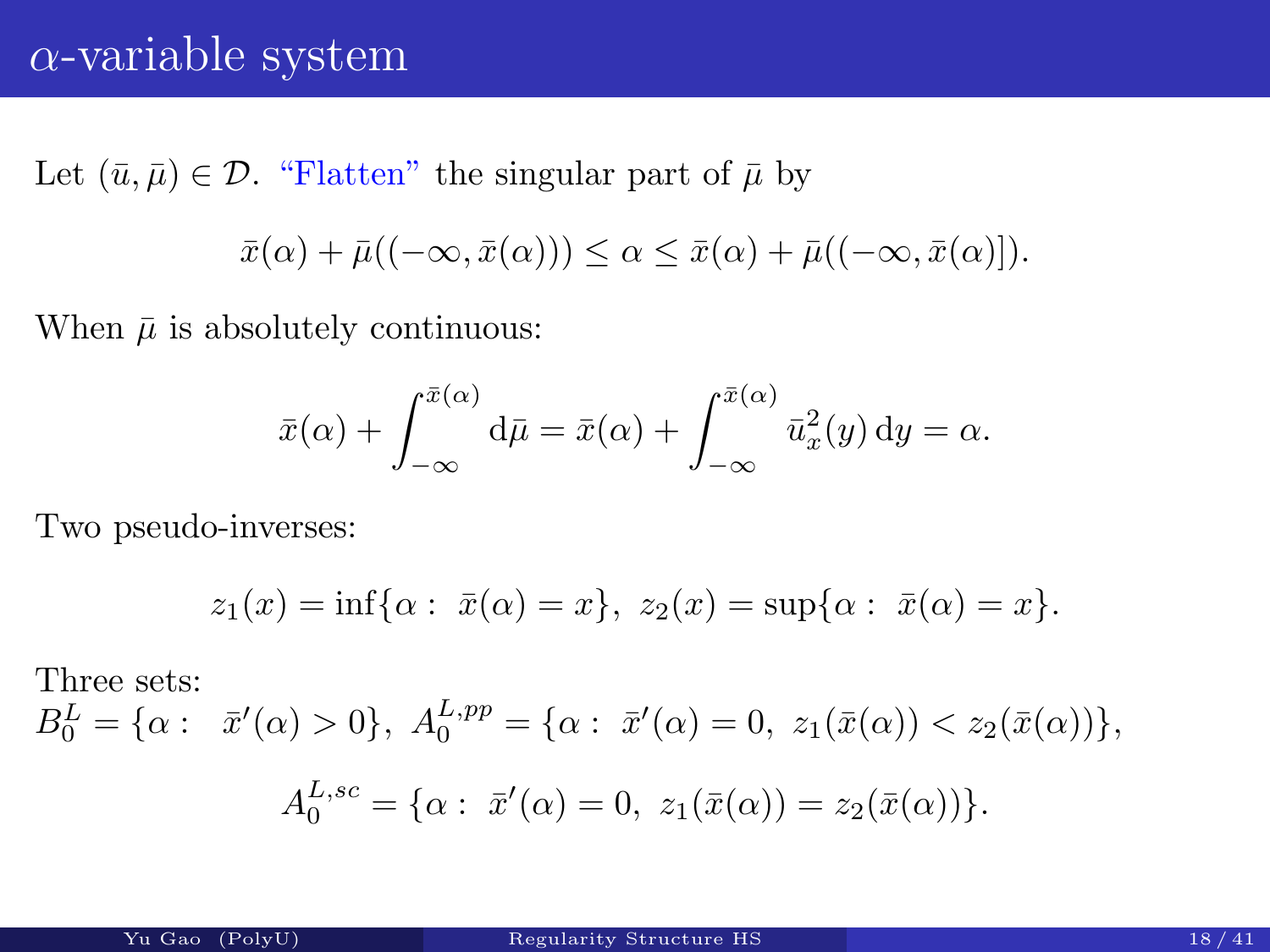### Definitions related to  $\bar{x}$

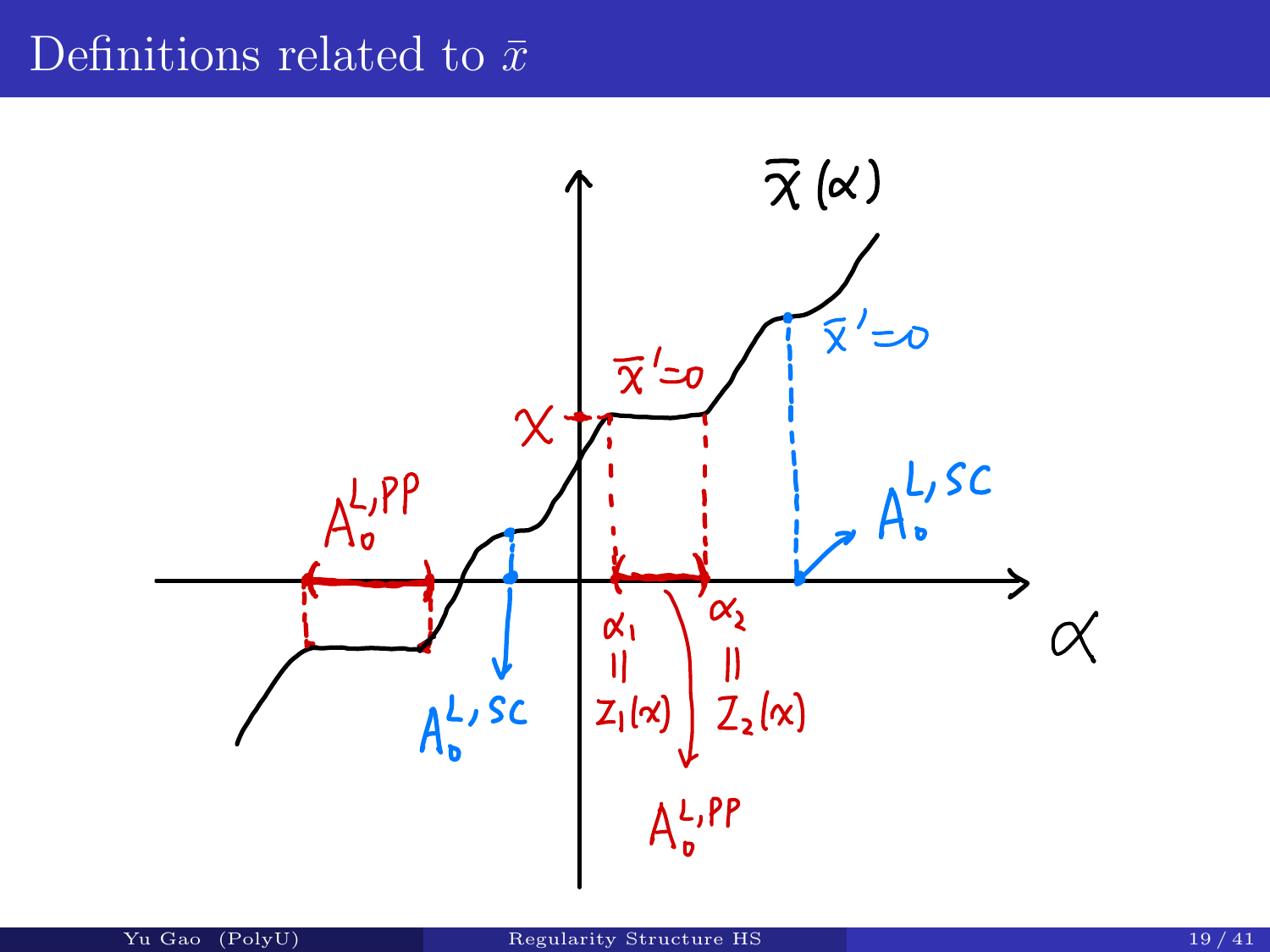Assume  $\bar{\mu} = \bar{\mu}_{ac} + \bar{\mu}_{pp} + \bar{\mu}_{sc}$ . Here,  $\bar{\mu}_{ac}$ : absolutely continuous part,  $\bar{\mu}_{pp}$ : pure point part,  $\bar{\mu}_{sc}$ : singular continuous part.

#### Proposition

(i) Lipschitz continuity:  $|\bar{x}(\alpha) - \bar{x}(\beta)| \leq |\alpha - \beta|, \forall \alpha, \beta \in \mathbb{R}$ . (ii) Define  $f(\alpha) := 1 - \bar{x}'(\alpha)$ . Then

$$
\bar{x}\#(f\,\mathrm{d}\alpha) = \bar{\mu}, \quad \|f\|_{L^1} = \bar{\mu}(\mathbb{R}).
$$

(iii) Decomposition of  $\bar{\mu}$ :

$$
\bar{\mu}_{pp} = \bar{x} \#(f|_{A_0^{L,pp}} \, \mathrm{d}\alpha), \ \bar{\mu}_{sc} = \bar{x} \#(f|_{A_0^{L,sc}} \, \mathrm{d}\alpha), \ \bar{\mu}_{ac} = \bar{x} \#(f|_{B_0^L} \, \mathrm{d}\alpha).
$$

$$
\bar{u}_x^2(\bar{x}(\alpha))\bar{x}'(\alpha) = f(\alpha), \quad \alpha \in B_0^L.
$$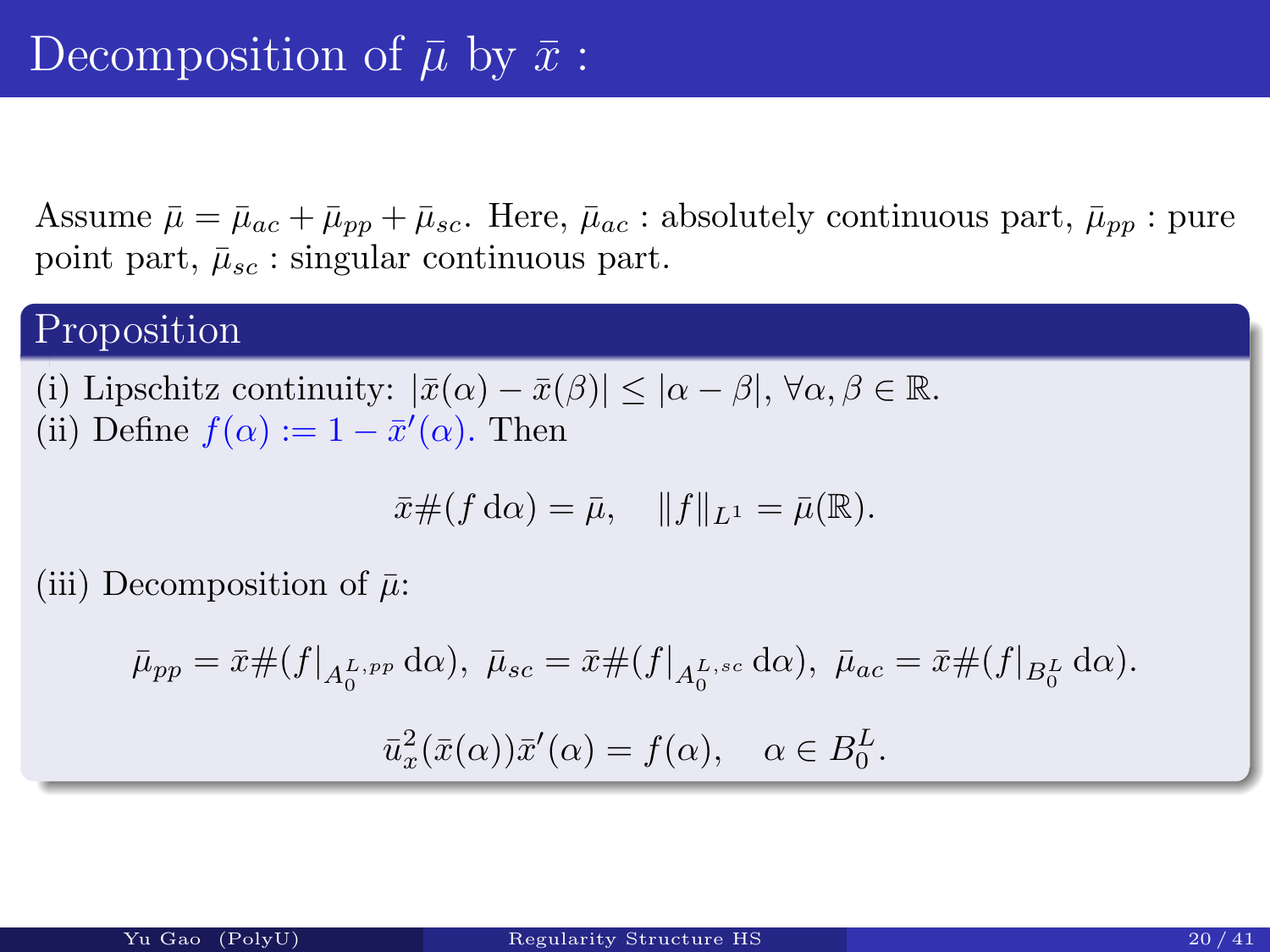# A useful lemma for push forward measures

#### Lemma (Structure for push forward measures)

 $X:\mathbb{R}\to\mathbb{R}$  continuous, increasing, surjective  $0 \leq g \in L^1(\mathbb{R})$ 

$$
\Rightarrow \mu := X \# (g \, d\xi)
$$

Two pseudo-inverses:

$$
Z_1(x) = \inf\{\xi : X(\xi) = x\}, Z_2(x) = \sup\{\xi : X(\xi) = x\}.
$$

Three sets:

$$
A^{pp} = \{ \xi : X_{\xi}(\xi) = 0, Z_1(X(\xi)) < Z_2(X(\xi)) \},
$$
\n
$$
A^{sc} = \{ \xi : X_{\xi}(\xi) = 0, Z_1(X(\xi)) = Z_2(X(\xi)) \},
$$
\n
$$
B = \{ \xi : X_{\xi}(\xi) > 0 \}.
$$

and  $g_1 = g \cdot 1_B$ ,  $g_2 = g \cdot 1_{A^{pp}}$ ,  $g_3 = g \cdot 1_{A^{sc}}$ . Then: (i)  $\mathcal{L}(X(A^{pp} \cup A^{sc})) = 0$ ,  $X(A^{pp})$  is a countable set; (ii)  $d\mu_{ac} = X \#(g_1 d\xi), d\mu_{pp} = X \#(g_2 d\xi), d\mu_{sc} = X \#(g_3 d\xi).$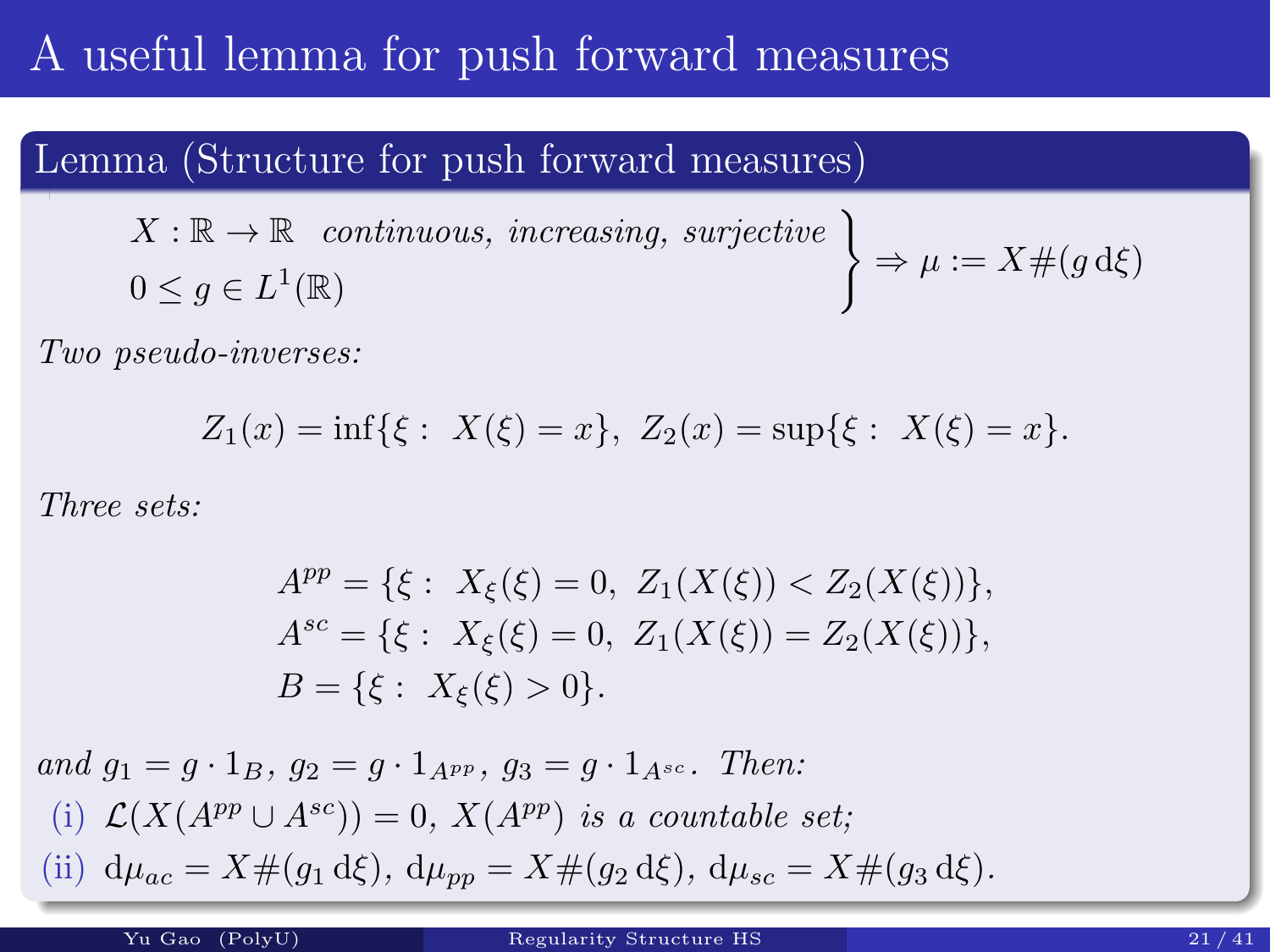### Ideas for global characteristics in  $\alpha$ -variable

Formal calculations for a smooth solution u:

For any  $\beta \in \mathbb{R}$ , we define  $x(\beta, t)$  by

$$
x(\beta, t) + \int_{(-\infty, x(\beta, t))} u_x^2(y, t) dy = \beta, \quad t \in \mathbb{R}.
$$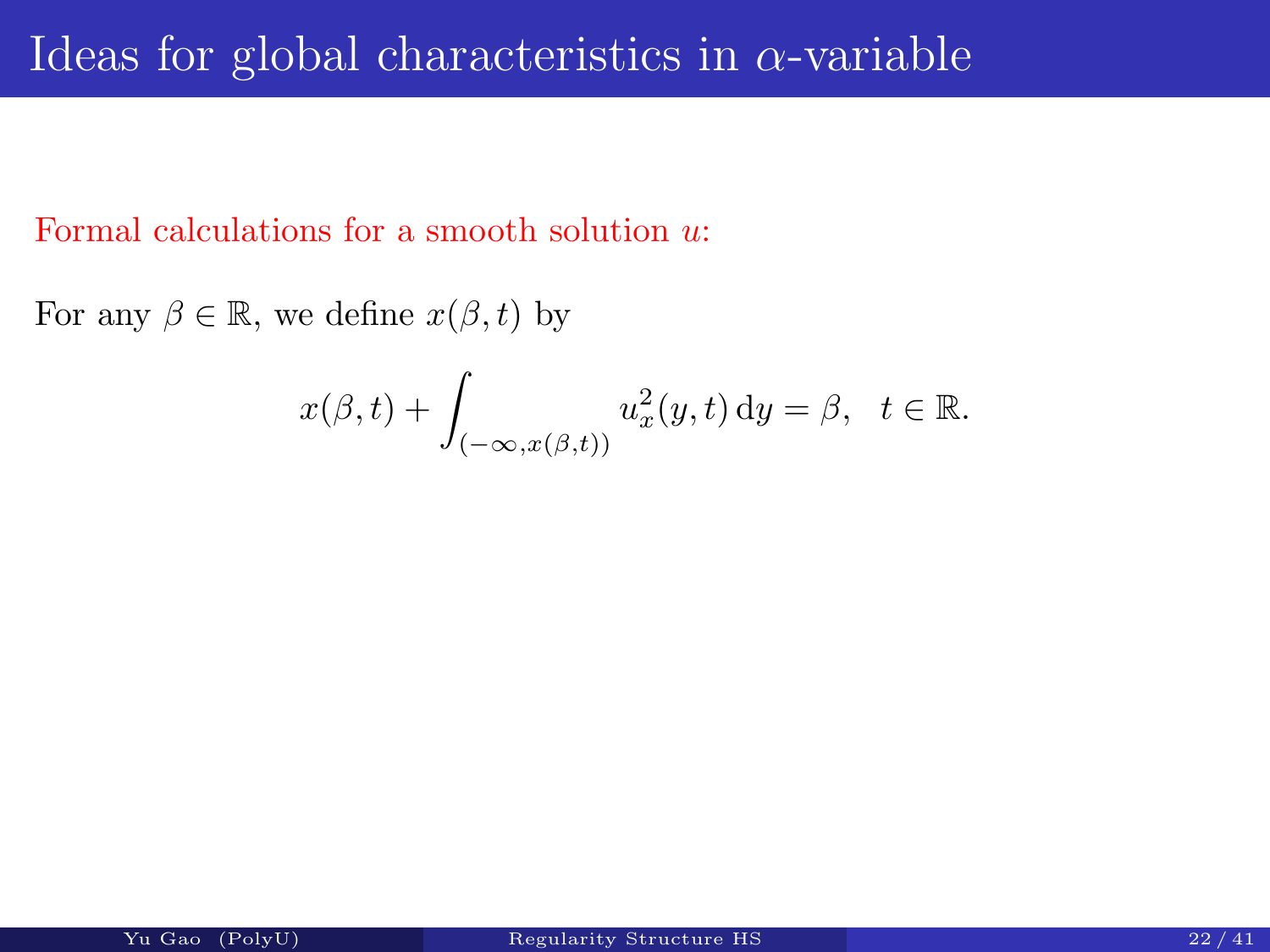#### Formal calculations for a smooth solution u:

For any  $\beta \in \mathbb{R}$ , we define  $x(\beta, t)$  by

$$
x(\beta, t) + \int_{(-\infty, x(\beta, t))} u_x^2(y, t) dy = \beta, \quad t \in \mathbb{R}.
$$

$$
\partial_t x(\beta, t) = \frac{(uu_x^2)(x(\beta, t), t)}{1 + u_x^2(x(\beta, t), t)}, \qquad \partial_\beta x(\beta, t) = \frac{1}{1 + u_x^2(x(\beta, t), t)},
$$

Define functions:

⇒

$$
\begin{cases} U(\beta, t) = u(x(\beta, t), t) \\ H(\beta, t) = \beta - x(\beta, t). \end{cases}
$$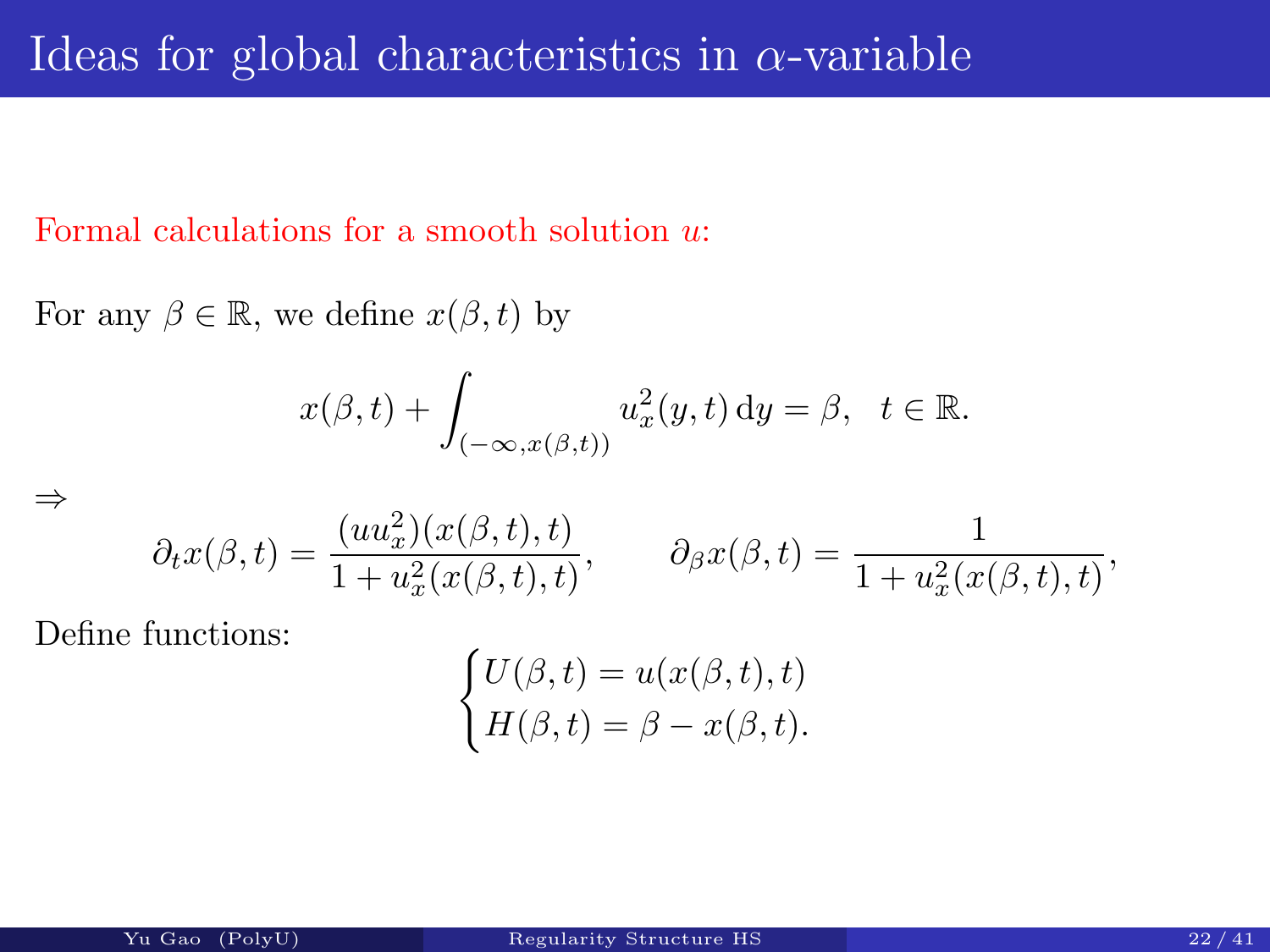We formally obtain the system (Grunert-Holden, 2021, ArXiv, uniqueness):

$$
\begin{cases}\nx_t(\beta, t) + Ux_\beta(\beta, t) = U(\beta, t), \\
H_t(\beta, t) + UH_\beta(\beta, t) = 0, \\
U_t(\beta, t) + UU_\beta(\beta, t) = \frac{1}{2}H(\beta, t).\n\end{cases}
$$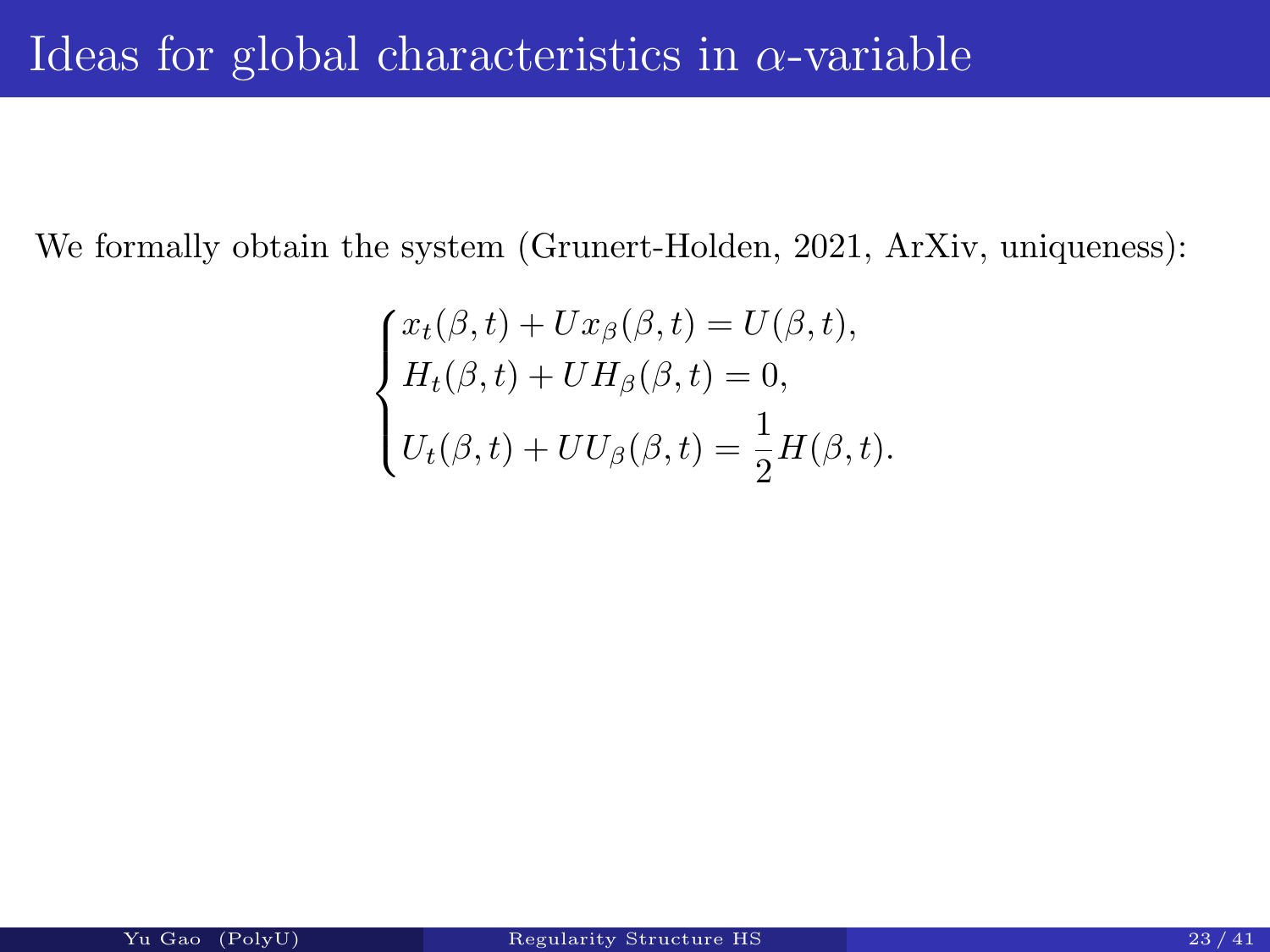We formally obtain the system (Grunert-Holden, 2021, ArXiv, uniqueness):

$$
\begin{cases}\nx_t(\beta, t) + Ux_\beta(\beta, t) = U(\beta, t), \\
H_t(\beta, t) + UH_\beta(\beta, t) = 0, \\
U_t(\beta, t) + UU_\beta(\beta, t) = \frac{1}{2}H(\beta, t).\n\end{cases}
$$

Drawbacks:

no explicit formula, non-uniqueness (unique in equivalent class sense)

$$
x_t(\beta, t) \neq u(x(\beta, t), t) \Rightarrow \int_{(-\infty, x(\beta, t))} u_x^2(y, t) dy
$$
 not conserved.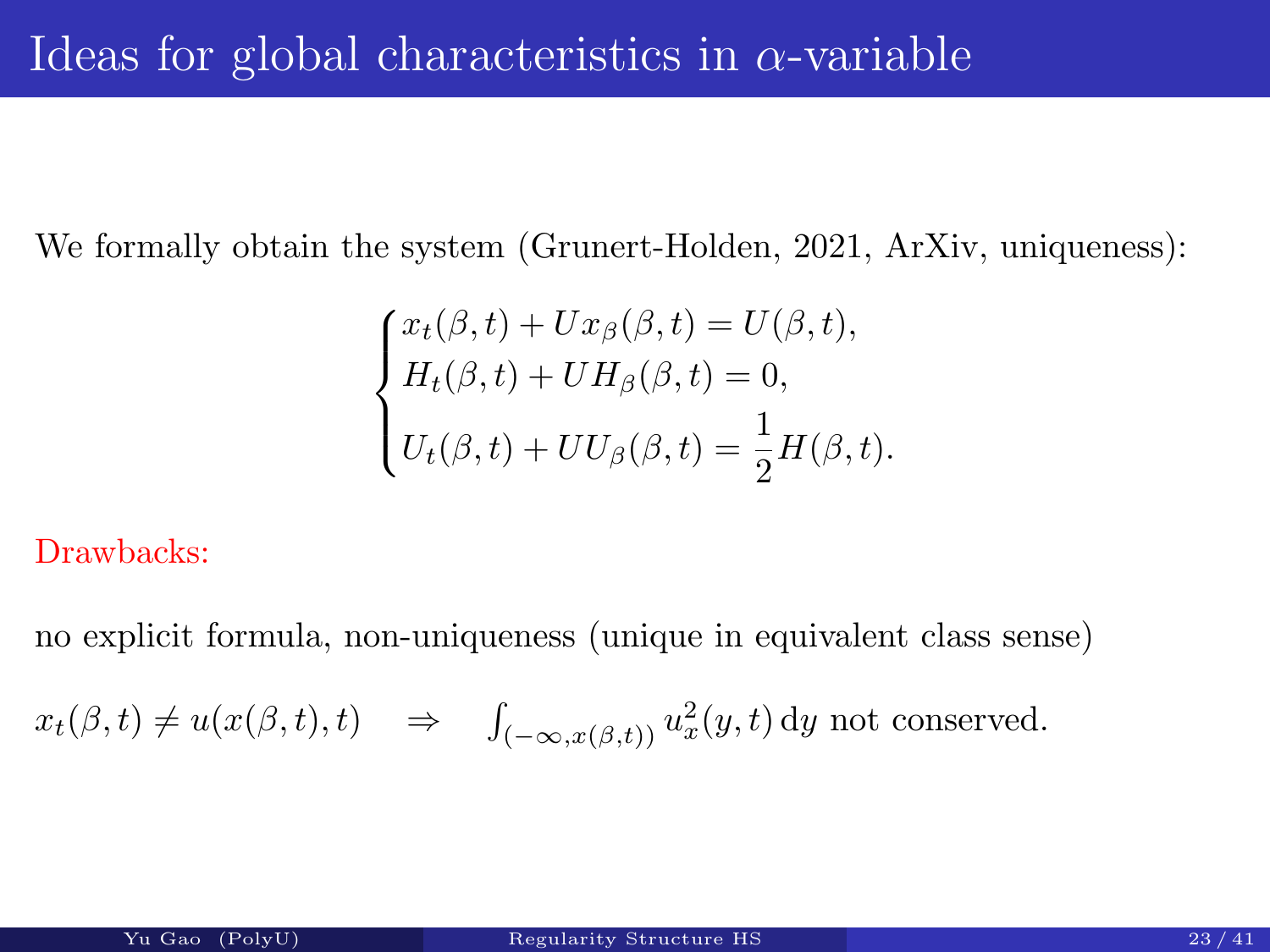### Global characteristics in  $\alpha$ -variable

Introduce a reformulation function  $\beta(t)$  with  $\beta(0)=\alpha$  such that

$$
x(\beta(t),t) + \int_{-\infty}^{x(\beta(t),t)} u_x^2(y,t) dy = \beta(t), \quad t \in \mathbb{R},
$$

and

$$
\frac{\mathrm{d}}{\mathrm{d}t}x(\beta(t),t) = u(x(\beta(t),t),t).
$$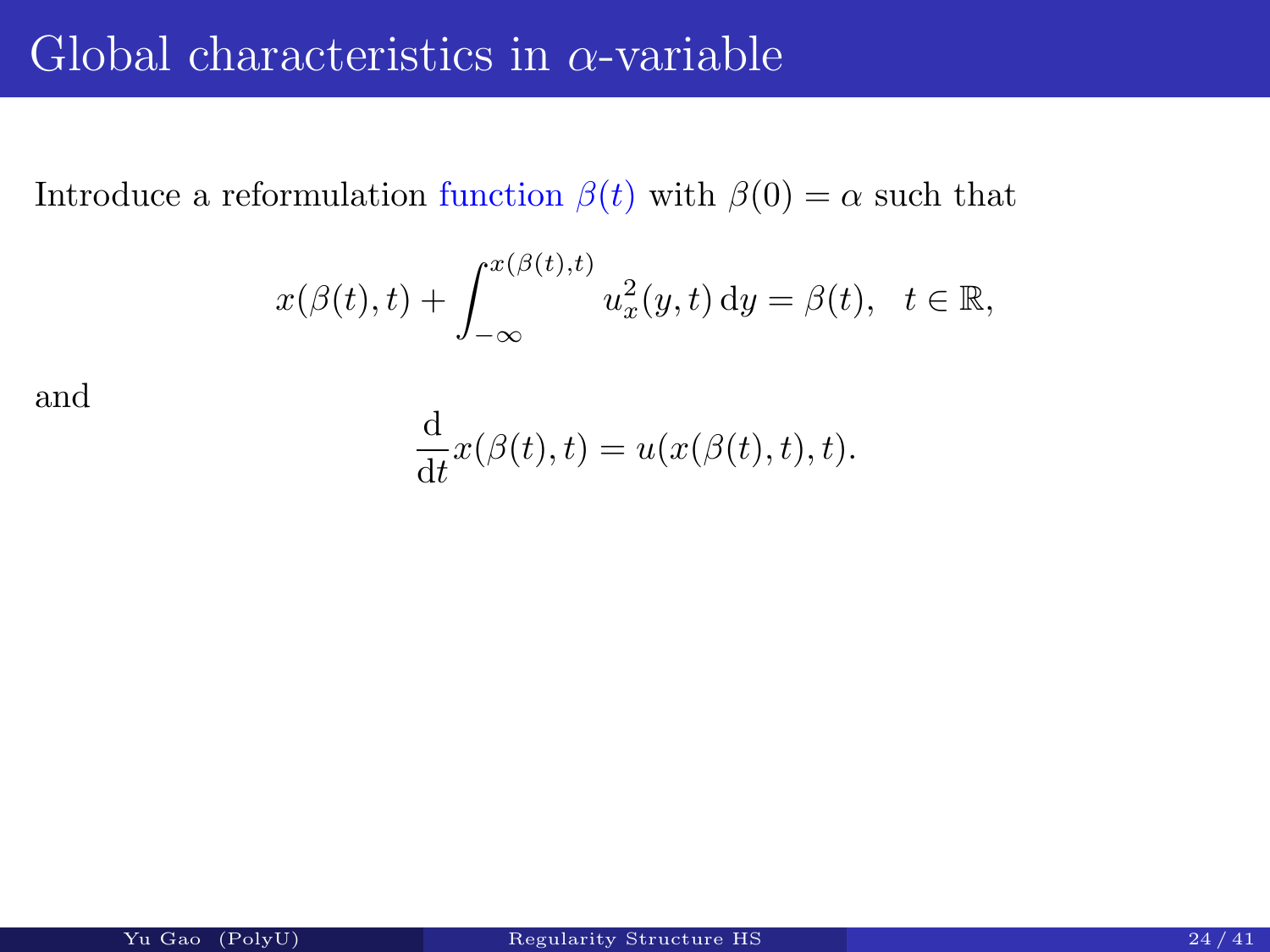### Global characteristics in  $\alpha$ -variable

Introduce a reformulation function  $\beta(t)$  with  $\beta(0) = \alpha$  such that

$$
x(\beta(t),t) + \int_{-\infty}^{x(\beta(t),t)} u_x^2(y,t) dy = \beta(t), \quad t \in \mathbb{R},
$$

and

$$
\frac{\mathrm{d}}{\mathrm{d}t}x(\beta(t),t) = u(x(\beta(t),t),t).
$$

Then,

$$
\frac{\mathrm{d}}{\mathrm{d}t}[\beta(t) - x(\beta(t), t)] = 0,
$$

and

$$
\frac{d^2}{dt^2}\beta(t) = \frac{d}{dt}u(x(\beta(t), t), t) = \int_{-\infty}^{x(\beta(t), t)} u_x^2(y, t) dy = \beta(t) - x(\beta(t), t).
$$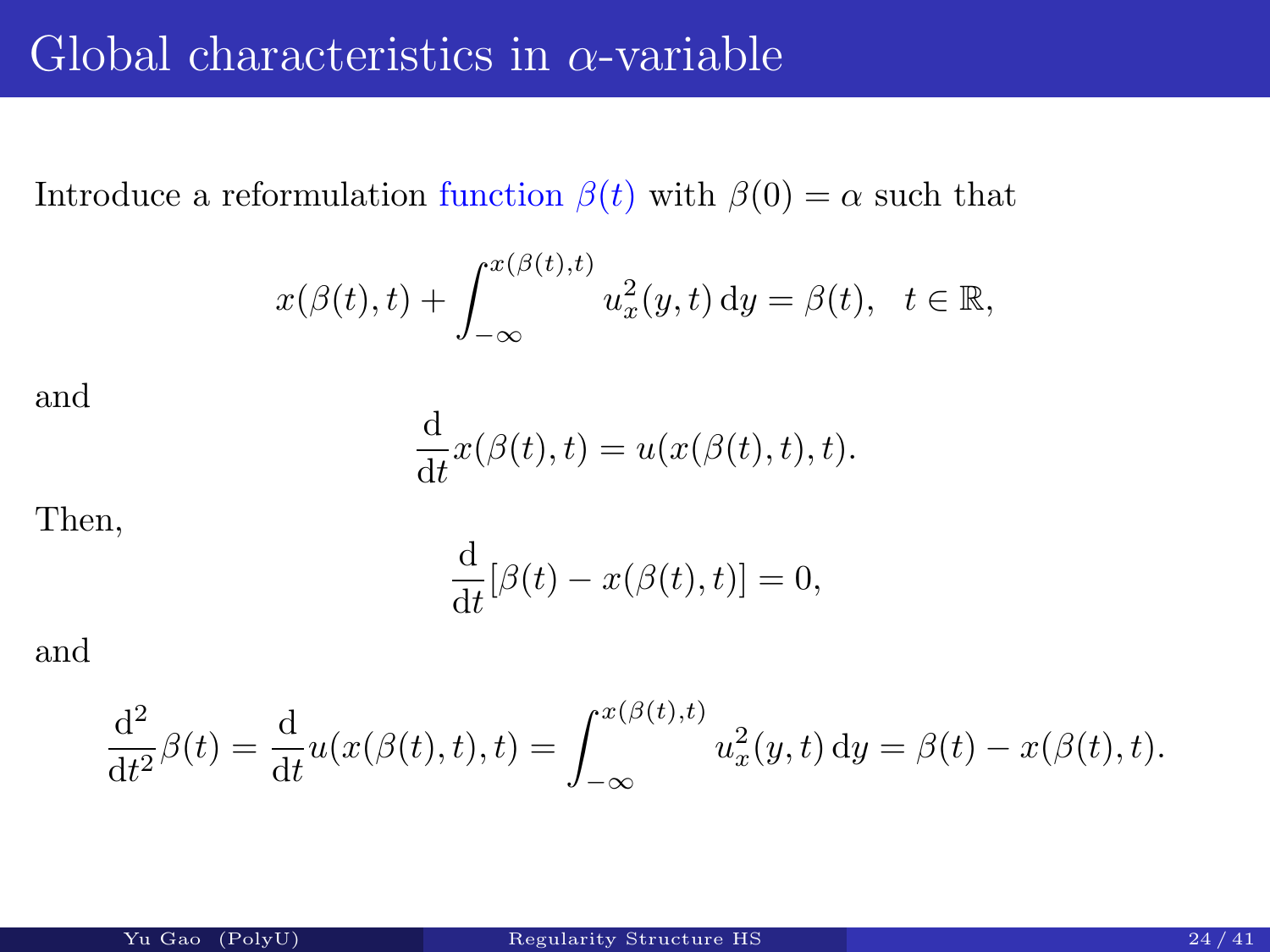# Global characteristics in  $\alpha$ -variable

Hence

$$
\frac{\mathrm{d}^3}{\mathrm{d}t^3}x(\beta(t),t) = \frac{\mathrm{d}^3}{\mathrm{d}t^3}\beta(t) = 0
$$

with initial data:

$$
x(\beta(0),0) = \bar{x}(\alpha), \frac{d}{dt}x(\beta(t),t)\Big|_{t=0} = \bar{u}(\bar{x}(\alpha)),
$$

and

$$
\frac{\mathrm{d}^2}{\mathrm{d}t^2}x(\beta(t),t)\Big|_{t=0} = \int_{-\infty}^{\bar{x}(\alpha)} \bar{u}_x^2(y) \,\mathrm{d}y = \alpha - \bar{x}(\alpha).
$$

 $\Rightarrow$  Global characteristics:

$$
y(\alpha, t) := x(\beta(t), t) = \bar{x}(\alpha) + \bar{u}(\bar{x}(\alpha))t + \frac{t^2}{4}(\alpha - \bar{x}(\alpha)).
$$
\n(2)

Advantages:

- 1. only need information of initial datum;
- 2. can be generalized to any  $(\bar{u}, \bar{\mu}) \in \mathcal{D}$ .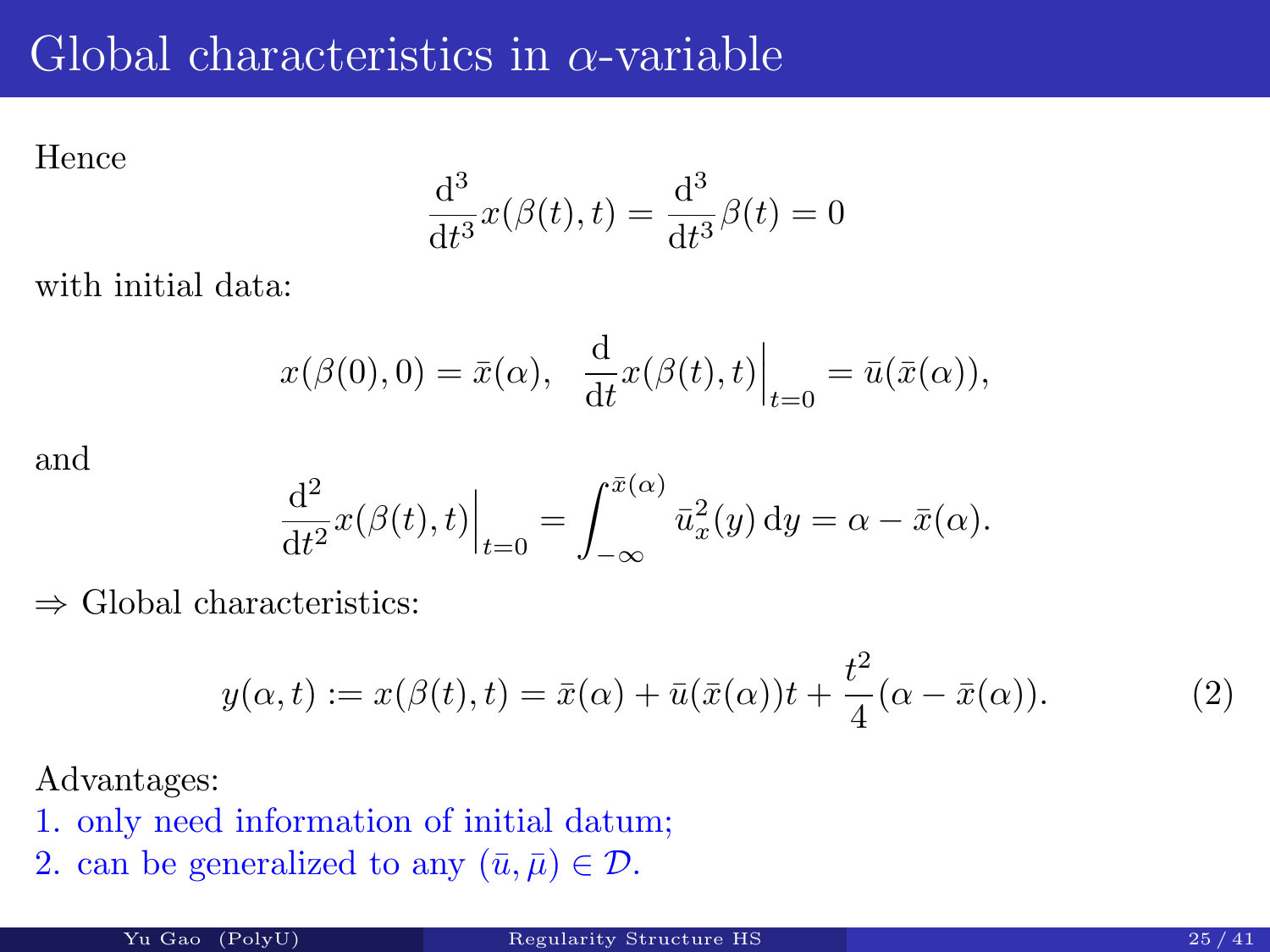# Recovery of solution  $(u(t), u(t))$

From global  $y(\alpha, t)$  to global  $(u(t), \mu(t))$ :

$$
\begin{cases}\nu(x,t) = \frac{\partial}{\partial t}y(\alpha,t) = \bar{u}(\bar{x}(\alpha)) + \frac{t}{2}(\alpha - \bar{x}(\alpha)) & \text{for } x = y(\alpha,t), \\
\mu(t) = y(\cdot,t) \#(f \, d\alpha), \quad f(\alpha) = 1 - \bar{x}'(\alpha).\n\end{cases}
$$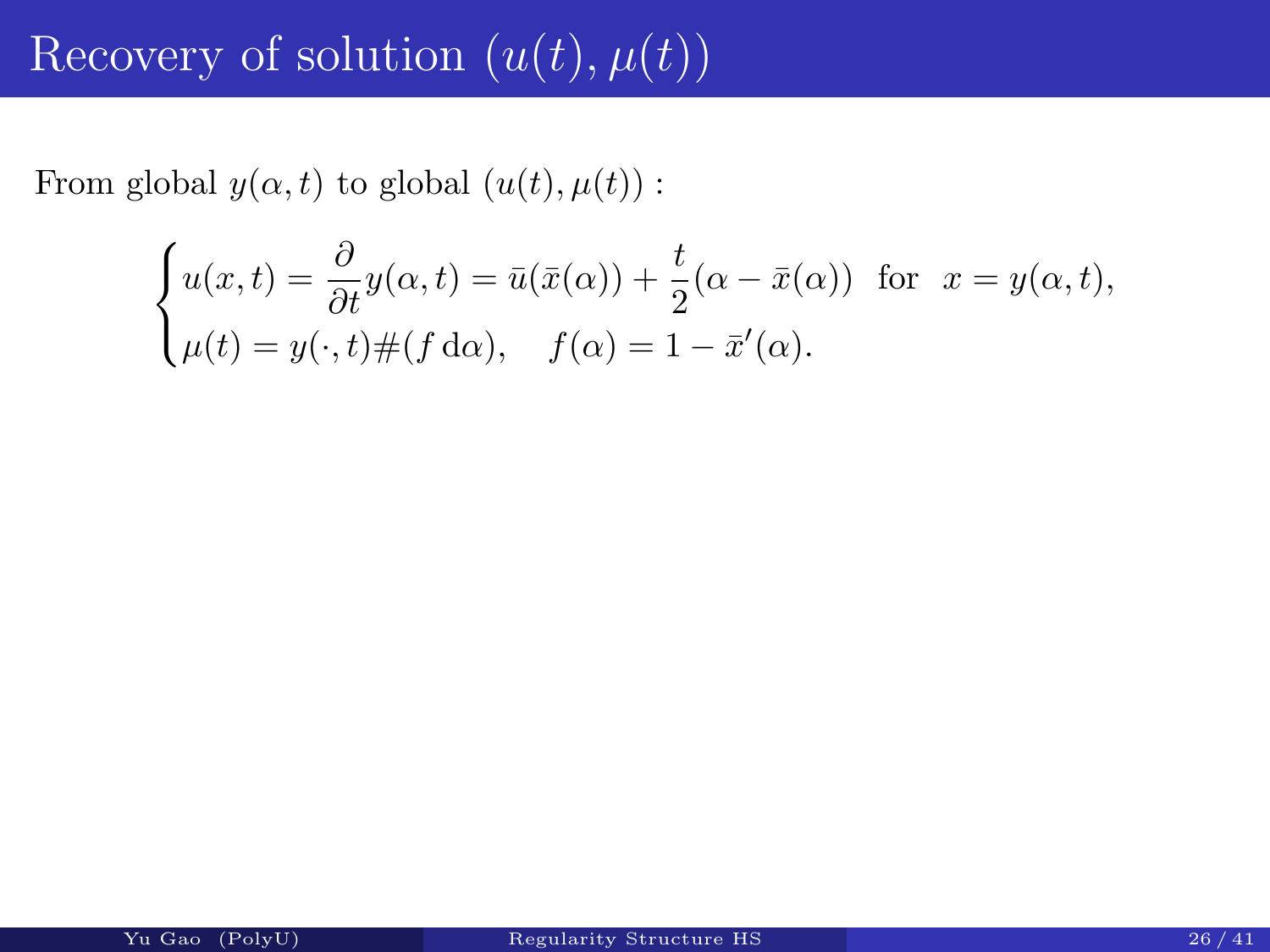# Recovery of solution  $(u(t), \mu(t))$

From global  $y(\alpha, t)$  to global  $(u(t), \mu(t))$ :

$$
\begin{cases}\nu(x,t) = \frac{\partial}{\partial t}y(\alpha,t) = \bar{u}(\bar{x}(\alpha)) + \frac{t}{2}(\alpha - \bar{x}(\alpha)) & \text{for } x = y(\alpha,t), \\
\mu(t) = y(\cdot,t) \#(f \, d\alpha), \quad f(\alpha) = 1 - \bar{x}'(\alpha).\n\end{cases}
$$

Two pseudo-inverses:

$$
z_1(x,t) = \inf{\alpha : y(\alpha, t) = x}, z_2(x,t) = \sup{\alpha : y(\alpha, t) = x}.
$$

Three sets:

$$
A_t^{L,pp} = \{ \alpha : y_\alpha(\alpha, t) = 0, z_1(y(\alpha, t), t) < z_2(y(\alpha, t), t) \},
$$
\n
$$
A_t^{L,sc} = \{ \alpha : y_\alpha(\alpha, t) = 0, z_1(y(\alpha, t), t) = z_2(y(\alpha, t), t) \},
$$
\n
$$
B_t^L = \{ \alpha : y_\alpha(\alpha, t) > 0 \}.
$$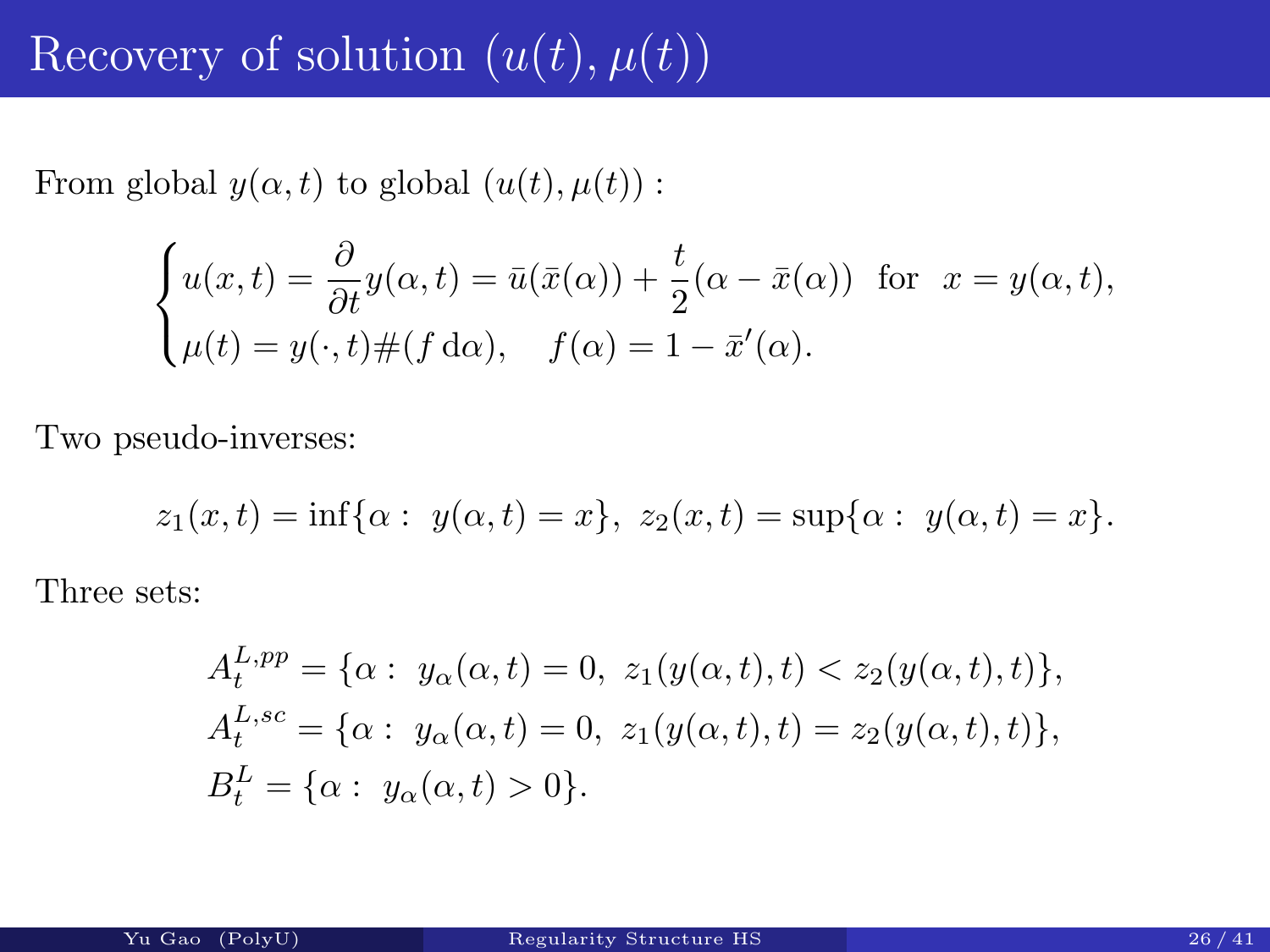- The Hunter-Saxton equation
- <span id="page-38-0"></span>Generalized framework
- Lagrangian coordinates for general initial data
- [Structure](#page-2-0) [of](#page-2-0) [cons](#page-2-0)ervative solutions [Properties](#page-6-0) of solutions
- [Existence and uniqu](#page-38-0)eness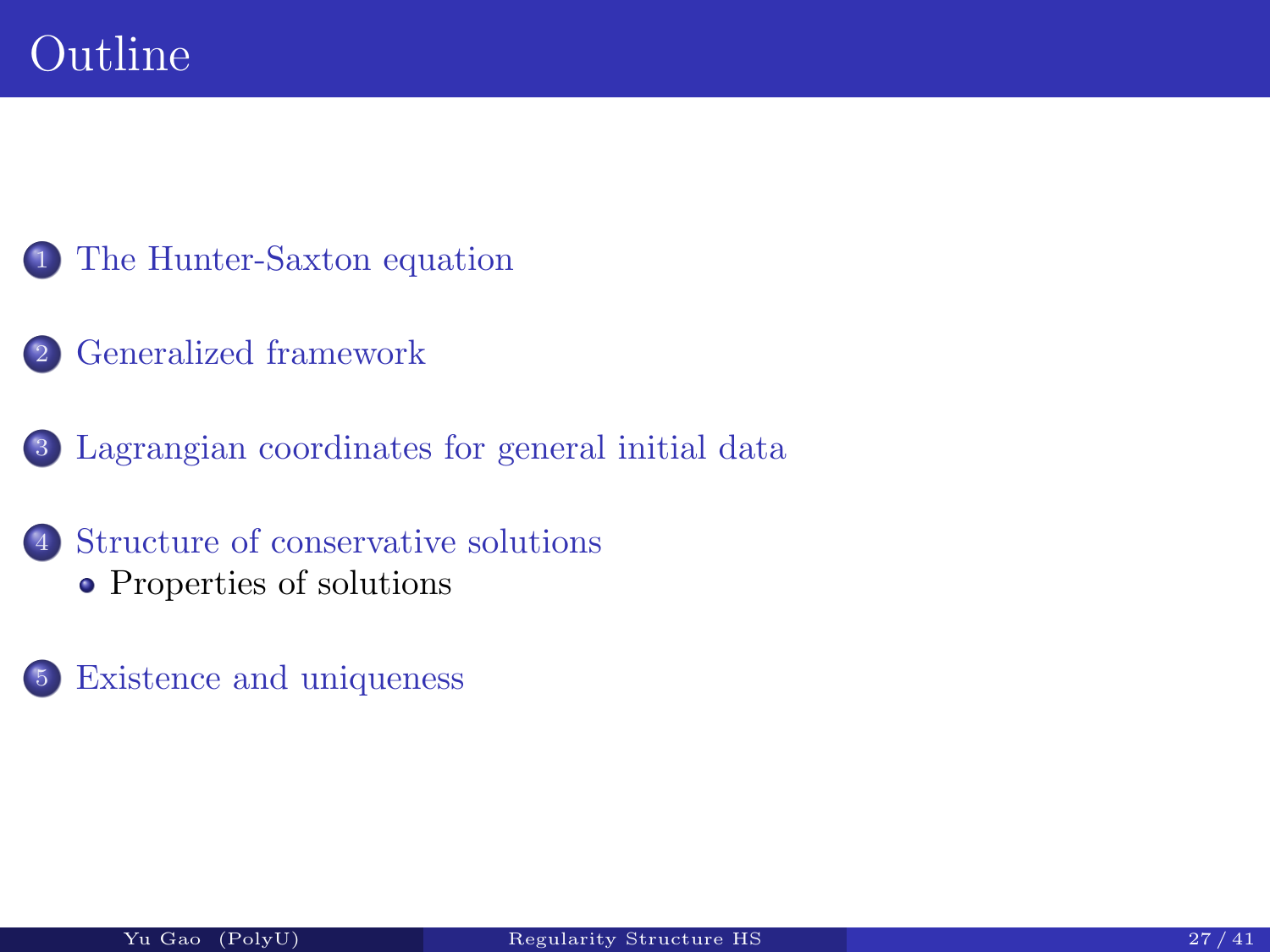# Properties of  $\mu(t)$

#### Theorem

(i) Energy conservation:  $\mu \in C(\mathbb{R}; \mathcal{M}_+(\mathbb{R}))$  and  $\mu(t)(\mathbb{R}) = \bar{\mu}(\mathbb{R}), t \in \mathbb{R}$ . (ii) Decomposition:  $\mu_{pp}(t) = y(\cdot, t) \#(f|_{A_t^{L,pp}})$  $_{t}^{L,pp}\,\mathrm{d}\alpha),\,\mu_{sc}(t)=y(\cdot,t)\#(f|_{A_{t}^{L,sc}})$  $_{t}^{L, sc}\,\mathrm{d}\alpha),$ 

$$
\mu_{ac}(t) = y(\cdot, t) \#(f|_{B_t^L} d\alpha).
$$

Coordinates cause singular sets:

$$
A_t^{L,pp} \cup A_t^{L,sc} = \left\{ \alpha \in B_0^L : \overline{u}_x(\overline{x}(\alpha)) = -\frac{2}{t} \right\} := A_t^L, \quad t \in \mathbb{R}.
$$

Support of singular parts:

$$
\text{supp}\Big(\mu_{pp}(t) + \mu_{sc}(t)\Big) \subset \Big\{x + \bar{u}(x)t + \frac{t^2}{4}\bar{\mu}((-\infty, x)) : x \in A_t^E = \bar{x}(A_t^L)\Big\}.
$$

(iii) Countably many time  $t \in \mathbb{R}$  for singular measures:  $T_p := \{t : \mu_{pp}(t) \neq 0\}$ and  $T_s := \{t : \mu_{sc}(t) \neq 0\}$  are countable.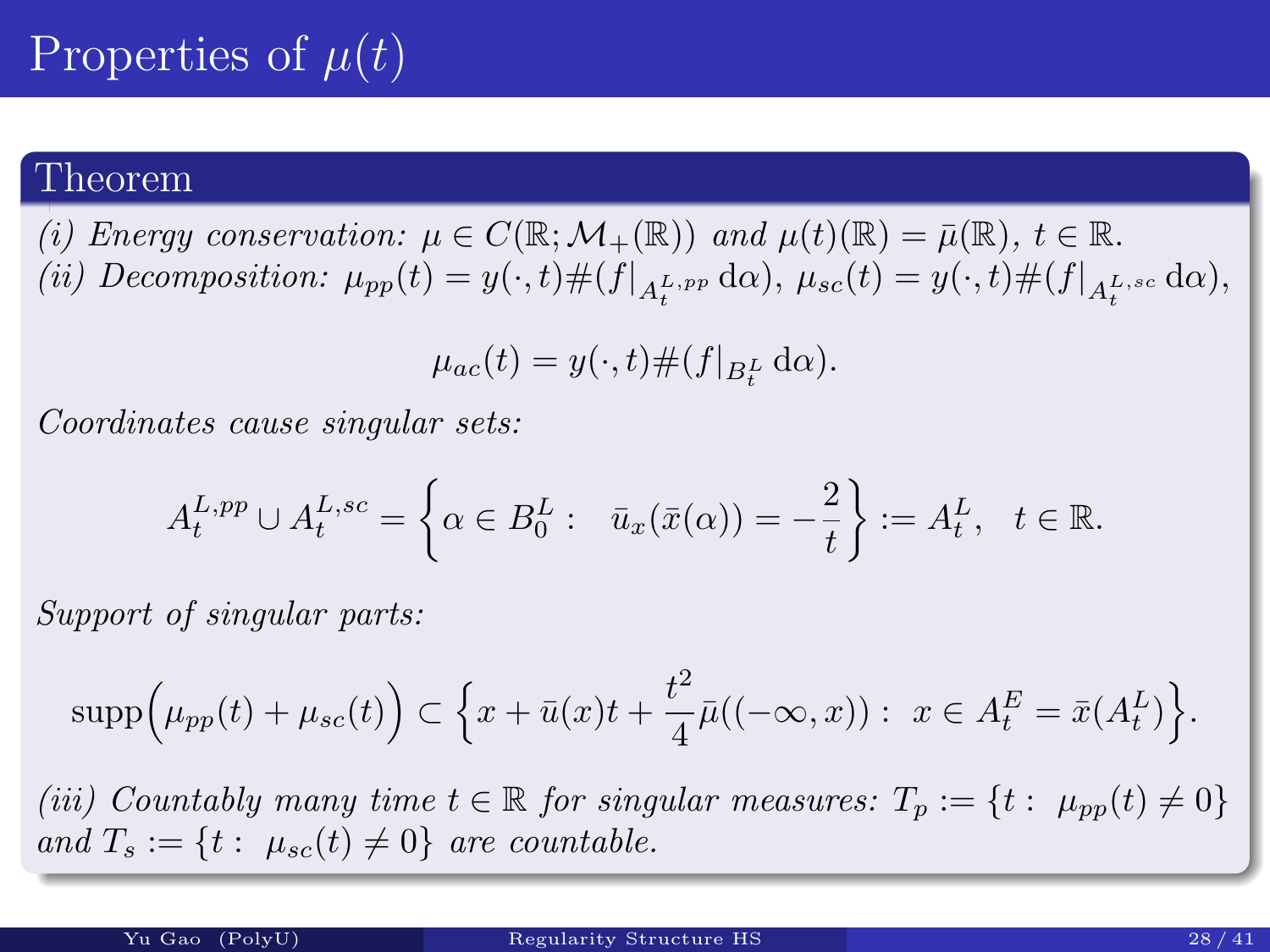**1** Energy density in the  $\alpha$ -variable:

$$
f(\alpha) = 1 - \bar{x}'(\alpha) = \begin{cases} \bar{u}_x^2(\bar{x}(\alpha))\bar{x}'(\alpha), & \alpha \in B_0^L, \\ 1, & \alpha \in A_0^L = A_0^{L,pp} \cup A_0^{L,sc}, \end{cases}
$$

**2** Derivative of  $y(\alpha, t)$ :

$$
y_{\alpha}(\alpha, t) = \begin{cases} \bar{x}'(\alpha) \left[ 1 + \frac{t}{2} \bar{u}_x(\bar{x}(\alpha)) \right]^2, & \alpha \in B_0^L, \\ \frac{t^2}{4}, & \alpha \in A_0^L. \end{cases}
$$

• The real line R cannot be written as the union of uncountably many disjoint subsets with positive measures.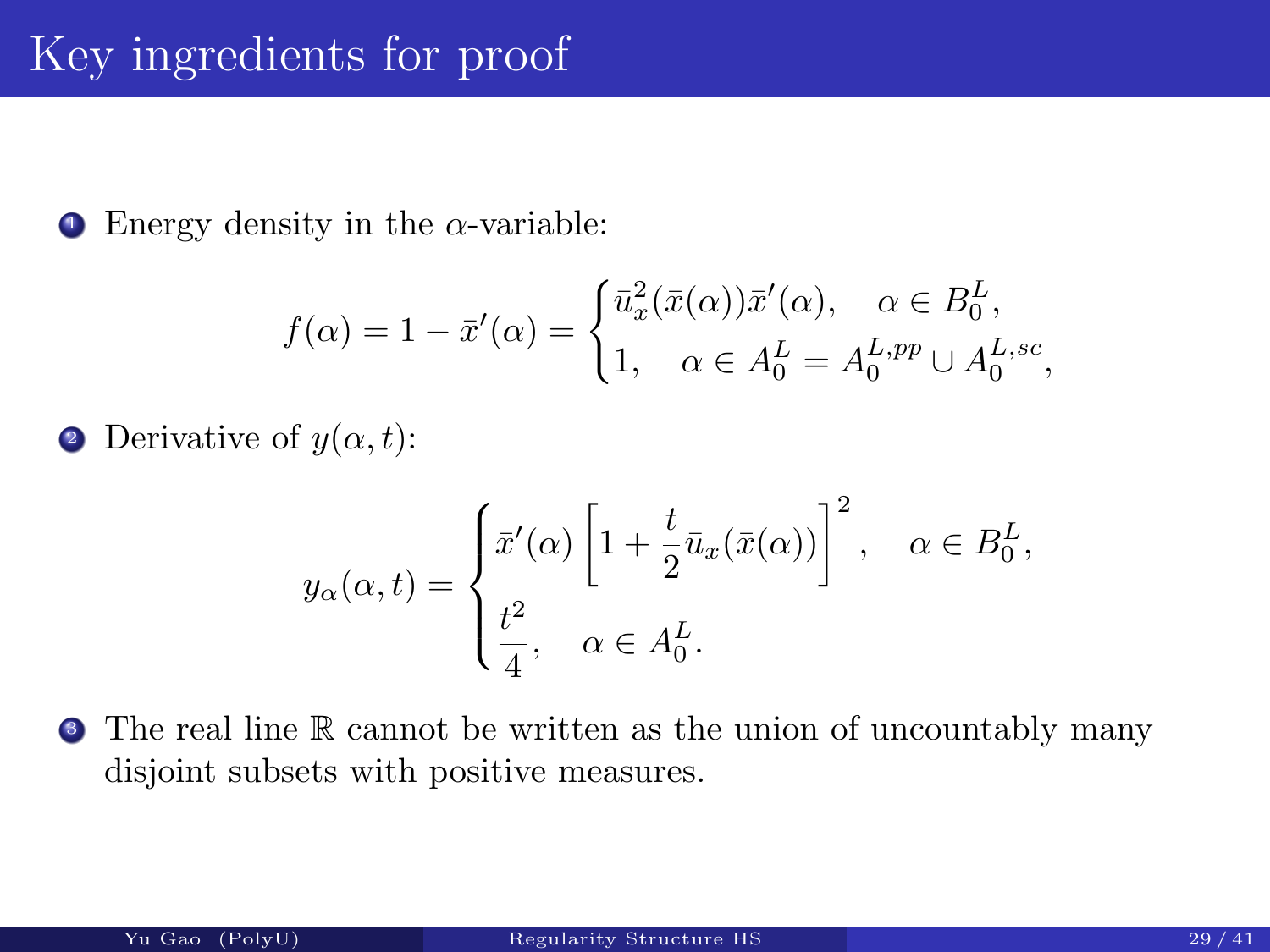# Mass for singular measures

#### Recall:  $\bar{u}_x^2$  $x^2(x(\alpha))\bar{x}'(\alpha) = f(\alpha)$  for  $\alpha \in B_0^L$ .

#### Remark

• Mass of pure point parts:  $\bar{x}'(\alpha) = \frac{t^2}{t^2 + 1}$  $\frac{t^2}{t^2+4}$  and  $f(\alpha) = \frac{4}{t^2+4}$  on  $A_t^L$ . We consider a point  $x_0 \in y(A_t^{L,pp})$  $t^{L,pp}_{t}$ , t) and  $\alpha_1 := z_1(x_0,t) < z_2(x_0,t) =: \alpha_2$ . Then,  $\bar{u}_x(x) = -\frac{2}{t}$  $\frac{2}{t}$  for all  $x \in [x_1, x_2] := [\bar{x}(\alpha_1), \bar{x}(\alpha_2)].$  The mass concentrated at  $x$  is calculated by

$$
\mu(t)(\{x_0\}) = \int_{[\alpha_1,\alpha_2]} f(\alpha) d\alpha = \frac{4}{t^2 + 4} (\alpha_2 - \alpha_1) = \frac{4}{t^2} (x_2 - x_1).
$$

• Mass of singular continuous part: define  $A_t^{E,sc}$  $t^{E,sc} = \bar{x}(A_t^{L,sc}$  $_t^{L,sc}$  and then  $\bar{u}_x(x) = -\frac{2}{t}$  $\frac{2}{t}$  for  $x \in A_t^{E,sc}$  $_t^{E,sc}$ . We have

$$
\mu_{sc}(t)(\mathbb{R}) = \frac{4}{t^2} \mathcal{L}(A_t^{E,sc}).
$$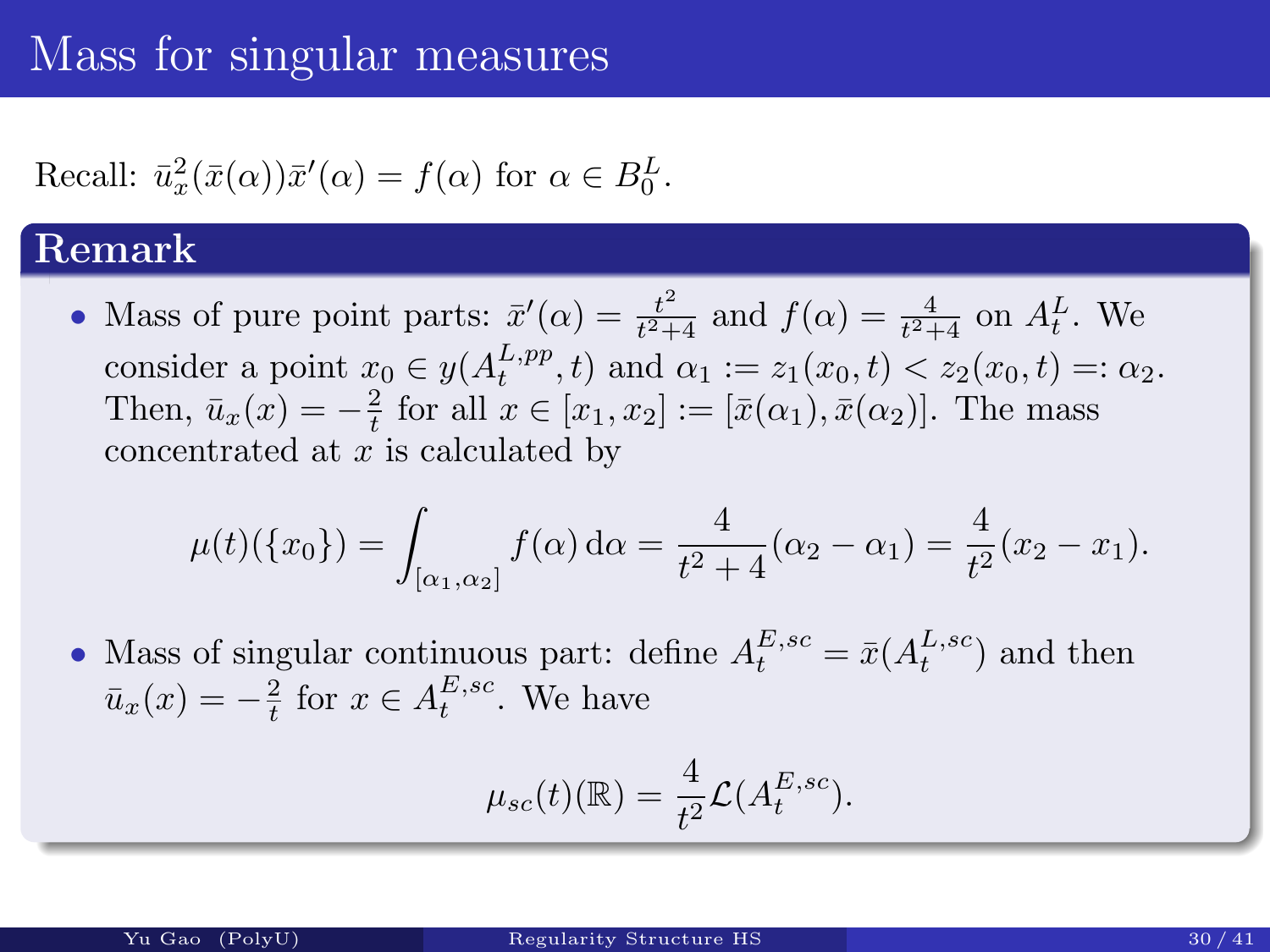# Properties of  $u(t)$

#### Theorem

(iv) For all time  $t \in \mathbb{R}$ , the function  $u(\cdot, t)$  is globally absolutely continuous and

$$
d\mu_{ac}(t) = u_x^2(x, t) dx.
$$

Moreover,

$$
u \in C(\mathbb{R}; C_b(\mathbb{R})) \cap C_{loc}^{1/2}(\mathbb{R} \times \mathbb{R}), \quad u_x \in L^{\infty}(\mathbb{R}; L^2(\mathbb{R})), \quad u_t \in L_{loc}^2(\mathbb{R} \times \mathbb{R}).
$$
  
(v) If  $\bar{u}(-\infty) := \lim_{x \to -\infty} \bar{u}(x)$  exists, then we have  

$$
\lim_{x \to -\infty} u(x, t) = \bar{u}(-\infty).
$$

On the other hand, if  $\bar{u}(+\infty) := \lim_{x\to+\infty} \bar{u}(x)$  exists, then we also have

$$
\lim_{x \to +\infty} u(x,t) = \bar{u}(+\infty) + \frac{1}{2}\bar{\mu}(\mathbb{R})t.
$$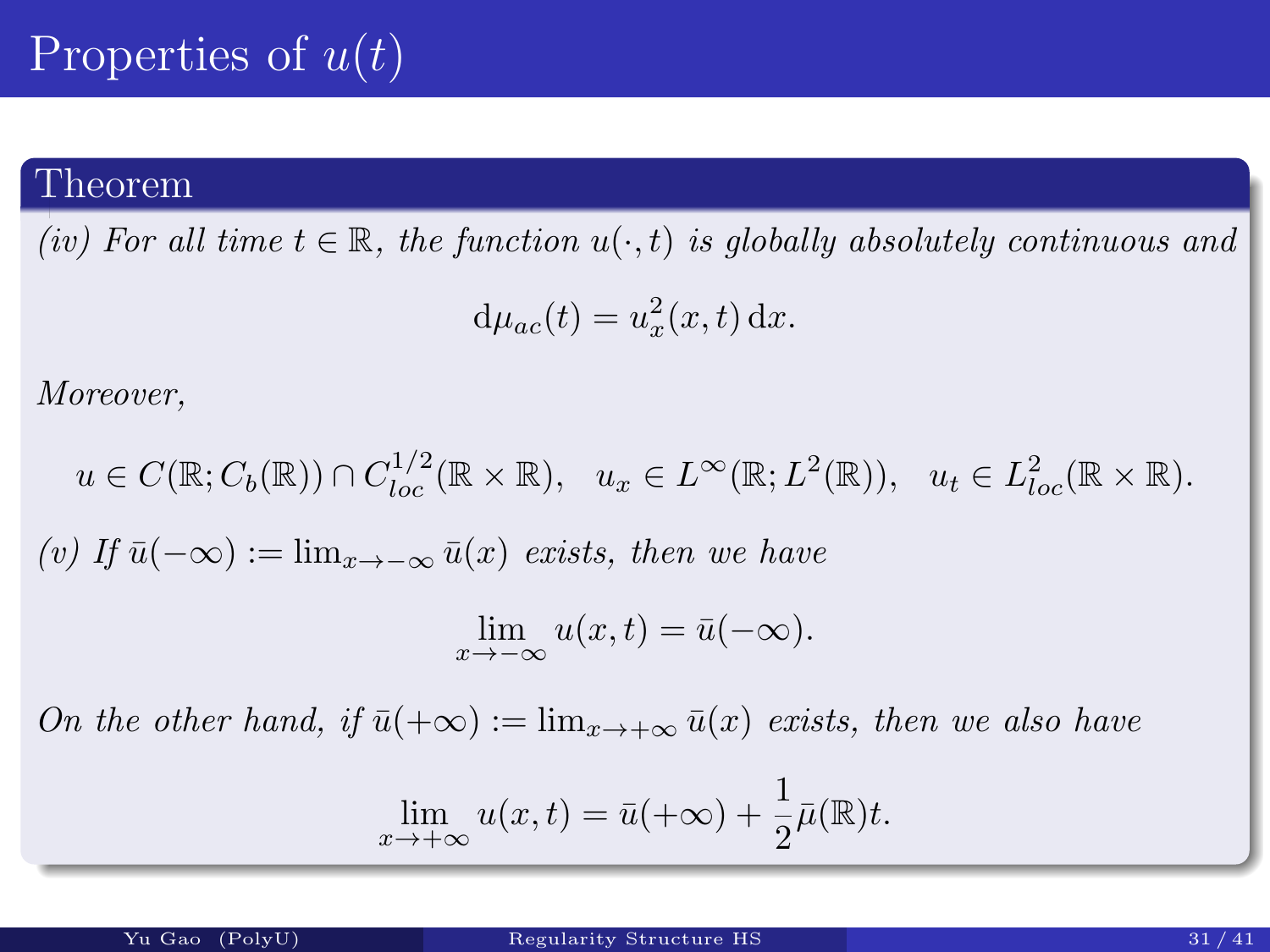#### From the formulas for  $u(y(\alpha, t), t)$  and  $y(\alpha, t)$ , it is easy to show

$$
u_x^2(y(\alpha, t), t)y_\alpha(\alpha, t) = f(\alpha), \ \alpha \in B_t^L.
$$

#### Remark

Usually  $u_x \notin C(\mathbb{R}; L^2(\mathbb{R}))$ , since

$$
\int_{\mathbb{R}} u_x^2(x,t) dx = \mu_{ac}(t)(\mathbb{R}) < \mu(t)(\mathbb{R}) = \bar{\mu}(\mathbb{R}), \quad \text{for all } t \in T_s \cup T_p.
$$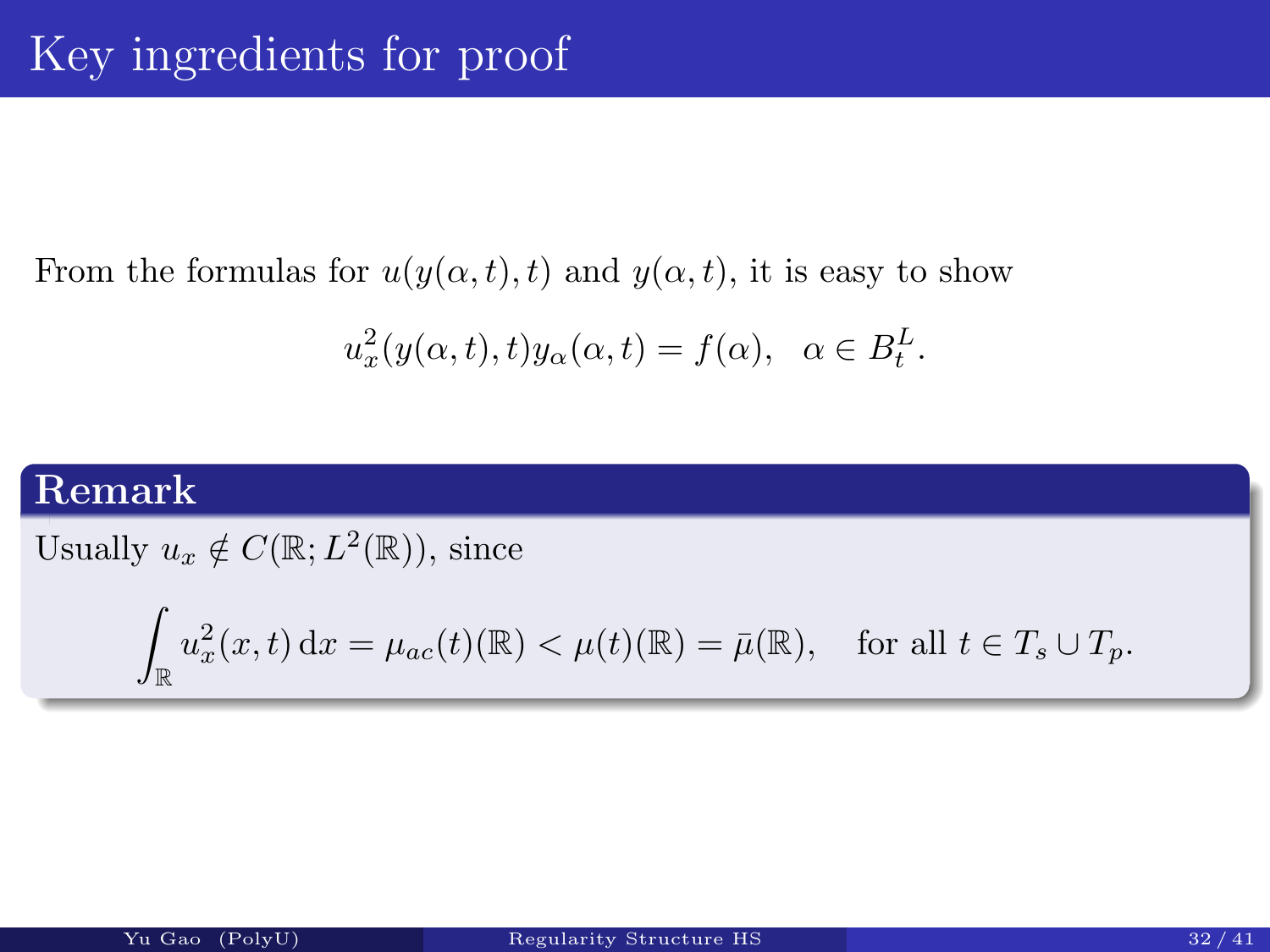# Relation between  $y(\alpha, t)$  and  $X(\xi, t)$

#### Theorem

(vi) Consider a time  $s \in \mathbb{R}$  such that  $\mu(s)$  is absolutely continuous with respect to the Lebesgue measure. Let  $\tilde{u}(x) = u(x, s)$ , and  $X(\xi, t)$  be defined by  $\tilde{u}$  via

$$
X(\xi, t) = \xi + \tilde{u}(\xi)t + \frac{t^2}{4} \int_{-\infty}^{\xi} \tilde{u}_x^2(y) \, dy.
$$

Then, we have

$$
\tilde{u} \in C_b(\mathbb{R}), \quad \tilde{u}_x \in L^2(\mathbb{R}), \quad \|\tilde{u}_x^2\|_{L^1} = \bar{\mu}(\mathbb{R}).
$$

For any  $t \in \mathbb{R}$ , we also have

$$
y(\cdot,t) = X(\cdot,t-s) \circ y(\cdot,s), \quad \mu(t) = X(\cdot,t-s) \# (\tilde{u}_x^2 \, \mathrm{d}x),
$$

and

$$
u(x,t) = \frac{\partial}{\partial t}X(\xi, t - s) = \tilde{u}(\xi) + \frac{(t - s)}{2}\tilde{F}(\xi), \quad \text{for } x = X(\xi, t - s).
$$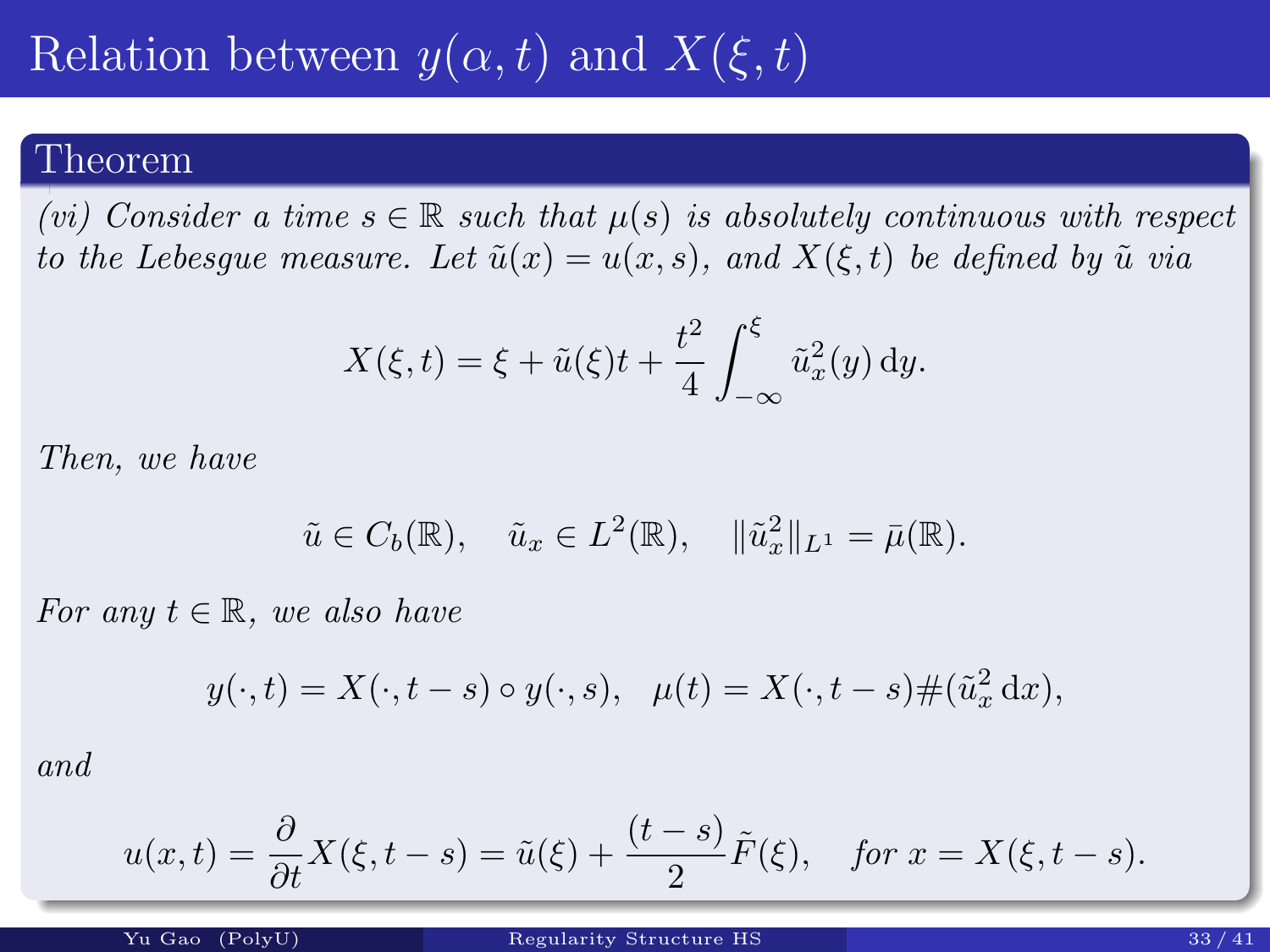- <sup>1</sup> The Hunter-Saxton equation
- <span id="page-45-0"></span><sup>2</sup> Generalized framework
- <sup>3</sup> Lagrangian coordinates for general initial data
- <sup>4</sup> [Structure](#page-2-0) [of](#page-2-0) [cons](#page-2-0)ervative solutions
- <sup>5</sup> [Existence and uniqueness](#page-19-0) [Existence of conse](#page-38-0)rvative solutions Uniqueness of conservative solutions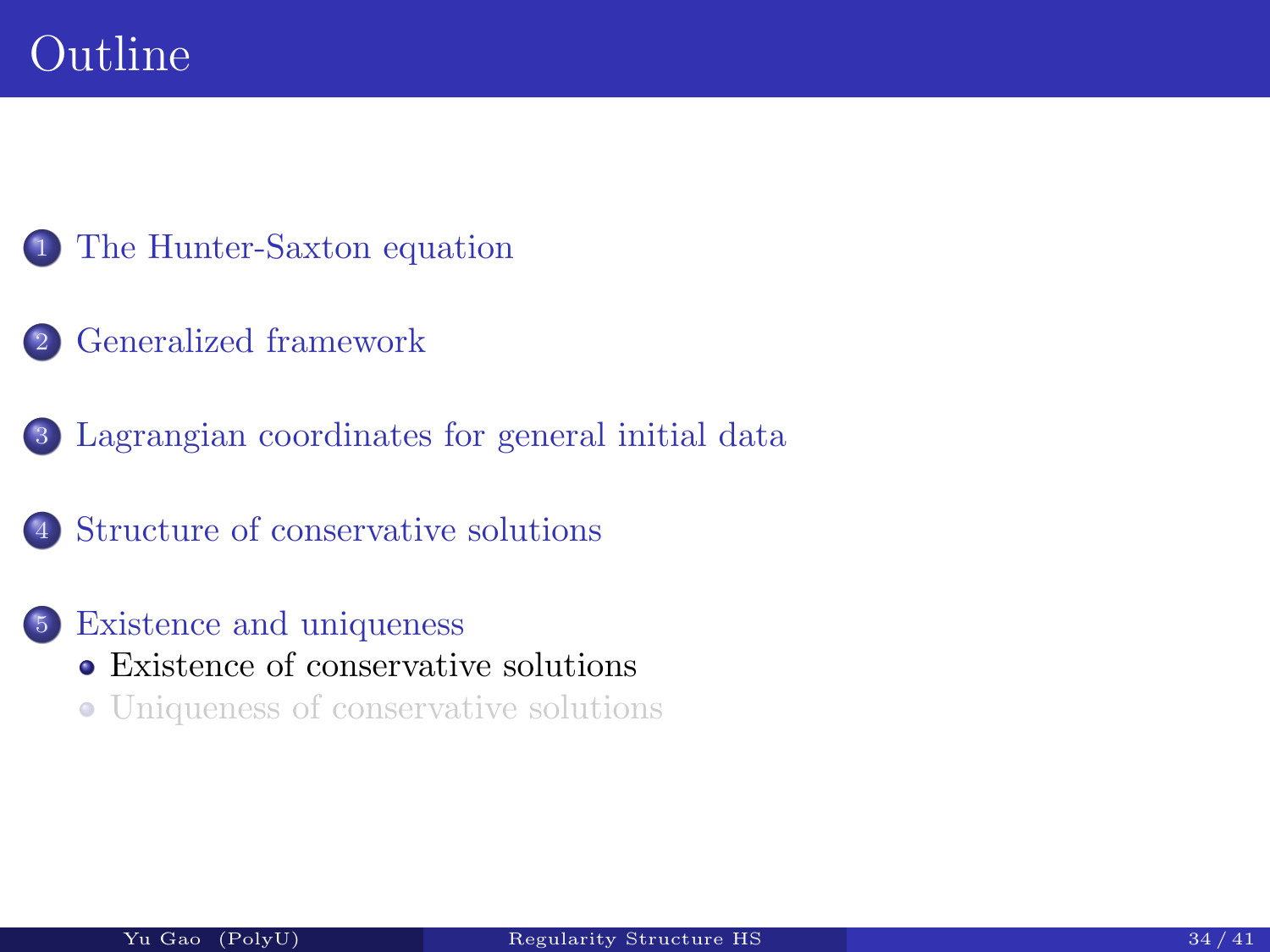#### Definition (Conservative solutions)

For initial datum  $(\bar{u}, \bar{\mu}) \in \mathcal{D}$ ,  $(u(t), \mu(t))$  is said to be a conservative solution if

- (i)  $u \in C(\mathbb{R}; C_b(\mathbb{R})) \cap C_{loc}^{1/2}(\mathbb{R} \times \mathbb{R}), u_t \in L_{loc}^2(\mathbb{R} \times \mathbb{R}), u_x(\cdot, t) \in L^2(\mathbb{R})$  for all  $t \in \mathbb{R}$ , and  $\mu \in C(\mathbb{R}; \mathcal{M}_{+}(\mathbb{R}))$ ;
- (ii)  $(u(\cdot, 0), \mu(0)) = (\bar{u}, \bar{\mu})$ , and  $d\mu(t) = u_x^2$  $x^2(x,t) dx$  for a.e.  $t \in \mathbb{R}$ ;

(iii) the equations

$$
\int_{\mathbb{R}} \int_{\mathbb{R}} u \phi_t - \phi \left( u u_x - \frac{1}{2} F \right) dx dt = 0, \quad \int_{\mathbb{R}} \int_{\mathbb{R}} (\phi_t + u \phi_x) d\mu(t) dt = 0
$$

hold for all  $\phi \in C_c^{\infty}$  $E_c^{\infty}(\mathbb{R} \times \mathbb{R})$  and  $F(x,t) := \int_{-\infty}^x d\mu(t);$ (iv)  $d\mu_{ac}(t) = u_x^2$  $x^2(x,t) dx$  for all  $t \in \mathbb{R}$ .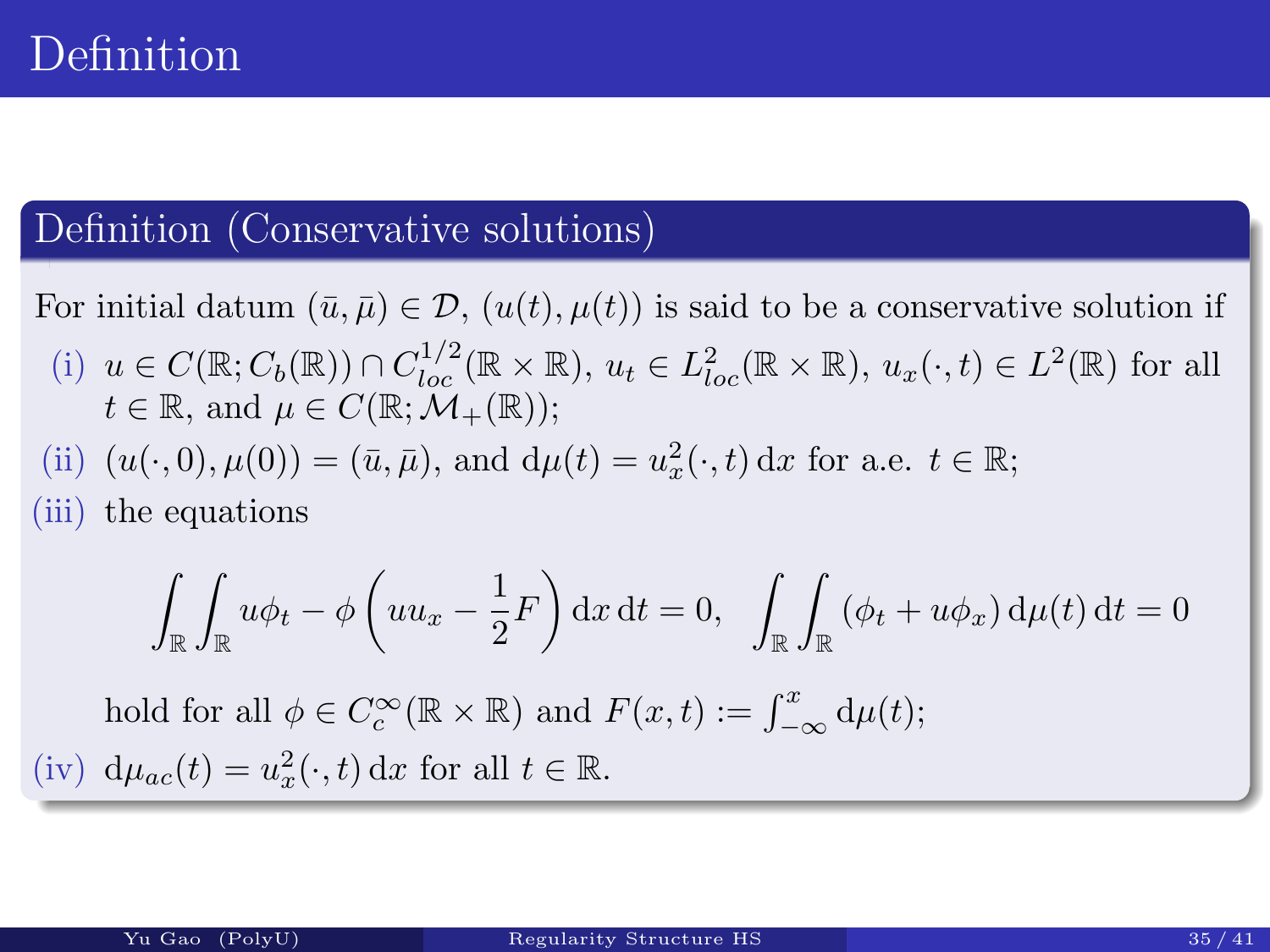#### Existence

Let  $(\bar{u}, \bar{\mu}) \in \mathcal{D}$ . Define

$$
\bar{x}(\alpha) + \bar{\mu}((-\infty, \bar{x}(\alpha))) \leq \alpha \leq \bar{x}(\alpha) + \bar{\mu}((-\infty, \bar{x}(\alpha))).
$$

Then define

$$
y(\alpha, t) = \bar{x}(\alpha) + \bar{u}(\bar{x}(\alpha))t + \frac{t^2}{4}(\alpha - \bar{x}(\alpha)),
$$

and

$$
\begin{cases}\nu(x,t) = \frac{\partial}{\partial t}y(\alpha,t) = \bar{u}(\bar{x}(\alpha)) + \frac{t}{2}(\alpha - \bar{x}(\alpha)) & \text{for } x = y(\alpha,t), \\
\mu(t) = y(\cdot,t) \#(f \, d\alpha), \quad f(\alpha) = 1 - \bar{x}'(\alpha).\n\end{cases}
$$

#### Theorem (Existence)

Let  $(\bar{u}, \bar{\mu}) \in \mathcal{D}$  be an initial datum. Let  $(u, \mu)$  be defined as above. Then,  $(u(t), \mu(t))$  is a global-in-time conservative solution to the generalized framework of HS equation with initial datum  $(\bar{u}, \bar{\mu})$ .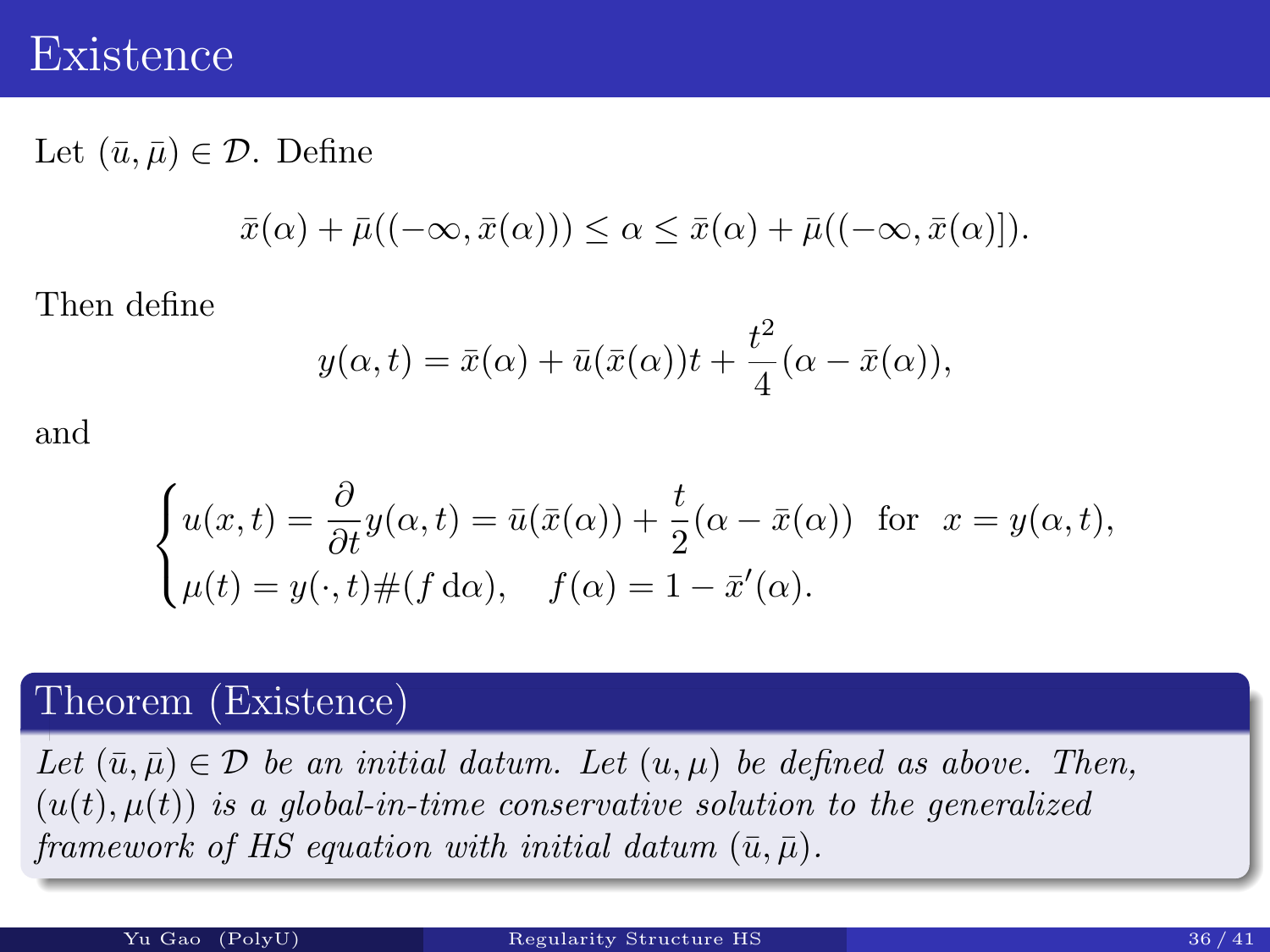- <sup>1</sup> The Hunter-Saxton equation
- <sup>2</sup> Generalized framework
- <sup>3</sup> Lagrangian coordinates for general initial data
- <sup>4</sup> [Structure](#page-2-0) [of](#page-2-0) [cons](#page-2-0)ervative solutions
- <sup>5</sup> [Existence and uniqueness](#page-19-0) [Existence of conse](#page-38-0)rvative solutions
	- Uniqueness of conservative solutions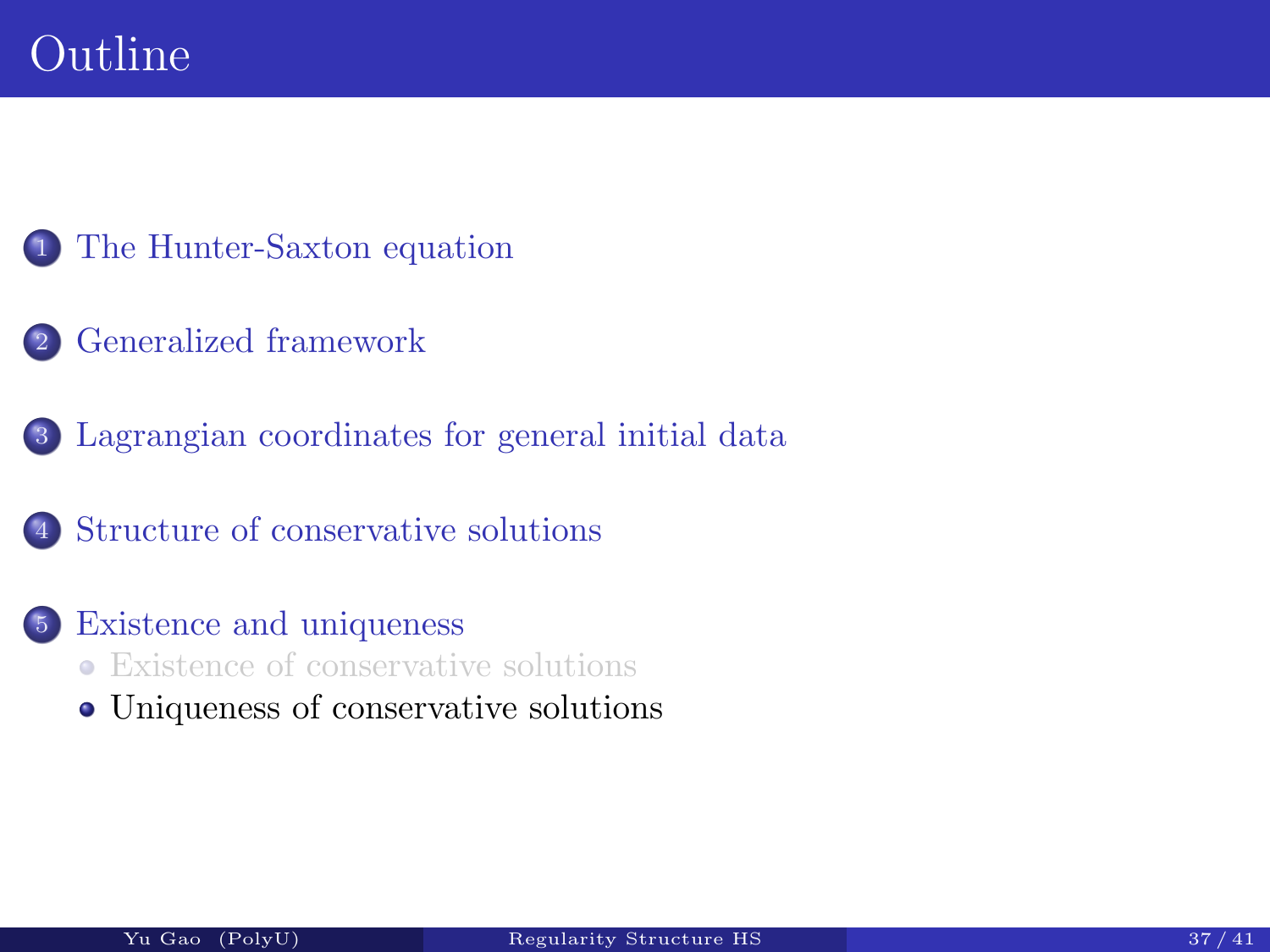#### Theorem (Uniqueness of characteristics and conservative solutions)

Let  $(v, \nu)$  be a conservative solution to the HS equation with initial datum  $(\bar{u}, \bar{\mu}) \in \mathcal{D}$ . Then, there exists a unique characteristic  $y_1(\alpha, t)$  satisfying

$$
\frac{\partial}{\partial t}y_1(\alpha, t) = v(y_1(\alpha, t), t), \quad y_1(\alpha, 0) = \bar{x}(\alpha),
$$

and

$$
\nu(t)((-\infty, y_1(\alpha, t))) \leq \alpha - \bar{x}(\alpha) \leq \nu(t)((-\infty, y_1(\alpha, t)]),
$$

for any  $\alpha \in \mathbb{R}$  and  $a.e$   $t \in \mathbb{R}$ . The uniqueness of characteristics and conservative solutions follows, i.e.,  $(v, v) = (u, \mu)$ , where  $(u, \mu)$  is constructed in the existence theorem.

Difficulty:  $v \in C_b(\mathbb{R})$ ,  $v_x \in L^2(\mathbb{R})$ , function v is not Lipschitz.

(Idea: Bressan-Chen-Zhang, 2014, uniqueness CH eqn.)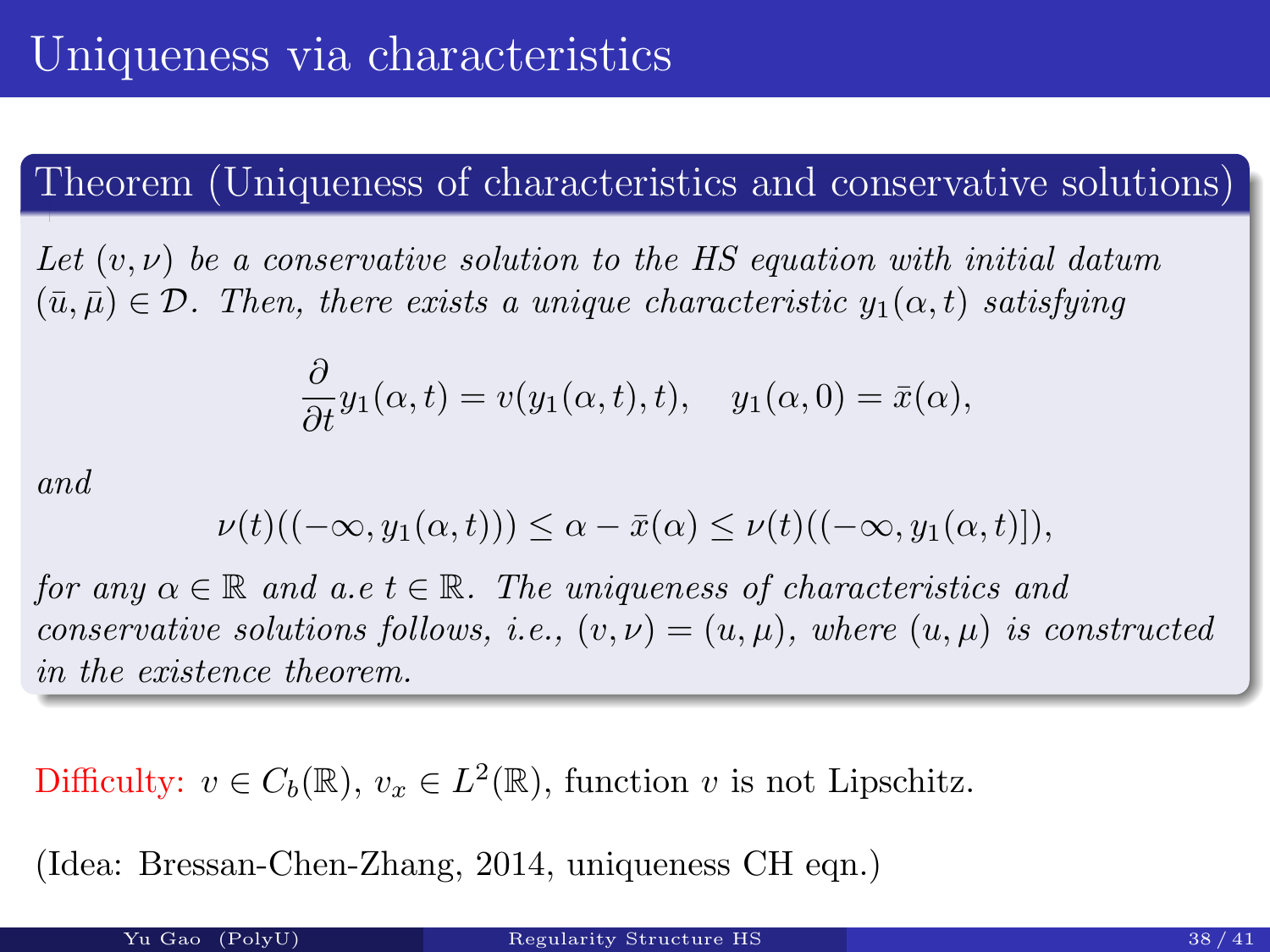#### Lemma

Let  $(v, v)$  be a conservative solution to the HS equation. Consider the time t and  $\tau$  such that  $\nu$  is absolutely continuous. Then, for any fixed  $y \in \mathbb{R}$  and  $\varepsilon_0 > 0$ ,

$$
\int_{(-\infty, y+a_-(t-\tau))} v_x^2(x, t) dx \le \int_{(-\infty, y)} v_x^2(x, \tau) dx \le \int_{(-\infty, y+a_+(t-\tau))} v_x^2(x, t) dx,
$$

provided that  $t - \tau > 0$  is small enough (depending on v, y and  $\varepsilon_0$ ), where  $a_{\pm} := v(y, \tau) \pm \varepsilon_0.$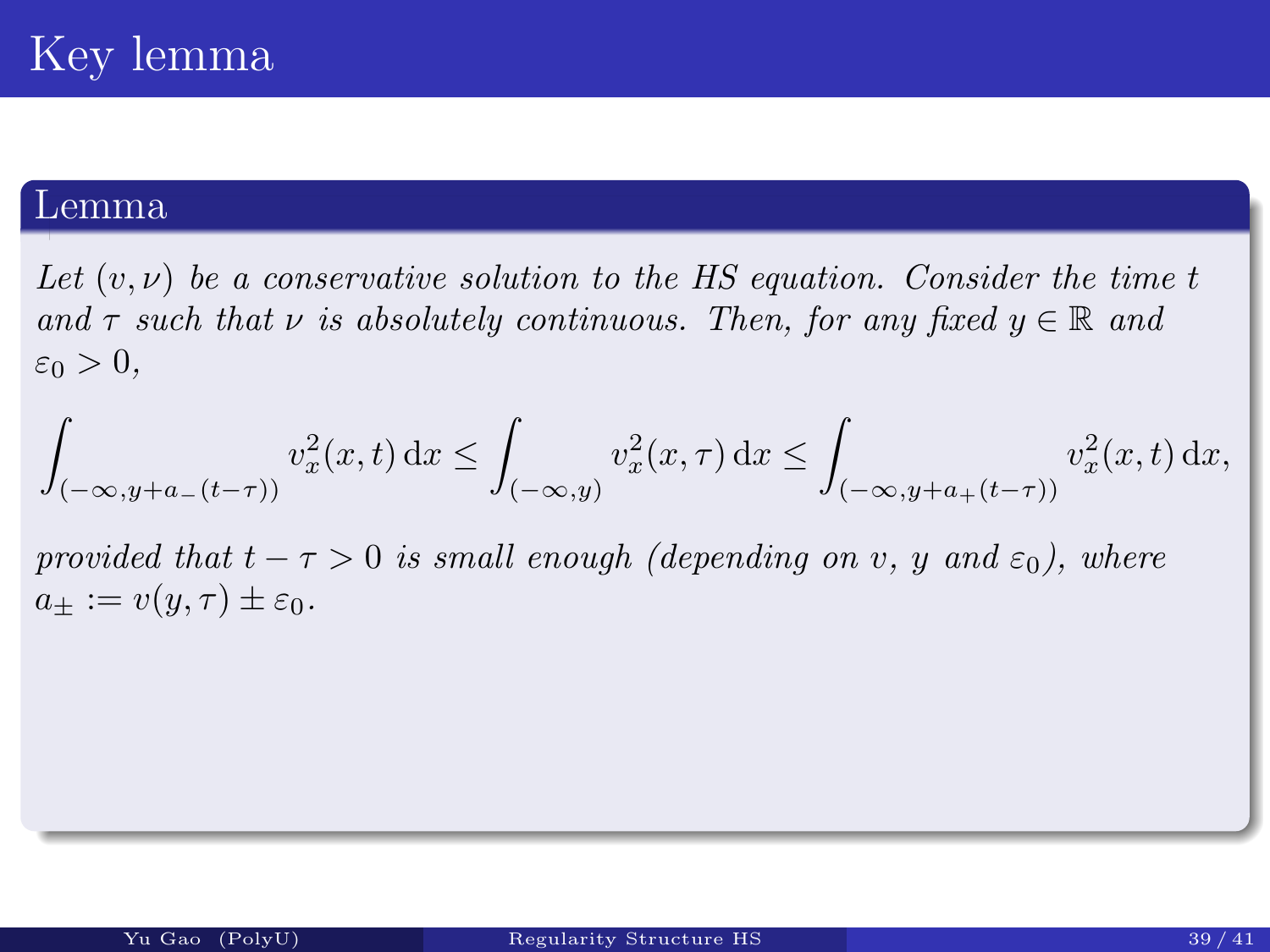#### Lemma

Let  $(v, \nu)$  be a conservative solution to the HS equation. Consider the time t and  $\tau$  such that  $\nu$  is absolutely continuous. Then, for any fixed  $y \in \mathbb{R}$  and  $\varepsilon_0 > 0$ ,

$$
\int_{(-\infty,y+a_-(t-\tau))} v_x^2(x,t)\,\mathrm{d} x \le \int_{(-\infty,y)} v_x^2(x,\tau)\,\mathrm{d} x \le \int_{(-\infty,y+a_+(t-\tau))} v_x^2(x,t)\,\mathrm{d} x,
$$

provided that  $t - \tau > 0$  is small enough (depending on v, y and  $\varepsilon_0$ ), where  $a_+ := v(y,\tau) \pm \varepsilon_0$ . Moreover, for any  $T > 0$  and any  $-T \leq \tau \leq t \leq T$ ,

$$
\int_{(-\infty,y-C_T(t-\tau))} v_x^2(x,t)\,\mathrm{d}x \le \int_{(-\infty,y)} v_x^2(x,\tau)\,\mathrm{d}x \le \int_{(-\infty,y+C_T(t-\tau))} v_x^2(x,t)\,\mathrm{d}x,
$$

for all  $C_T$  satisfying  $||v||_{C_b(\mathbb{R}\times[-T,T])} \leq C_T$ .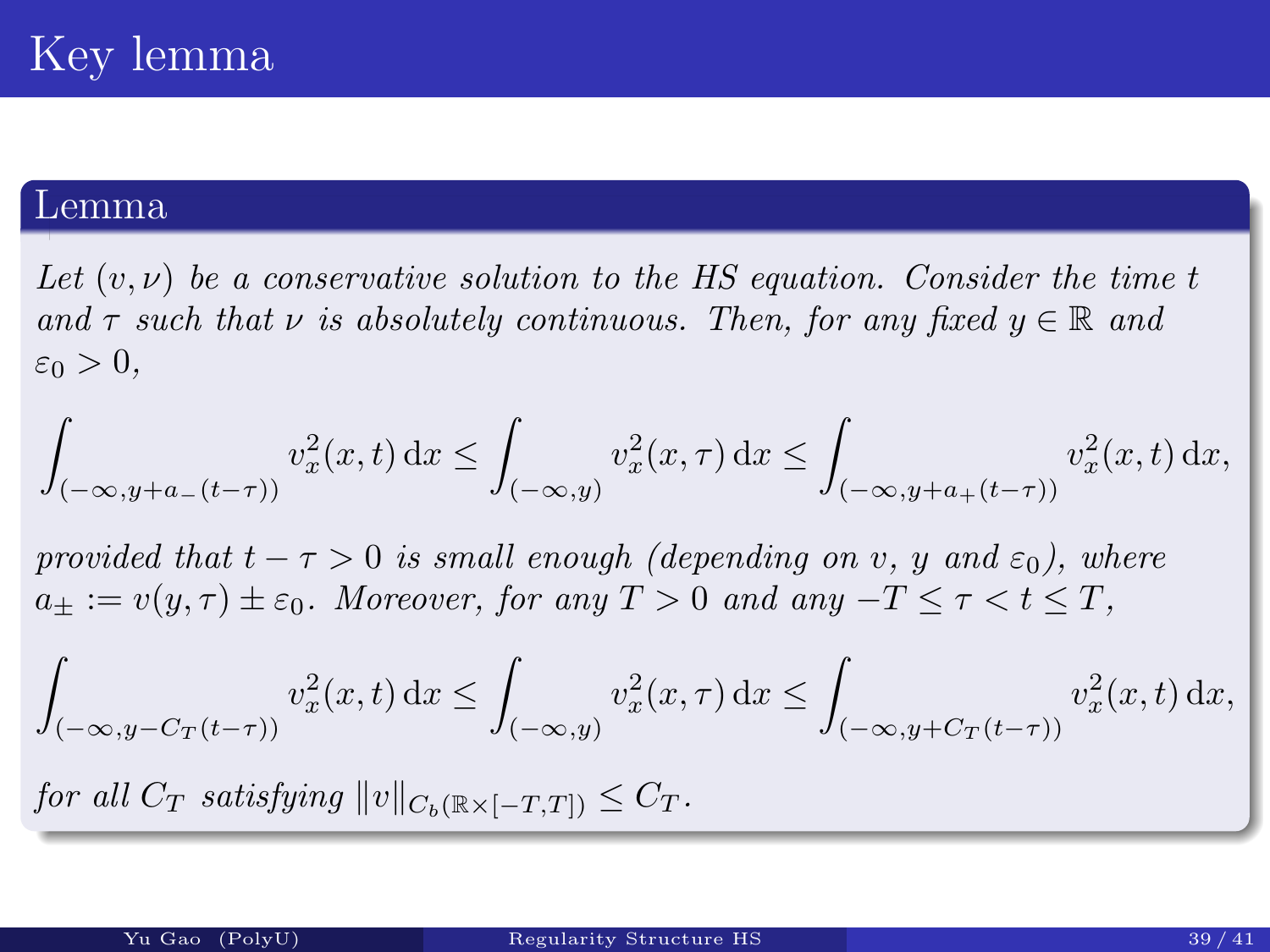### Ideas for the proof of the lemma: